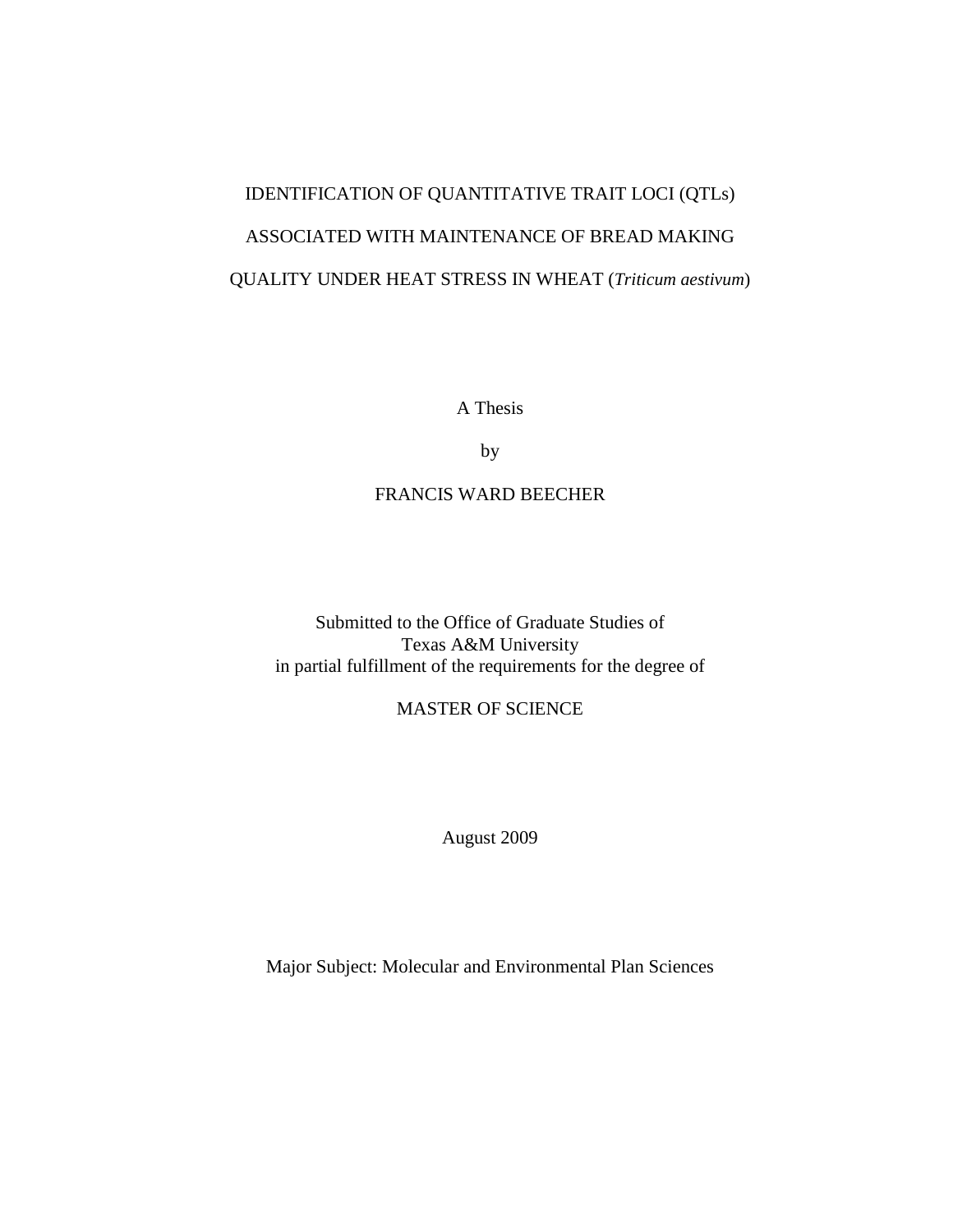# IDENTIFICATION OF QUANTITATIVE TRAIT LOCI (QTLs) ASSOCIATED WITH MAINTENANCE OF BREAD MAKING QUALITY UNDER HEAT STRESS IN WHEAT (*Triticum aestivum*).

A Thesis

by

#### FRANCIS WARD BEECHER

Submitted to the Office of Graduate Studies of Texas A&M University in partial fulfillment of the requirements for the degree of

#### MASTER OF SCIENCE

Approved by:

Co-Chairs of Committee, Dirk B. Hays Amir M. H. Ibrahim Committee Member, Joseph Awika Head of Department, Jean H. Gould

August 2009

Major Subject: Molecular and Environmental Plant Sciences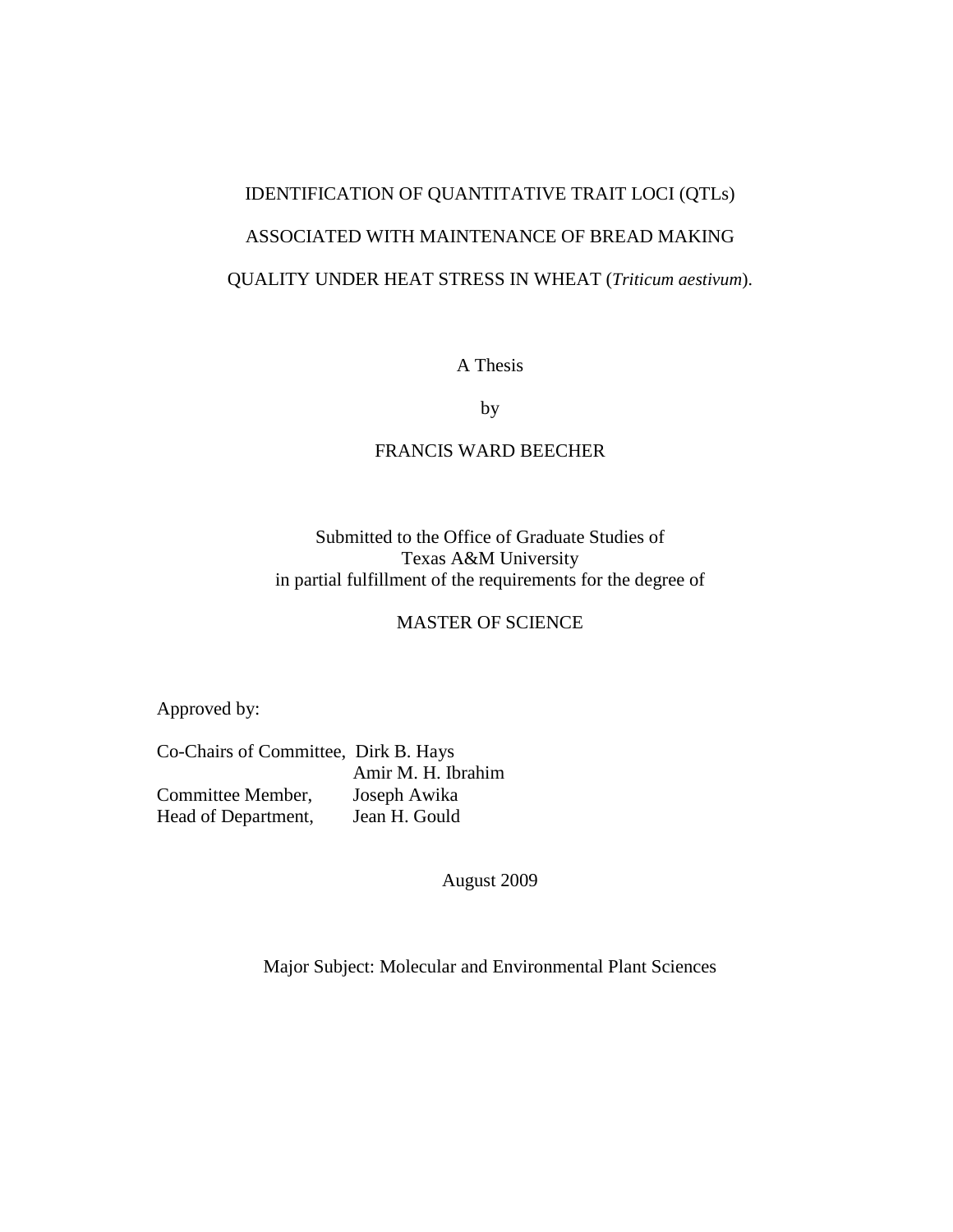#### ABSTRACT

Identification of Quantitative Trait Loci (QTLs) Associated with Maintenance of Bread Making Quality under Heat Stress in Wheat (*Triticum aestivum*). (August 2009) Francis Ward Beecher, B.S., Gannon University

> Co-Chairs of Advisory Committee: Dr. Dirk B. Hays Dr. Amir M. H. Ibrahim

The aim of this study was to identify QTLs associated with the maintenance of grain quality following post-anthesis heat stress. A population of 64 F<sup>6</sup> Halberd X Cutter recombinant inbred lines (RILs) was exposed to either heat stress or control conditions in the greenhouse, starting ten days after anthesis. Grain quality was determined using the sodium dodecyl sulfate (SDS) sedimentation test, a significant predictor of bread baking quality. The percent change in SDS sedimentation test scores between the heat and control populations was used to identify QTLs associated with quality stability. Four QTLs were identified, located one each on chromosomes 1B, 1D, 4A, and 7A. Three of the QTLs, those on 1B, 1D, and 4A, were associated with variations in SDS sedimentation level. The QTL on chromosome 7A was associated with the percent change in SDS sedimentation scores between heat-stressed and control conditions. This indicated a relationship between the identified QTL and quality stability. To confirm the detected QTLs, eighty advanced lines grown at three Texas nurseries were genotyped and tested for relationships between QTL-associated markers, quality traits, and stability of the quality traits. Quality trait stability was estimated using the coefficient of variability (CV%) of quality traits between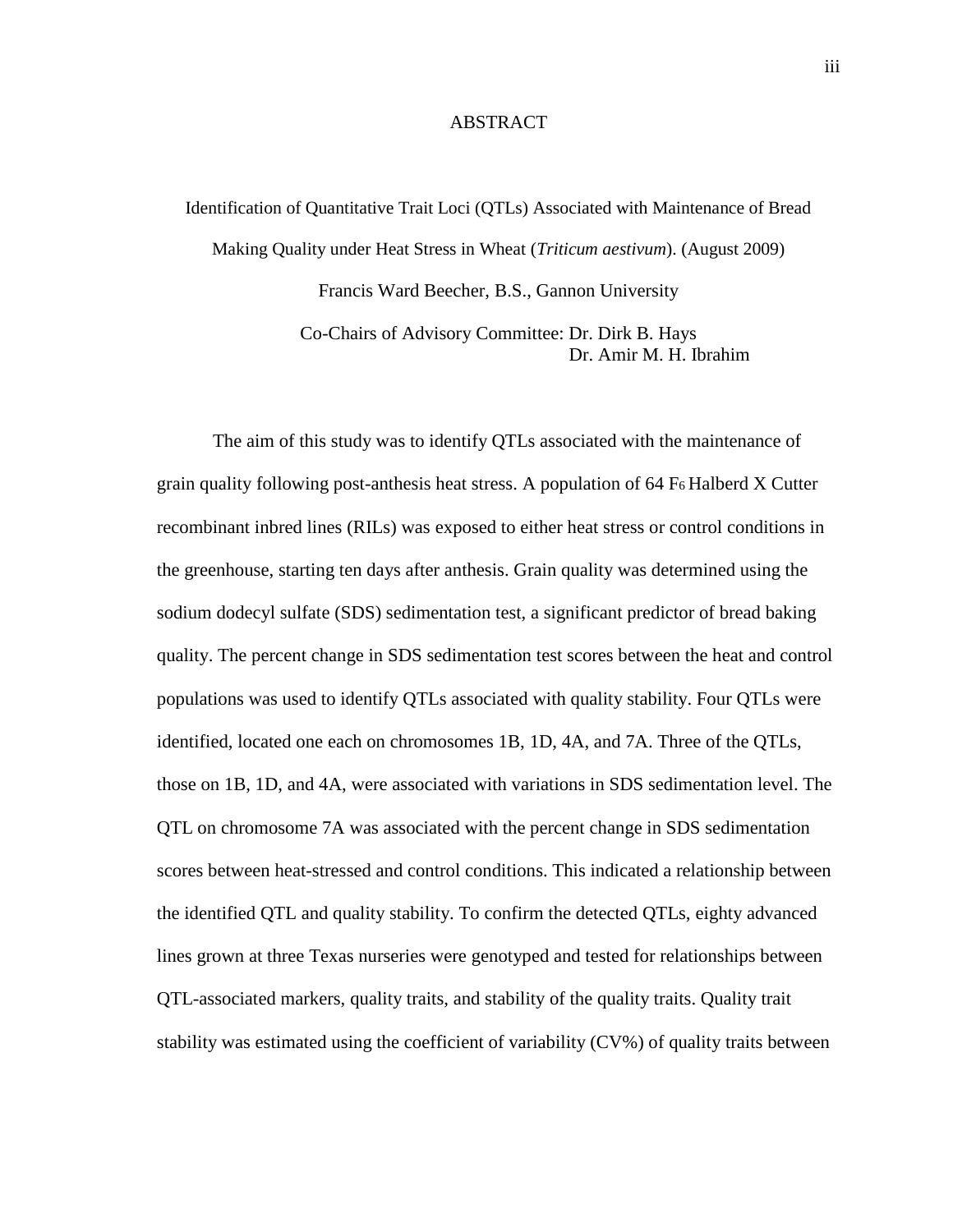growing sites. Quality characters analyzed in the advanced lines included kernel hardness, mixograph peak time, kernel weight, flour yield, SDS sedimentation, and grain yield.

The analysis showed support for the effect of the QTLs on chromosomes 1B, 1D, and 4A. Further analysis will be needed to confirm the QTL on 7A, in particular. The mapping of additional markers will be necessary. However, the potential importance of this QTL and the abundance of other QTLs detected in this region make it worth investigating.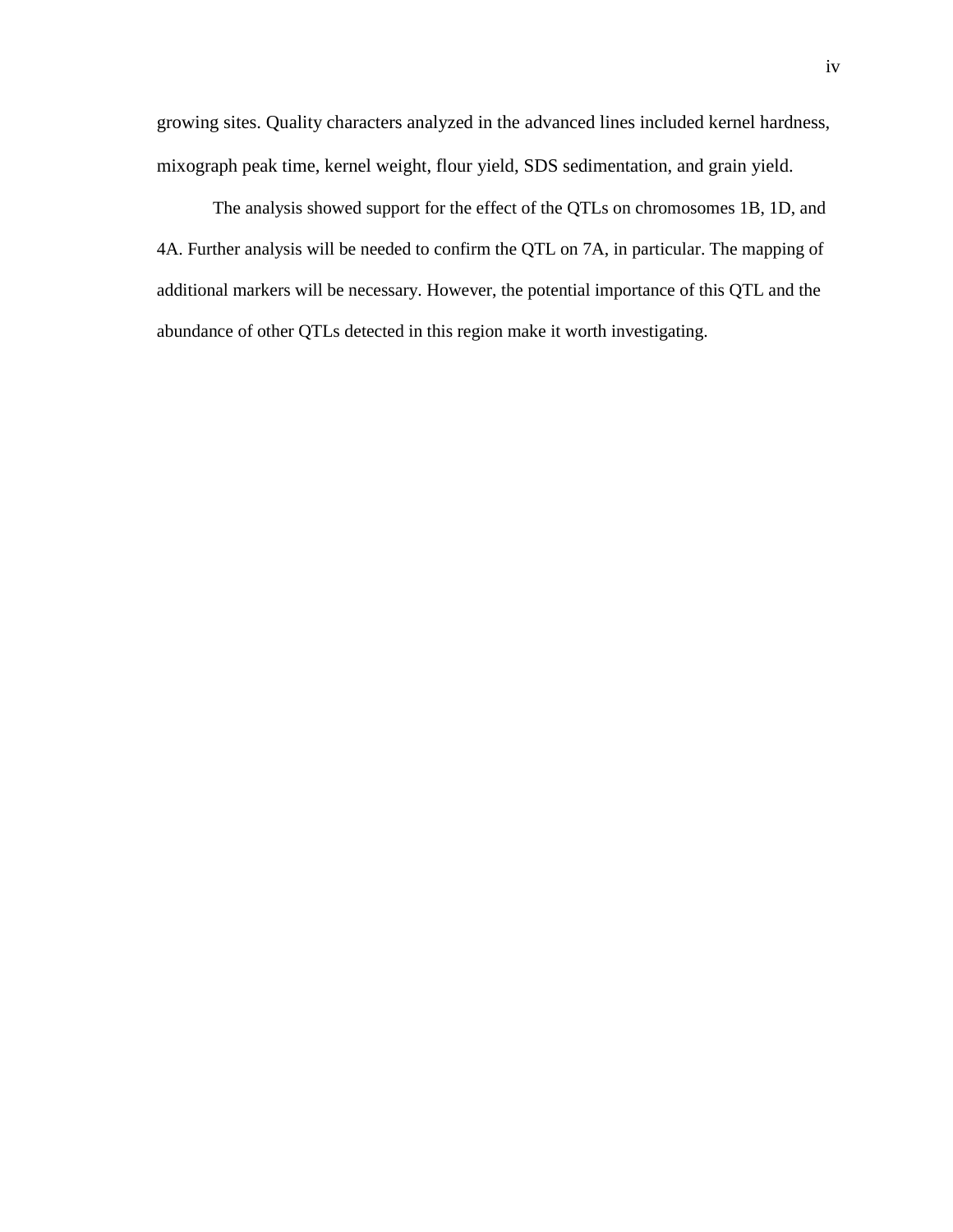#### ACKNOWLEDGEMENTS

I would like to thank my committee members: Dr. Dirk Hays, Dr. Amir Ibrahim, and Dr. Joseph Awika.

Special thanks to Esten Mason for assisting with QTL mapping.

Thanks also to Suchismita Mondal, Babitha Jampala, Arlene Pacheco, and all others who assisted with this project.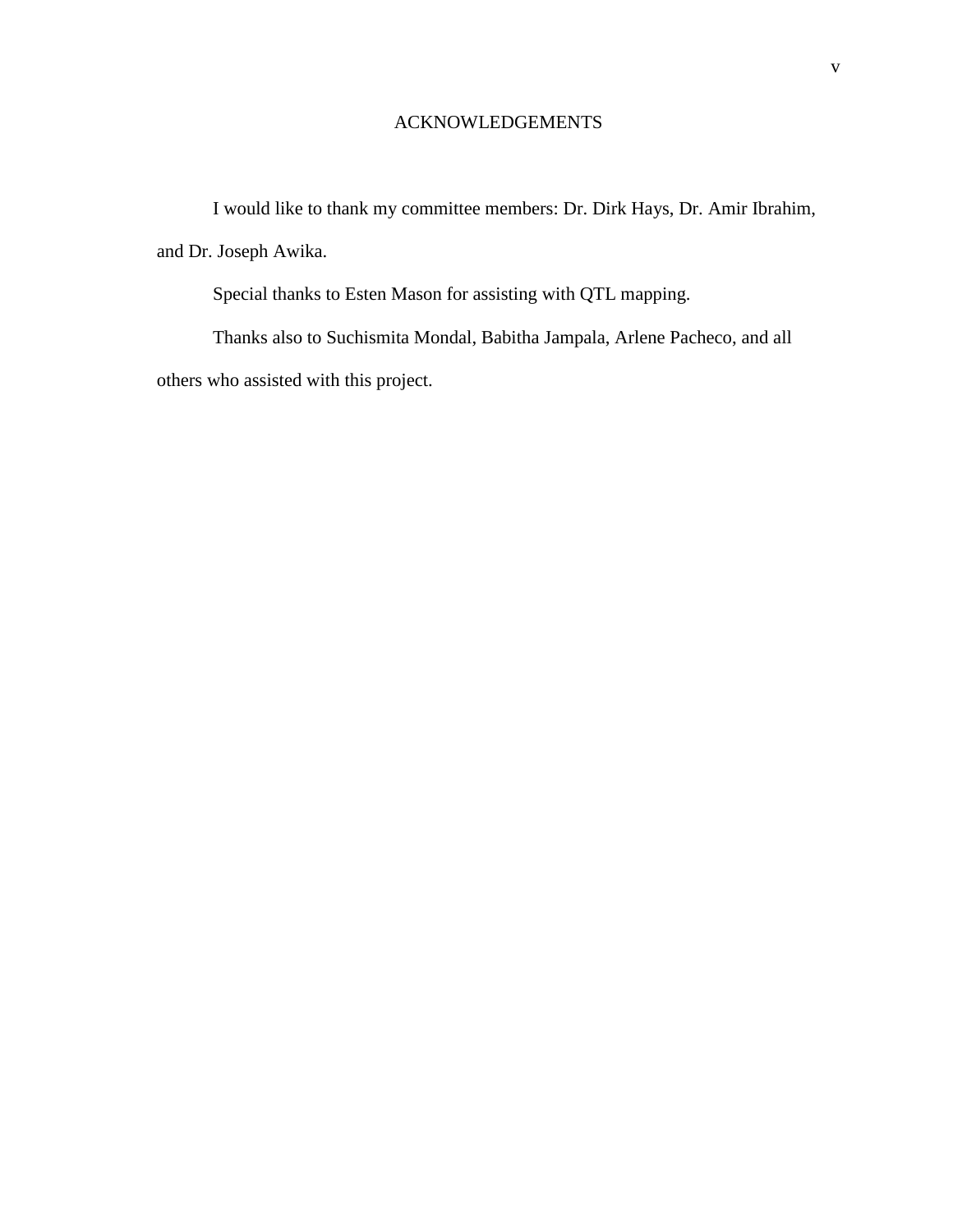## NOMENCLATURE

- CV% Coefficient of variability
- SDS Sodium dodecyl sulfate
- QTL Quantitative trait locus
- RIL Recombinant inbred line
- MAS Marker assisted selection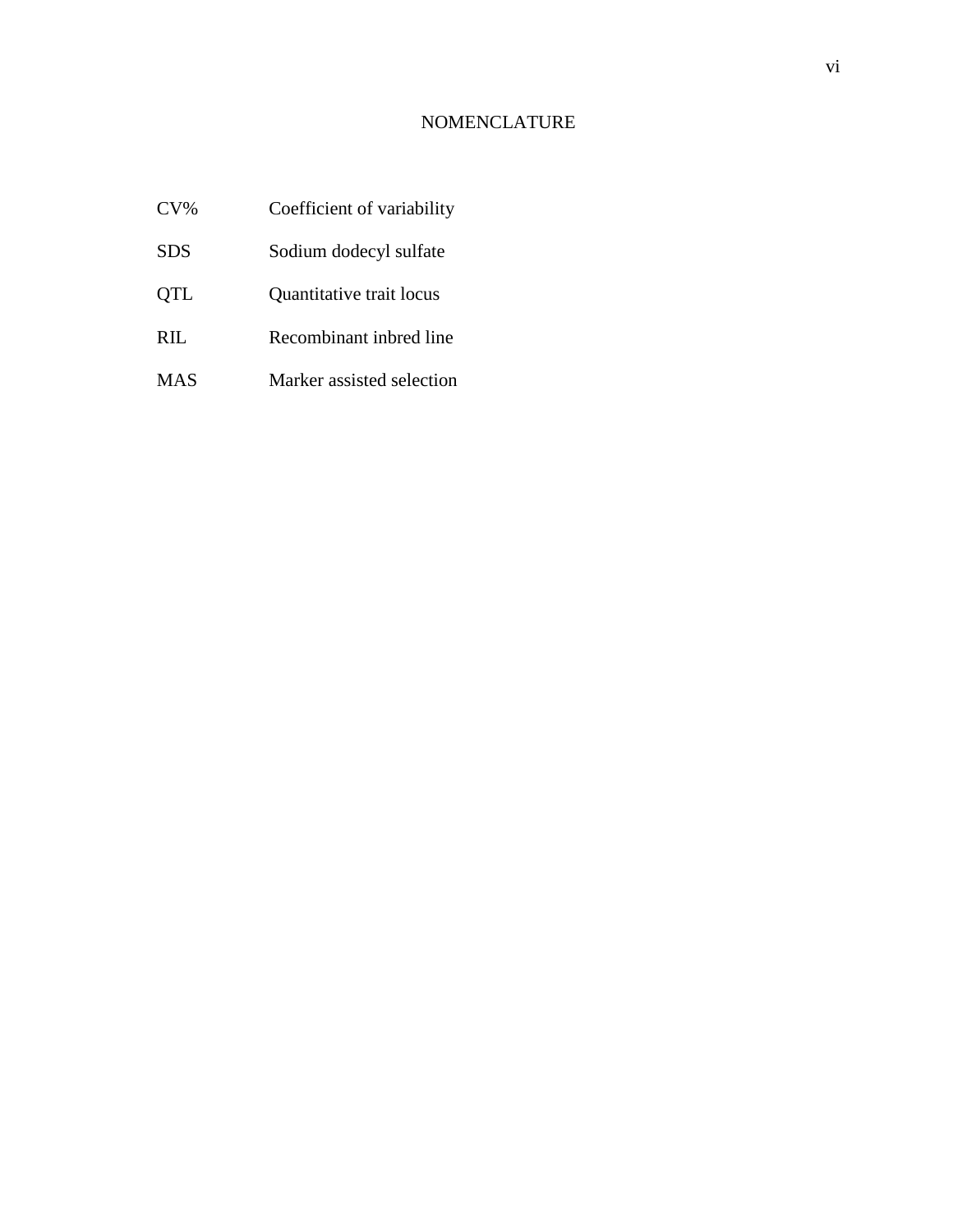# TABLE OF CONTENTS

|                |                                                                                                   | iii                       |
|----------------|---------------------------------------------------------------------------------------------------|---------------------------|
|                |                                                                                                   | V                         |
|                |                                                                                                   | vi                        |
|                |                                                                                                   | vii                       |
|                |                                                                                                   | ix                        |
|                |                                                                                                   | X                         |
| <b>CHAPTER</b> |                                                                                                   |                           |
| I              |                                                                                                   | $\mathbf{1}$              |
|                |                                                                                                   | $\overline{2}$<br>5<br>11 |
| $\mathbf{I}$   | <b>IDENTIFICATION OF GRAIN QUALITY AND QUALITY</b><br>STABILITY QTLs IN A RECOMBINANT INBRED LINE | 15                        |
|                |                                                                                                   | 15<br>18<br>25<br>27      |
| III            | CONFIRMATION OF PUTATIVE END USE QUALITY QTLs IN                                                  | 34                        |
|                |                                                                                                   | 34<br>37<br>39<br>48      |
| IV             |                                                                                                   | 53                        |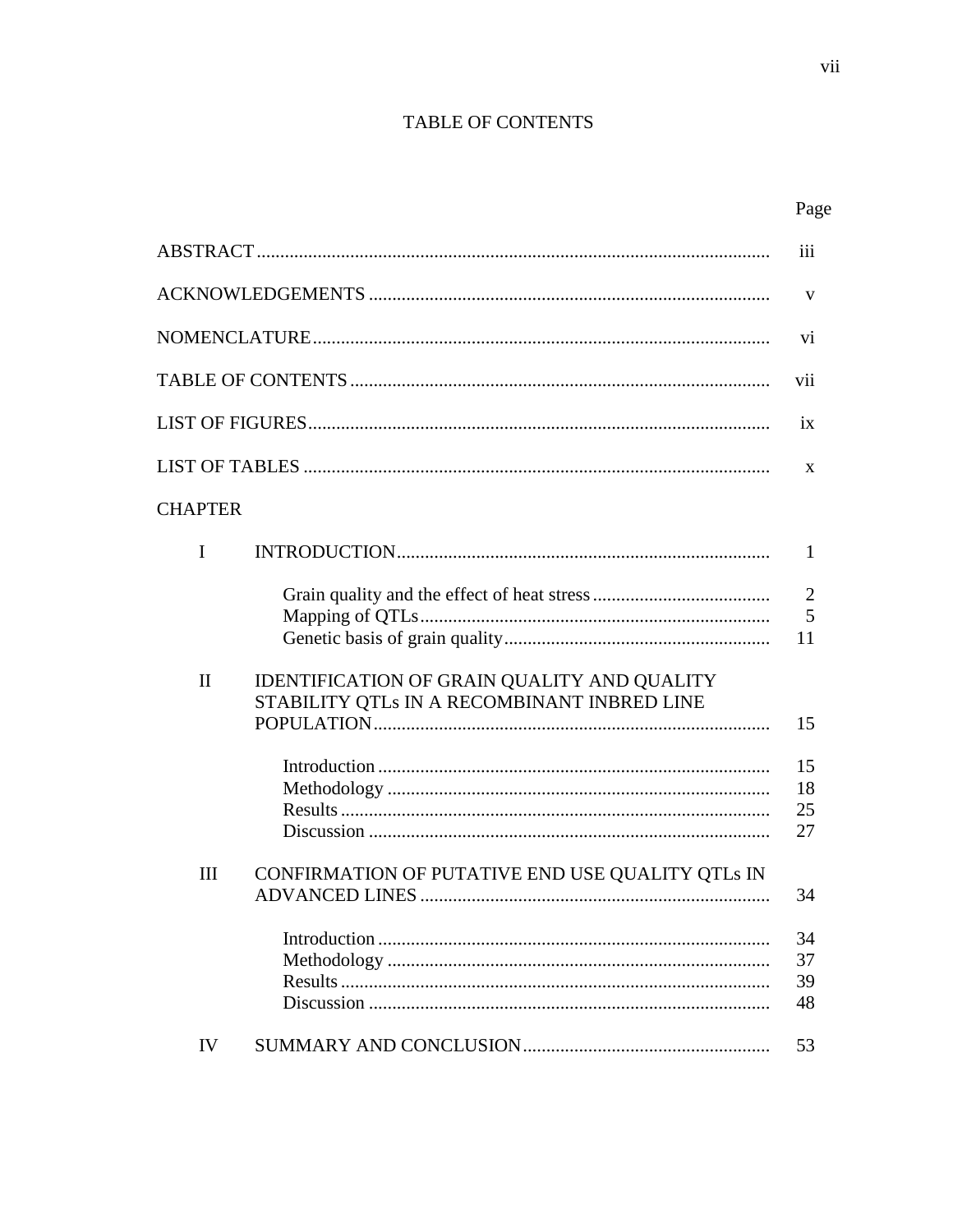# Page

| <b>REFERENC</b> |  |
|-----------------|--|
|                 |  |
|                 |  |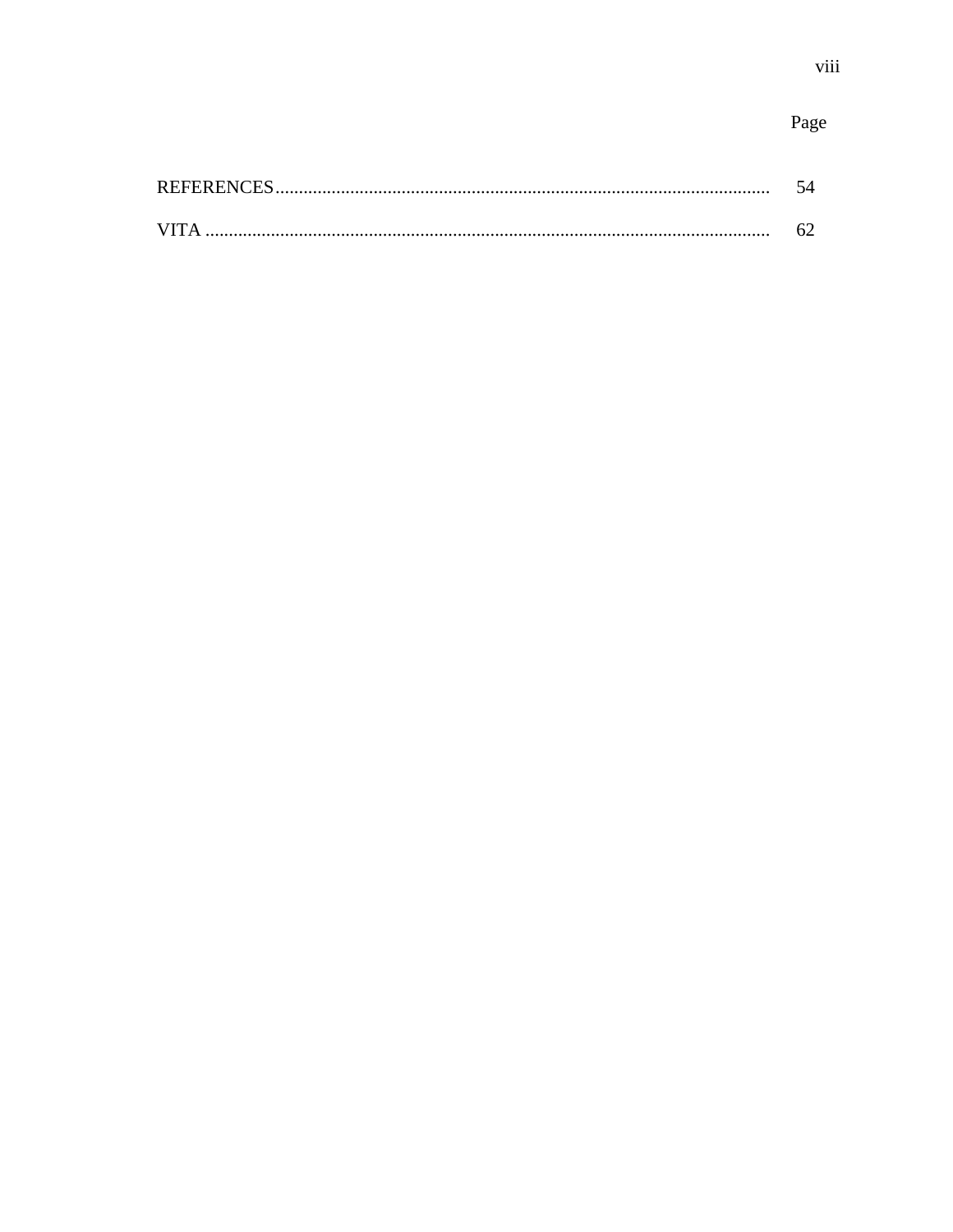## LIST OF FIGURES

| FIGURE        |                                                                                                                                                                                                                             | Page |
|---------------|-----------------------------------------------------------------------------------------------------------------------------------------------------------------------------------------------------------------------------|------|
|               |                                                                                                                                                                                                                             | 20   |
| 2             | Histogram showing distribution of percent change scores between the<br>mean SDS sedimentation values of heat stressed and control treated RIL<br>lines from a cross between heat tolerant cultivar Halberd and the cultivar | 21   |
| $\mathcal{R}$ | Locations of identified SDS sedimentation and SDS percent change QTL                                                                                                                                                        |      |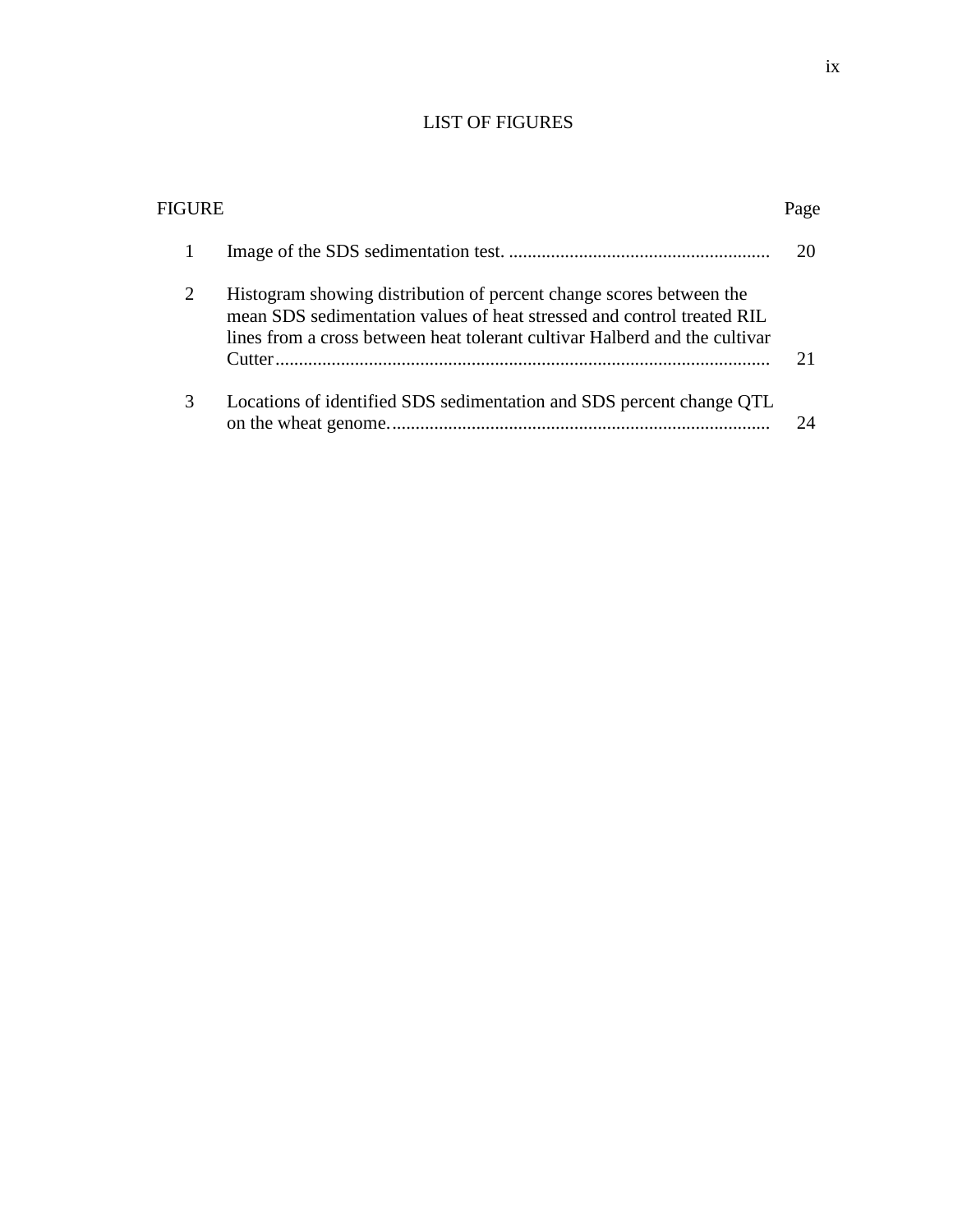# LIST OF TABLES

| TARI E                      |                                                                                                                                                                                                                                 | Page |
|-----------------------------|---------------------------------------------------------------------------------------------------------------------------------------------------------------------------------------------------------------------------------|------|
| 1                           | QTLs associated with SDS sedimentation in a Halberd X Cutter                                                                                                                                                                    | 22   |
| $\mathcal{D}_{\mathcal{L}}$ | Contrast analysis comparing mean percent change values by allele for QTL                                                                                                                                                        | 23   |
| 3                           | A contrast analysis of quality data segregated by allele for genotypes<br>grown in South Texas Advanced nursery trials in 2008. Cultivar Halberd<br>used in RIL mapping is the common parent cross to the other elite cultivars | 43   |
|                             | Comparison of allelic means between cultivar Halberd and all other lines 45                                                                                                                                                     |      |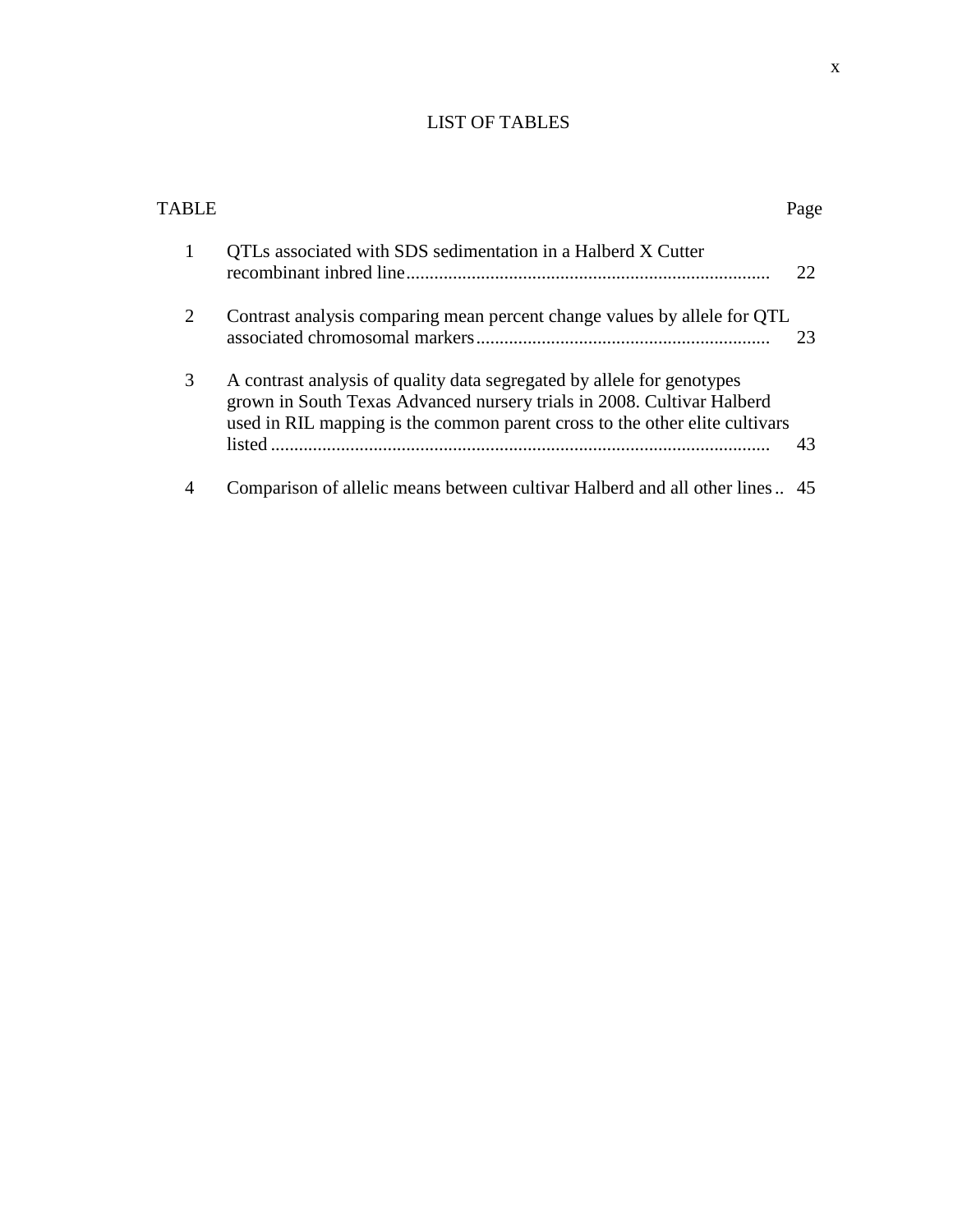#### CHAPTER I

#### **INTRODUCTION**

Wheat (*Triticum aestivum*) is one of the world's major cereal crops as the unique molecular makeup of its grain allows its use as a primary structural ingredient of breads, pastas, tortillas, and other products worldwide. To achieve the food production levels needed to supply worldwide demand, plant breeders have focused on the development of agricultural varieties possessing two characters: high yield potential and high end-use quality. Identification of genetic markers associated with these traits has been used to simplify line development in a process called Marker Assisted Selection (MAS) (Collard et al. 2005). However, achievement of high yield and quality levels alone should not be the end goal of breeding programs. Developed lines must also possess stability, the ability to maintain the yield and quality characteristics despite the environmental stressors which afflict field grown crops. Variation in wheat grain quality poses a significant problem for end-users such as millers, who require quality consistency for efficient industrial flour production. Variations in grain quality, whether due to environment or to other stress factors, therefore cause significant yearly monetary losses. This project focuses on the development of genetic markers associated with the maintenance of grain quality levels under heat stress conditions. Identification of such markers will allow for their use in MAS and in the development of lines possessing the trait.

\_\_\_\_\_\_\_\_\_\_\_\_

This thesis follows the style of Plant Molecular Biology.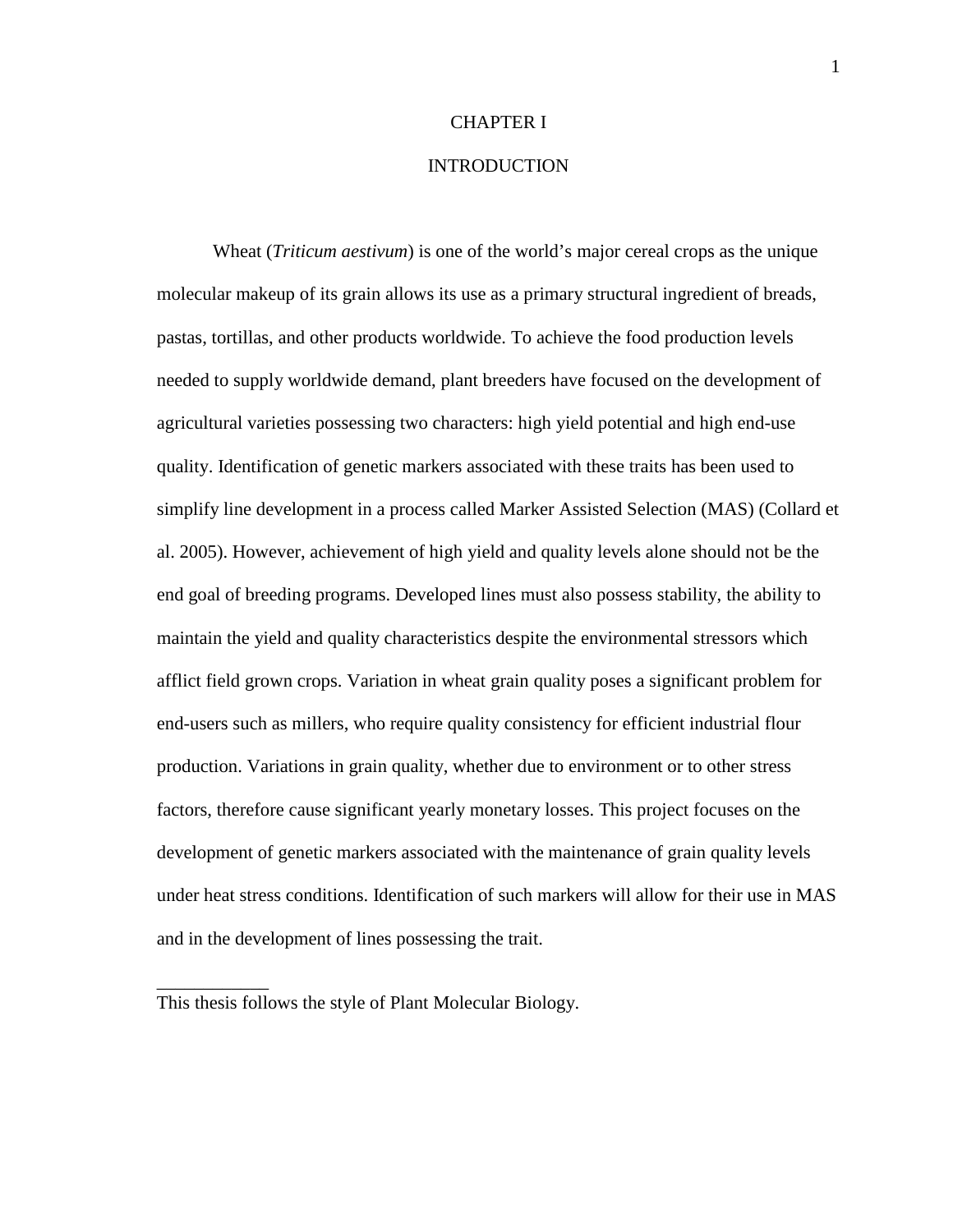#### **Grain quality and the effect of heat stress**

Bread making quality is controlled primarily by the content of gluten, a class of proteins, in the grain (Anjum et al. 2007; Belton 1999; Don et al. 2003; Uthayakumaran et al. 1999; Weegels et al. 1996). Wheat possesses two types of glutens, classified by their solubility in alcohol-water solutions; namely the soluble gliadins and insoluble glutenins (Wieser 2007). Gliadins are small monomeric proteins. Glutenins are polymers composed of high molecular weight glutenin subunits (HMWGSs) and low molecular weight glutenin subunits (LMWGSs) bound together by disulphide bonds (Don et al. 2005). The subunits themselves are soluble in alcohol-water solutions after the disulphide bonds have been broken (Wieser 2007). Glutenins and gliadins both possess a high glutamine and proline content as well as a low, but important, cysteine content. The cysteine residues are responsible for the formation of intra- and inter-chain bonds which hold together gluten polymers. The extent to which glutens are able to polymerize (aggregate) via the aforementioned bonds is a key factor in the formation of glutenin macropolymer (GMP) by HMWGSs and LMWGSs. GMP is one of the largest of the gluten polymers and can be used as a predictor of quality due to its direct relation to glutenin content and the ability of the flour's components to form chemical bonds (Don et al. 2003; Spiertz et al. 2006).

Heat stress has been shown to greatly affect the bread making quality of wheat grain. This reduction in quality is hypothesized to be due more to changes in gene expression within the plant than to damage caused by the increased temperature. The overall effect of heat stress on wheat plants is to cause early maturation and senescence. In the grain, this has the effect of causing the synthesis of gliadins and glutenin subunits to both begin early and end early. The maximum level of gene expression has been shown to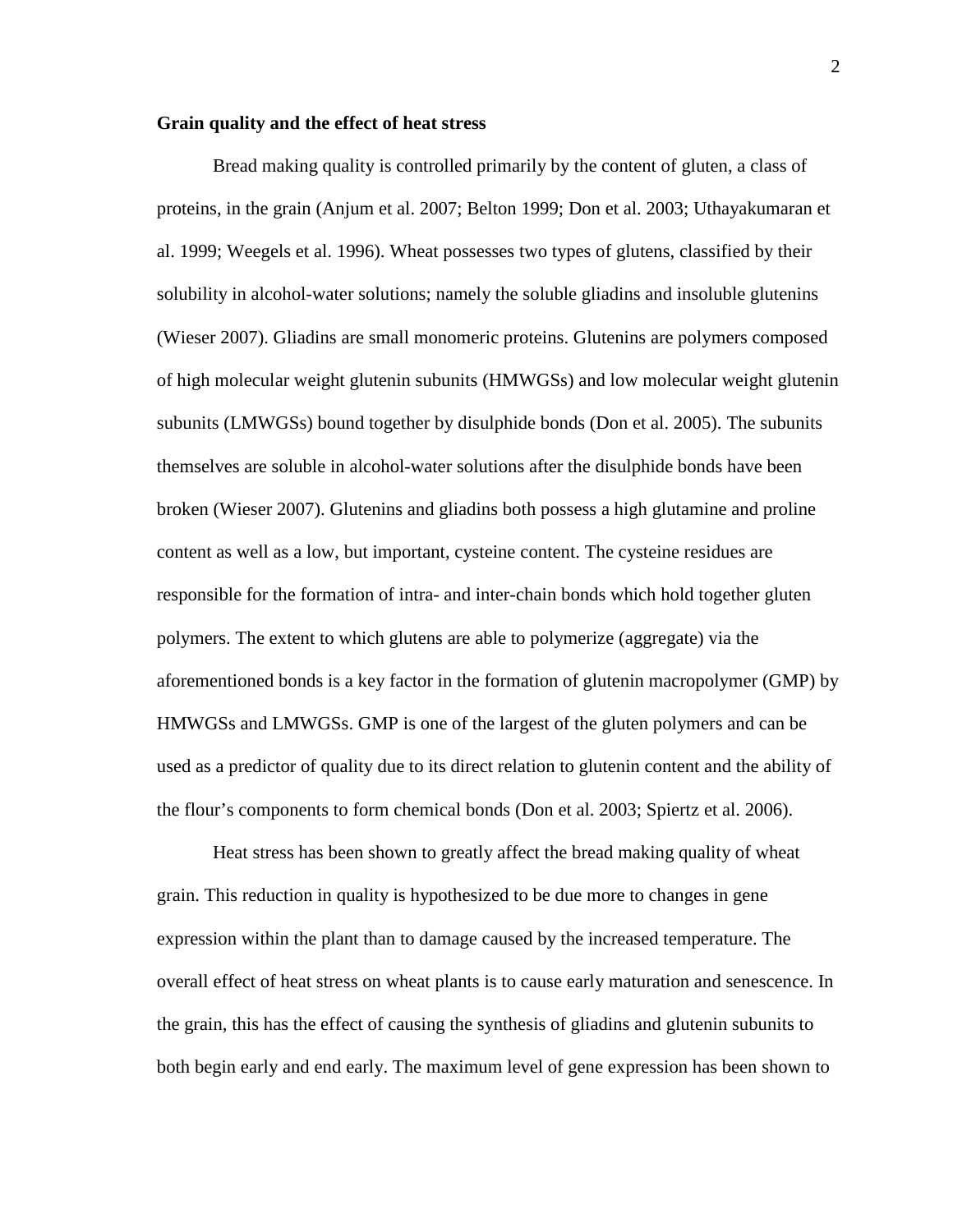be similar in both cases, although protein content may be increased by heat stress (Blumenthal 1995). The starch to protein ratio in heat-stressed grain is lower than in nonstressed grain, indicating that elevated temperatures are tied to increased protein content, a reduction in starch content, or both (Dupont et al. 2006; Kolderup 1975; Viswanathan and Khanna-Chopra 2008). Protein content may be the causative factor, since it has been shown to increase under heat stress (Kolderup et al. 1975). Although increased protein content is a character typically associated with increased bread making quality, the increase in protein content induced by heat stress has been associated with a decrease in bread making quality levels (Randall and Moss 1990). This discrepancy is due to an alteration in the type of proteins being produced and their ratio to one another. Namely, heat stress is associated with increased gliadin levels and decreased levels of large glutenin polymers.

Based on the above, it has been hypothesized that the poor end-use quality of heatstressed wheat grain is due to a disruption in the formation of GMP and the other complex protein aggregates necessary for dough strength (Don et al. 2005). The decrease in the number of GMP particles in flour from heat- stressed wheat plants may stem from the effect of heat on the production of the glutenin subunits which make up the GMP. Heat stress' effect on protein synthesis has been shown to cause a decrease in the concentration of HMWGSs relative to LMWGSs (Don et al. 2005). Since LMWGSs are unable to form glutenin particles on their own, the decrease in the HMWGSs:LMWGSs ratio causes an increase in the overall size of GMP molecules, although the total number of particles is decreased (Don et al. 2005). The number of HMWGS particles present in grain are therefore hypothesized to be highly correlated to the structure and properties of GMP and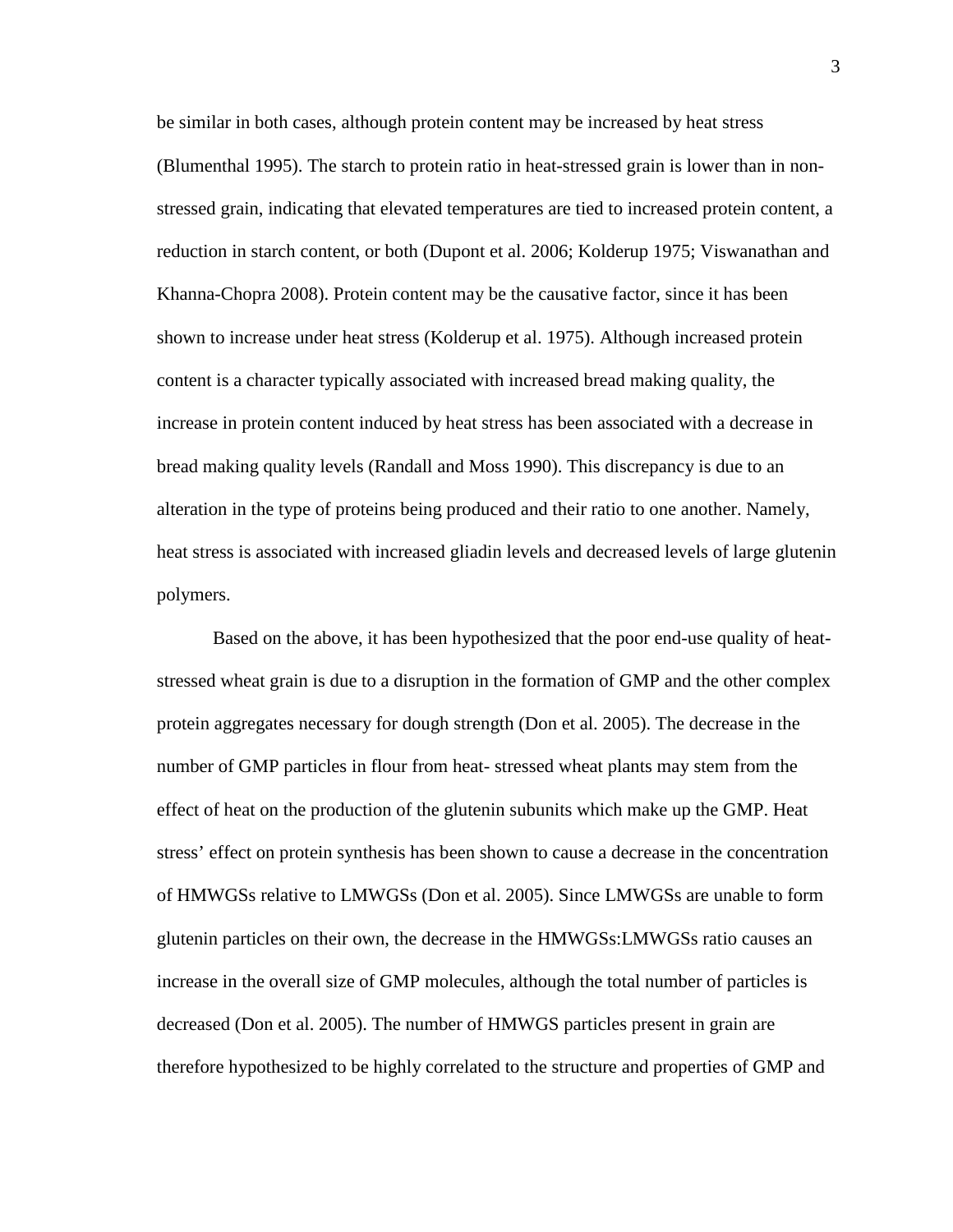relate directly to dough characteristics. Furthermore, the concentration of HMWGSs in dough has been shown to have a positive correlation with dough strength (Don et al. 2003).

Another effect of heat stress on protein synthesis is a decrease in the ratio of glutenins to gliadins (Blumenthal et al. 1990). It is hypothesized that this may be due to an increase in gliadin synthesis during heat stress (Jarvis et al. 2008). An increase in the amount of gliadins present in flour causes a reduction in the bread making quality of the grain (Castro et al. 2007; Jarvis et al. 2008). This decrease in quality is attributed to the chemical structure of some gliadins, namely their possession of a single disulfide bond forming cysteine residue, since a single residue allows these gliadins to attach to expanding gluten chains only as chain terminators. In contrast other gliadins and LMWGSs have multiple cysteine residues which allow them to make larger complexes because they interconnect, chaining multiple HMWGSs together. In fairness it must be noted again that the literature is not consistent as some studies have shown no increase in the monomeric (gliadin) content of dough due to heat stress or have shown a decrease in gliadin content (Castro et al. 2007; Ciaffi et al. 1996); however, the hypothesized increase in gliadin synthesis after heat shock is supported by the detection of heat shock elements within the sequence of some gliadin proteins (Blumenthal et al. 1990), thus, the upregulation of gliadin synthesis after heat stress may occur as part of a heat shock response.

Heat stress also affects the synthesis of non-storage proteins responsible for grain development. Banowetz et al. (1999) found that wheat plants kept at post-anthesis temperatures of 35/25° for 12 days suffered a reduction in kernel weight of 23%. This weight reduction was hypothesized to be related to a decrease in the synthesis of proteins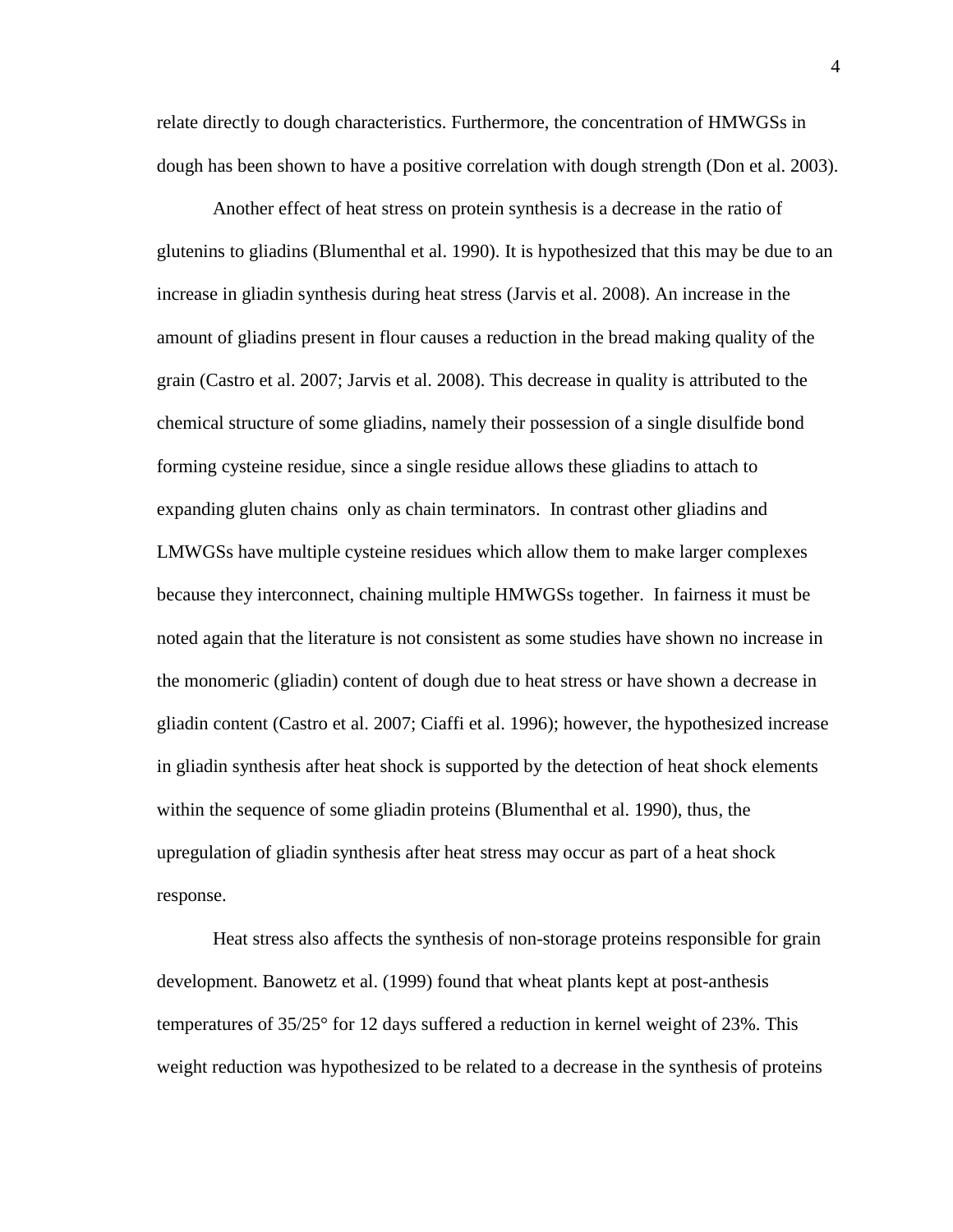related to starch production; most notable among these being ribulose 1, 5-bisphosphate carboxylase (RUBISCO). Since a reduction in RUBISCO synthesis would lead directly to a decrease in the rate of photosynthesis, the reduction in grain weight may be related to a decrease in starch and to a lesser extent protein content (Majoul et al. 2004). A reduction in starch content is another possible explanation for heat stress induced reduction in grain weight. Dupont et al. noted that the starch accumulation rate increased under heat stress but that the final concentration of starch in heat stressed grain was less than in unstressed grain (Dupont et al. 2006). Additionally, the weight loss in heat stressed grain may be tied to endosperm cell proliferation, a process which plays a large role in determining grain weight and which is thermosensitive (Banowetz et al. 1999). Endosperm cell proliferation is hypothesized to be effected by a heat induced decrease in the amount of cytokinins in the grain. A reduction in cytokinin levels is hypothesized to be due to a decrease in cytokinin transport following heat stress (Banowetz et al. 1999). The reduction in grain weight induced by heat stress has not been shown to affect grain germination rates (Banowetz et al. 1999).

#### **Mapping of QTLs**

Traits in crop species are typically divided into two types: qualitative and quantitative. Qualitative traits are those controlled by one or a few genes such as seed color. The presence or absence of qualitative traits is simple to determine because they are often tied to a single marker or gene. In contrast, quantitative traits are controlled by numerous genes which often have complex interactions between them. In most cases, individual genes affecting a quantitative trait may only have a small effect on the trait and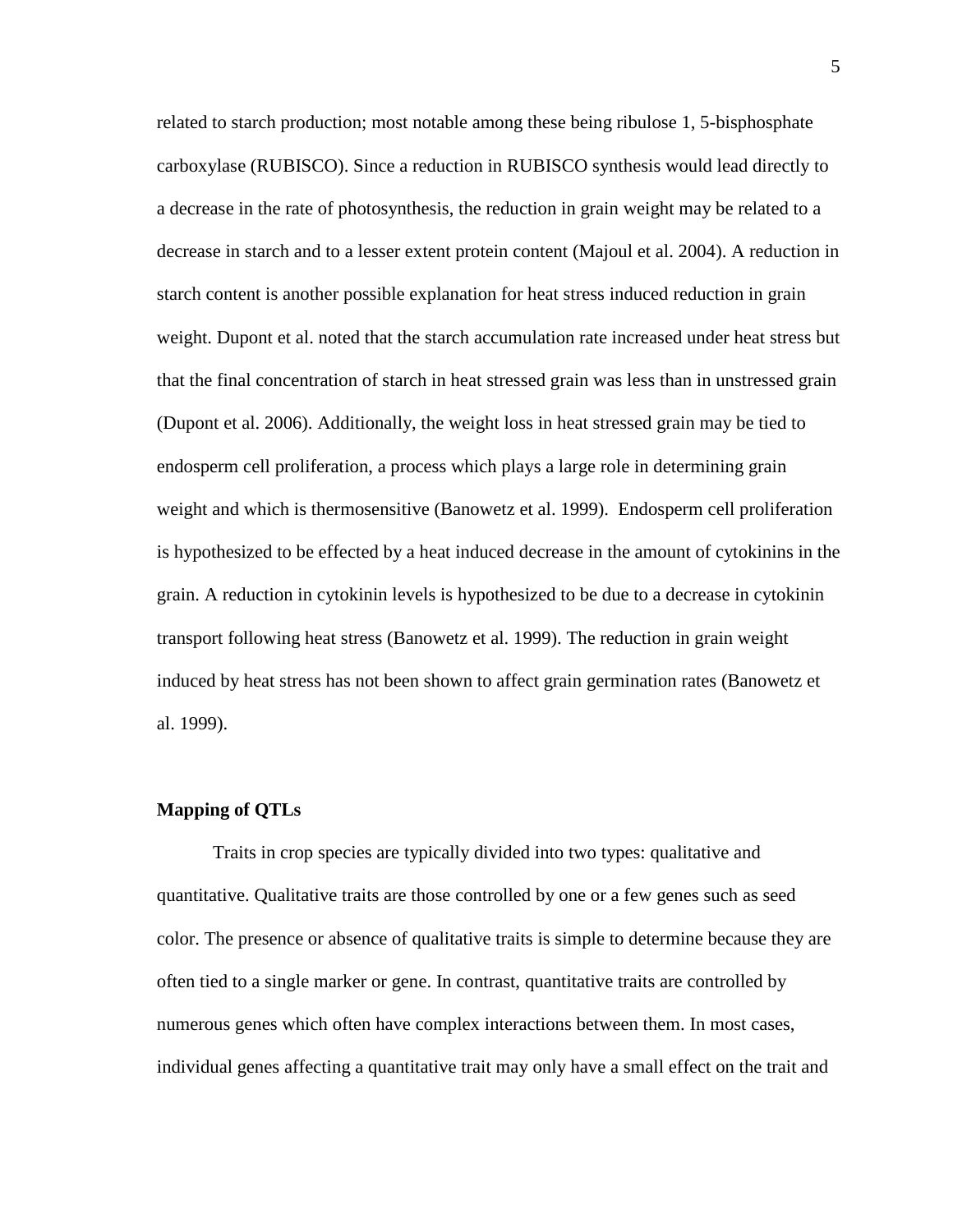their influence may vary due to epistasis or environmental interactions. Indeed, being strongly affected by the environment is a characteristic of quantitative traits. Additionally, quantitative traits do not follow a Mendelian model of inheritance, instead the pattern of expression for most quantitative traits is a continuous variable with the population variation ideally forming a normal distribution. For these reasons, the inheritance of quantitative traits is referred to as polygenic inheritance. Many traits of interest in wheat and other crops are quantitative traits, typically including yield, quality, tolerance to environmental stress, and others. Selection for quantitative traits during breeding is complicated by the strong effect of the growth environment on the expression of the trait. To determine a cultivar's genetic potential for a trait, it is typically necessary to perform trials in several environments so as to control for environmental effect. By analyzing the genotype's character scores across environments, specific chromosomal elements can be linked with the expression of those traits. Trait-linked chromosomal elements linked to a quantitative trait are useful tools in plant breeding, simplifying the identification of lines possessing favorable alleles, and therefore aiding line selection.

Genetic mapping of quantitative traits is typically done through the establishment of quantitative trait loci (QTLs). A QTL is a genetic marker the alleles of which have statistically significant effects on the quantitative trait in question. Several methods have been developed for the identification of QTLs. The most basic is the use of analysis of variance to compare the score of the quantitative trait between each marker allele (Soller et al. 1976; Zeng 1994). Although easy to carry out, this method has several severe drawbacks: it requires a high population of samples, it cannot distinguish between multiple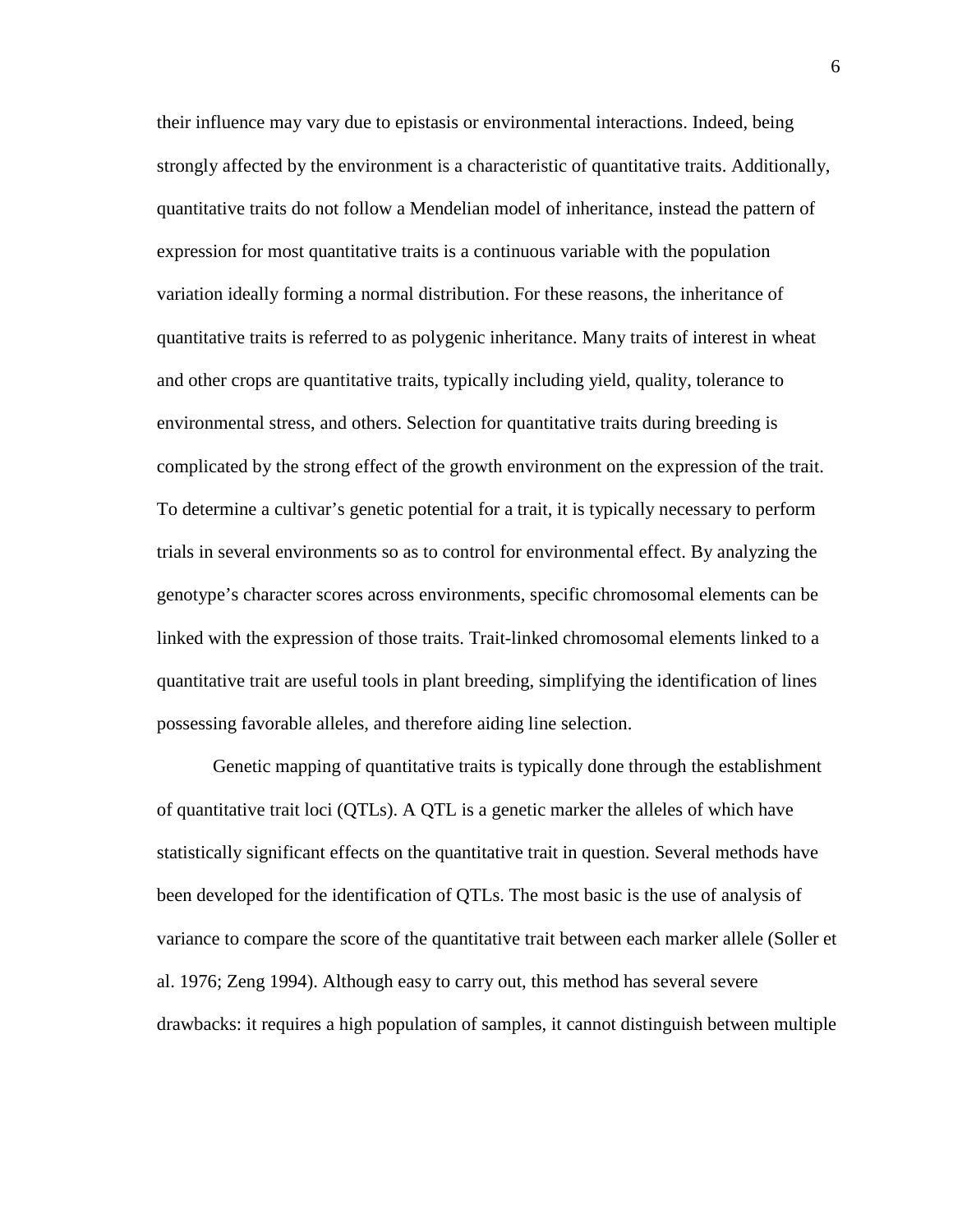QTLs on the same chromosome or marker, and it cannot describe the probable position of the QTL on the chromosome.

A more powerful method for QTL detection is interval mapping. Interval mapping uses multiple markers to assign a likelihood profile to each region of the chromosome. The individual regions are defined as intervals between two markers, with the strength of the correlation between each set of markers and the score of the quantitative trait being used to assign the likelihood profile. Regions with a likelihood profile greater than a pre-assigned threshold are designated as QTL. This technique is superior to analysis of variance as it gives the probable location of the QTL and requires fewer samples. However, it has a similar degree of difficulty in distinguishing between multiple QTLs on the same chromosome (Lander and Botstein 1989; Zeng 1994). To ameliorate this problem a technique called Composite Interval Mapping (CIM) is may be used. Using CIM it is possible to distinguish between separate QTLs on the same chromosome by assigning groups of markers as a proxy for the already established QTL. The effect of these QTL proxy markers is then taken into account when calculating likelihood profiles for other regions on the chromosome (Zeng 1994). Composite interval mapping aids in distinguishing between multiple QTLs on the same chromosome but is dependent on researcher's accuracy in designating the markers to serve as QTL proxies.

Before determining a mapping strategy to use, a marker map must be established. Genetic regions suitable for use as markers are those which can be reliably amplified from genomic DNA and differ between populations or individuals. Early mapping of traits to populations was done with Restriction Fragment Length Polymorphisms (RFLPs) (Rafalski and Tingey 1993). These are genetic sequences formed by digestion of extracted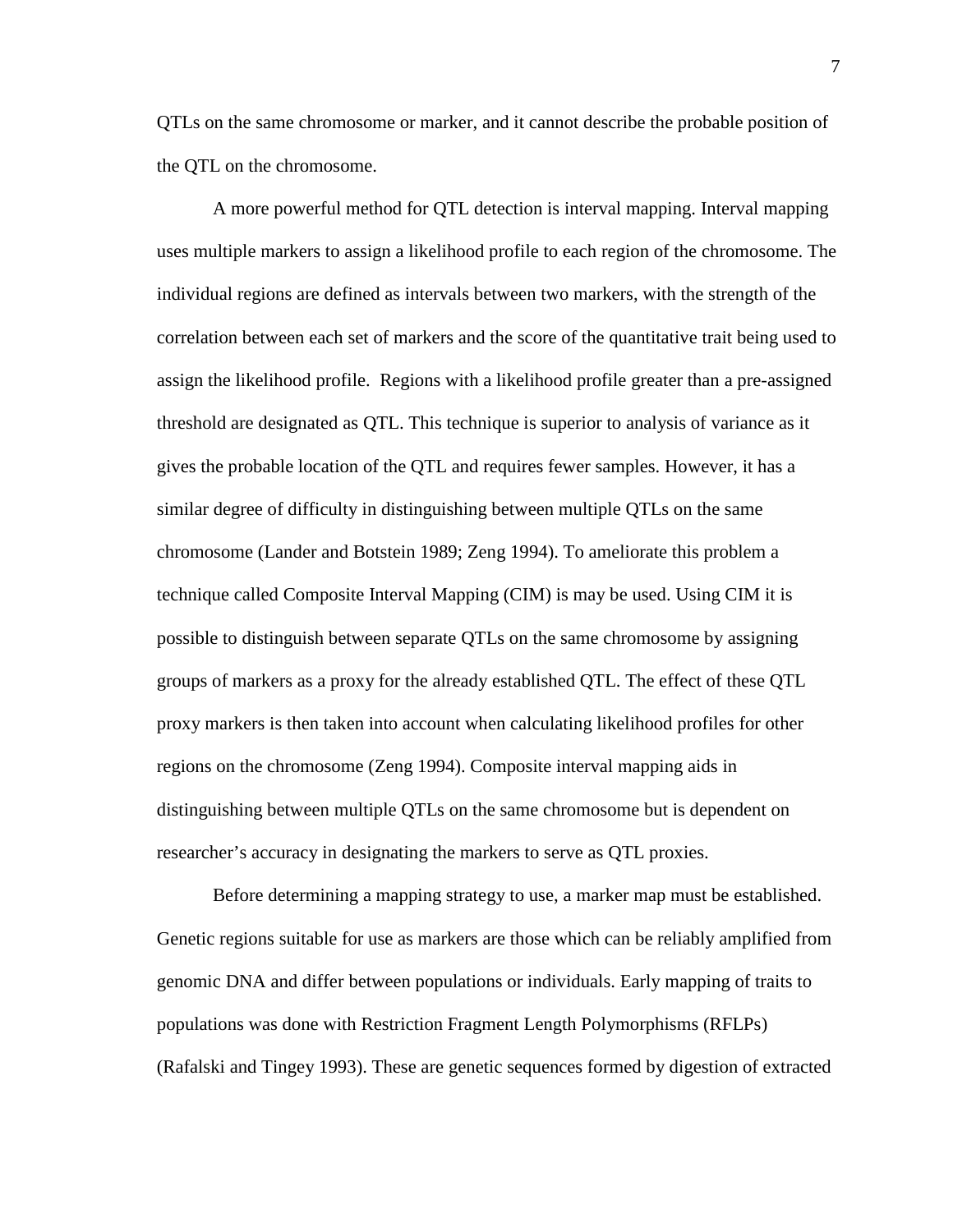genomic DNA with restriction enzymes. The presence of RFLP alleles would be determined using Southern blot analysis. Due to the amount of DNA required and the difficulty of the testing procedure, RFLPs have been largely replaced by PCR based genetic markers.

Random Amplification of Polymorphic DNA (RAPD) is another technique used to identify DNA markers. This technique involves the creation of random DNA primers and their use to amplify regions on the genome. The amplified region serves as the genetic marker. RAPD markers in the genome are always dominant, there are no alleles; the RAPD is either present or not present. Those present together with the trait are "coupled"; otherwise the RAPD marker is in "repulsion" to the trait (Rafalski and Tingey 1993). For use with quantitative traits, a threshold value is used to decide whether the trait is present or not in a sample. To rapidly identify RAPDs associated with a specific trait or genetic region, a method called Bulked Segregant Analysis (BSA) has been found useful (Michelmore et al. 1991). In BSA, the DNA from individual specimens is bulked into two groups based on the presence or absence of the trait. RAPDs or RFLPs are then identified which are polymorphic between the two groups. Since the two groups are heterozygous for all but the target trait, the identified markers will be linked to it. A major strength of RAPD markers is that their use does not require prior knowledge of the organism's DNA sequence (Tingey and del Tufo 1993). This makes them valuable tools for plant breeders working on crops such as wheat or wild rice where the genome has not yet been entirely sequenced.

Simple Sequence Repeats (SSRs), also known as microsatellites, are repeating sequences of nucleotides, such as  $(AC)<sub>n</sub>$ . They have been found in abundance on the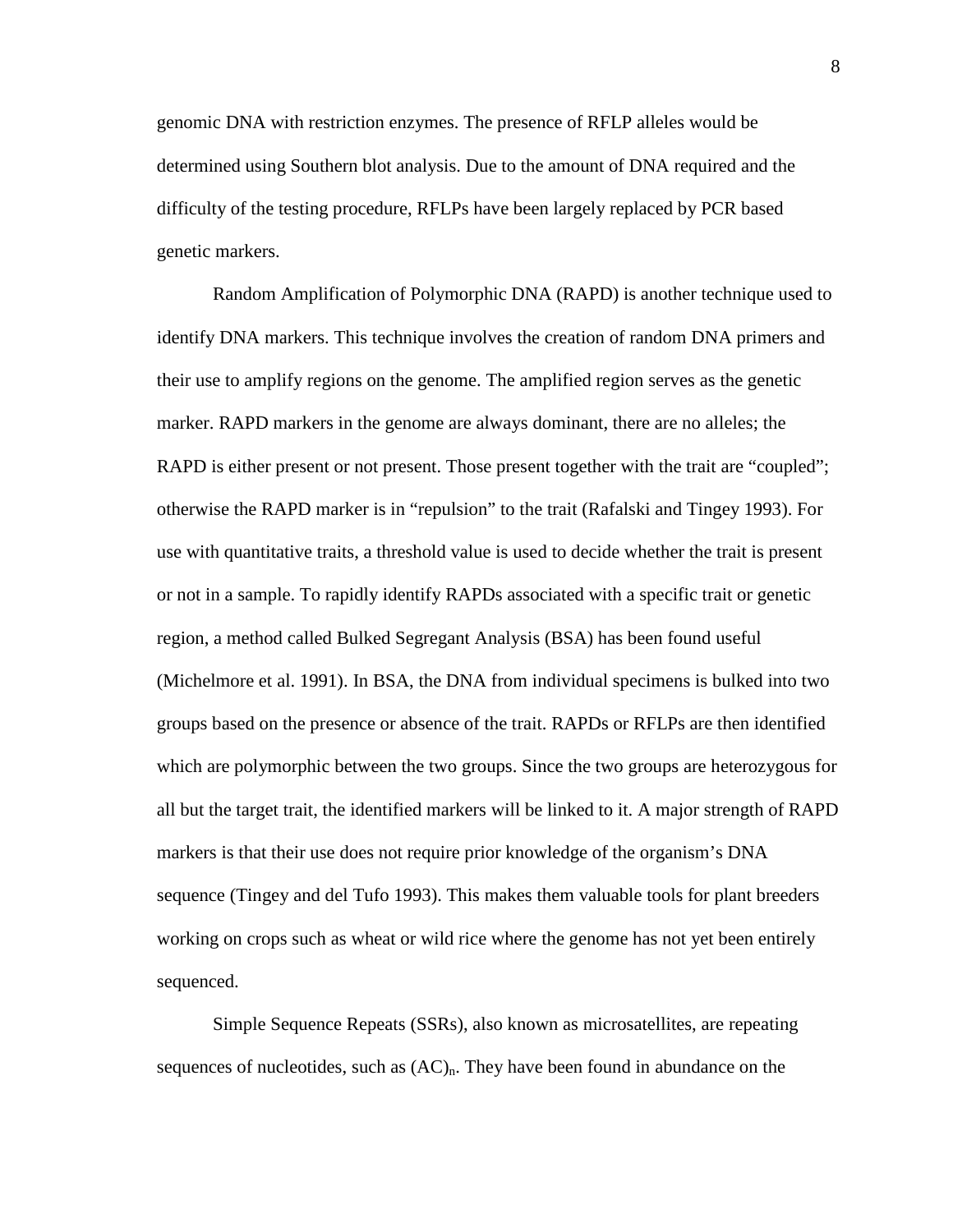majority of eukaryotic chromosomes and are often highly polymorphic (Rafalski and Tingey 1993). It is hypothesized that the highly repetitive nature of SSRs makes slippage during replication a common event, leading to the high levels of polymorphism found between populations (Tautz et al. 1986). SSRs can be used as genetic markers by amplifying a short fragment containing the repeating sequence. The products are then resolved by agarose or acrylamide gel electrophoresis. These markers provide the advantage of multiple alleles and require only small amounts of DNA to detect. Markers with multiple alleles provide co-dominance, the ability to distinguish homozygotes from heterozygotes.

Amplified Fragment Length Polymorphisms (AFLP) are genetic markers created by amplifying fragments from restriction digested chromosomal DNA. The primers used in amplification are based on the restriction site for the enzyme used to digest the DNA. Amplification by this method can result in numerous (50-100) fragments, which are then resolved by acrylamide gel electrophoresis (Vos et al. 1995).

Roder et al. (1995) analyzed the *T. aestivum* genome and predicted the existence of enough microsatellites that the average distance between them would be 271kb. This indicates that SSRs would provide excellent coverage of the wheat genome and indeed, SSR markers in wheat have been shown to possess more alleles than do RFLPs. SSR markers have been found to be highly polymorphic in crop species such as barley, although Bohn, Utz et al*.* (1999) found low levels of polymorphism in wheat (Powell et al. 1996; Russel et al. 1997). Bryan et al*.* (1997) however found high levels of polymorphism with SSRs in wheat but reported trouble with inaccuracies in marker amplification. Gupta, Rustgi et al. (2003) found that SSRs derived from wheat expressed sequence tags provided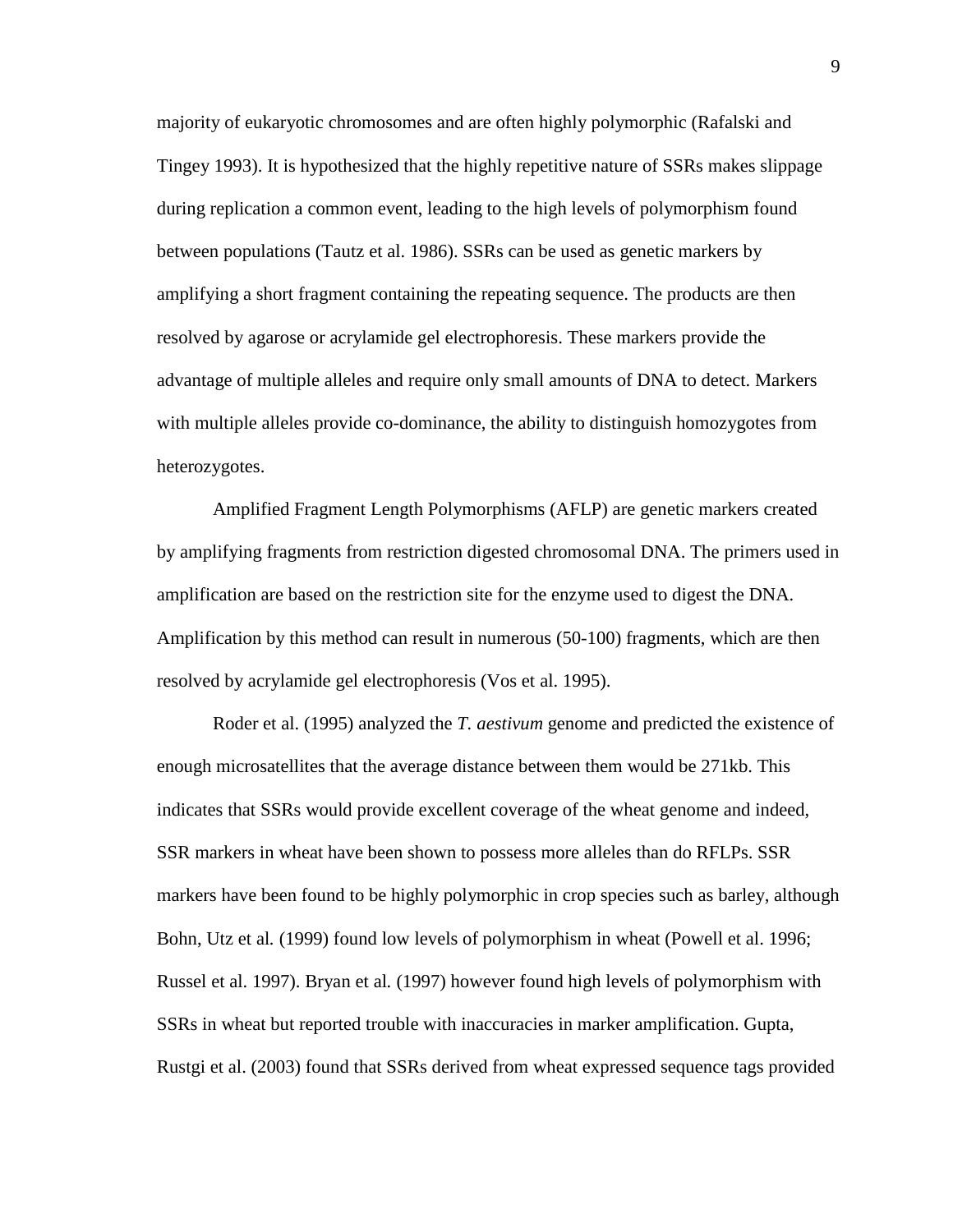a suitable level of polymorphism for analysis. Due to their abundance and polymorphism, SSRs have been favored over RAPDs when establishing genetic markers in wheat (Roder et al. 1995). Due to their high number of alleles (heterozygosity) and ease of use, SSRs have been widely used for genetic mapping in both plants and animals.

*T. aestivum* is a hexaploid organism possessing a diploid chromosome number of 42 chromosomes and a gametic number (haploid) of 21 chromosomes. The 21 chromosomes of wheat gametes can be divided into groups based on homology and genome of origin. There are seven homologous groups of chromosomes and three genomes (A, B, and D). The A genome is theorized to have been derived from *T. boeoticum,* a wild wheat species domesticated as *T. monococcum*. The D genome was donated by *Aegilops squarrosa* (also called *Aegilops tauschii*) a species of goatgrass. The origin of the B genome is unknown (Sears 1969). Chromosomes in each homologous group tend to possess genes for similar traits. Certain wheat varieties contain a translocation of the rye chromosome on the long arm of wheat chromosomes 1B and 1A. This translocation provides improved yield and disease tolerance, but results in reduced grain quality (Graybosch 2001).

Work to identify QTLs can be carried out in populations with simplified genetic structures, such as Recombinant Inbred Lines (RILs), Near Isogenic Lines (NIL), or double haploid lines. RIL are developed by crossing two inbred parent lines which differ in a specific phenotype. The progeny are allowed to self-fertilize until homozygosity is achieved and the lines are then used to identify QTLs related to the phenotypic differences between the parents. However, since the development of new cultivars relies on the introduction of diverse germplasm which may differ greatly from the lines used in QTL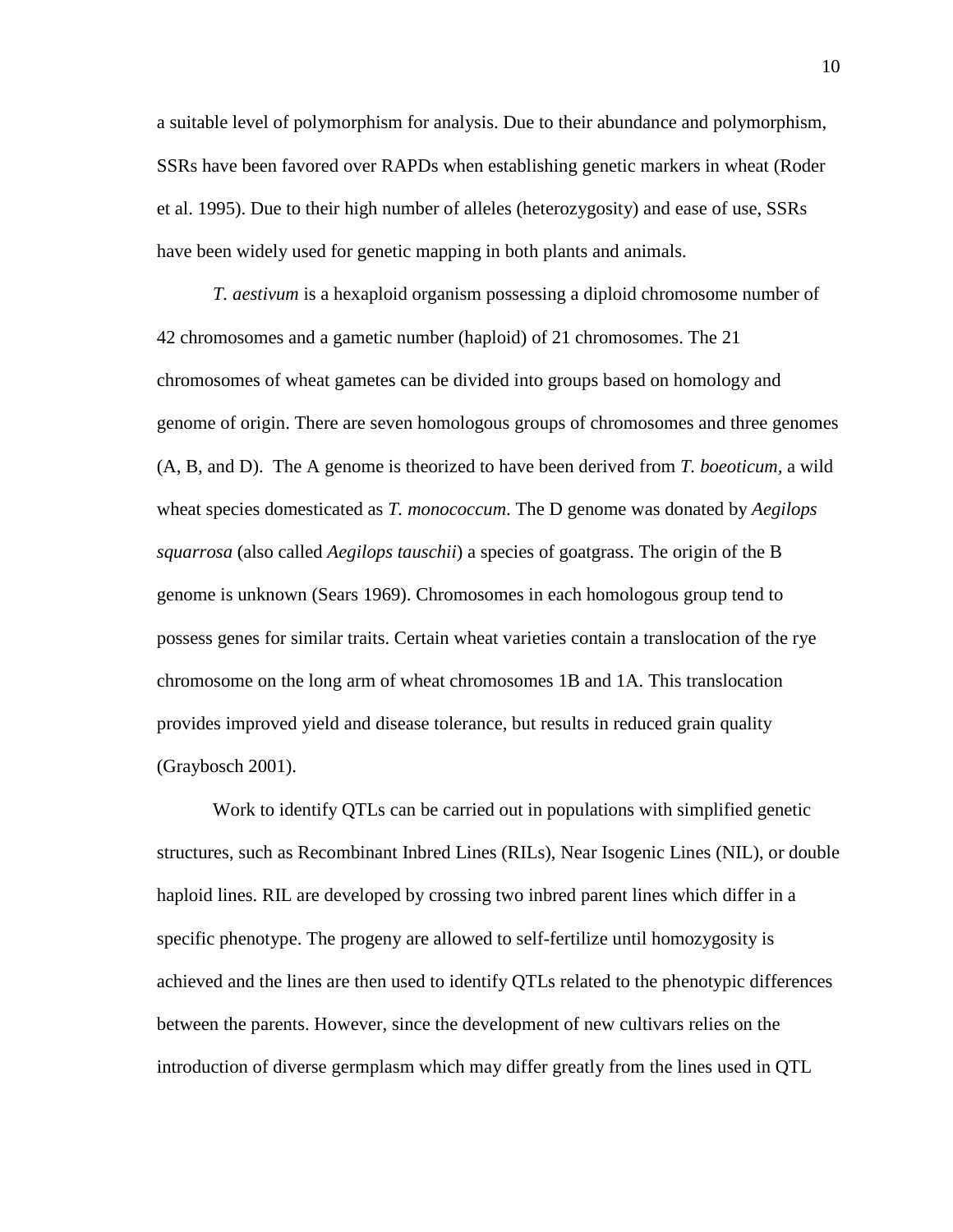mapping. An individual QTL is therefore only useful inasmuch as it is transferrable to other populations of the same or related crop species (Collard et al. 2005).

In any population of cross progeny, the observed phenotypic variability will be due partly to genetics and partly to the environment. In plant breeding, it is desirable for a high degree of the variability to be due to genetics because it makes selection for that phenotypic trait more reliable. Heritability is the name given to the percentage of variability which is due to genetics. It is calculated by dividing the genetic variability by the total phenotypic variability. The general heritability of a trait gives an idea of how successful selection for that trait will be. Analysis of heritability of the SDS sedimentation column height trait has been mixed. Barnard et al. (2002) reported low heritability for the SDS sedimentation trait. Other studies have found a moderate to high heritability for the trait (Clarke et al. 1993; Clarke et al. 2000; Fischer et al. 1989; O'Brien and Ronalds 1987; Sarrafi et al. 1989).

#### **Genetic basis of grain quality**

Numerous QTLs which correlate with parameters of bread-making quality have been detected on the wheat genome, and include loci on most wheat chromosomes. (Groos et al. 2007, Mansur et al. 1990). Among these, many have low heritability, or are strongly affected by genotype, or environment. Those loci with the most significant effects, particularly those associated with glutenin subunits or gliadins, are probably the best characterized. Blanco et al. (1998) detected a putative QTL for SDS ( $\alpha$  = .01) associated with a *Glu-A1* allele and another associated with the *Gli-B1/Glu-B3* allele. Moonen, Scheepstra et al. (1982) reported a significant relationship between variation in glutenin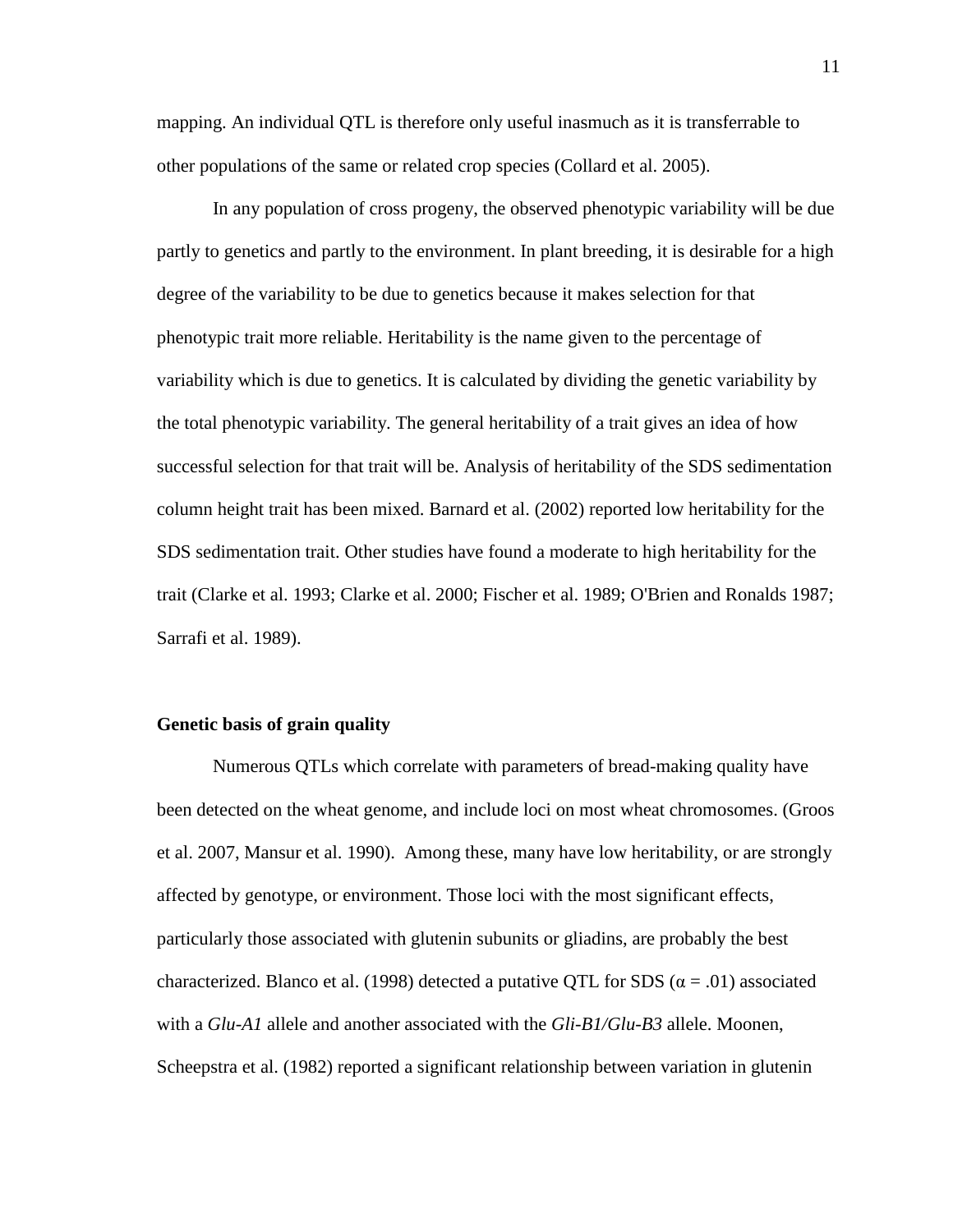subunit alleles on the long arm of chromosome 1D and variation in SDS sedimentation column height. Li et al. (2009) reported a QTL associated with SDS sedimentation score on the short arm of chromosome 1B, near the *Gli-B1/Glu-B3* locus. The *Gli-1, Gli-2,* and *Gli-3* loci are associated with the production of the gliadins  $(\alpha, \beta, \omega, \gamma)$  (Payne et al. 1982). The low molecular weight glutenins are controlled by *Glu3* loci which are usually positioned adjacent to the *Gli1* loci. Additional QTLs have been mapped which are associated with these loci.

Although it has been theorized that all chromosomes possess loci associated with grain quality, the majority of those identified thus far are on chromosomes 1A, 1B, and 1D (Blanco et al. 2002; MacRitchie and Lafiandra 2001). On the short arms of these chromosomes are found the complex *Gli-1/Glu-3* loci coding for LMWGSs and ω and γ gliadins. The long arms of chromosomes 1A, 1B, and 1D each house a *Glu-1* locus, associated with the HMWGSs. (MacRitchie and Lafiandra 2001; Payne et al. 1982; Payne et al. 1987). The α and β gliadin loci, *Gli-A2, Gli-B2,* and *Gli-D2,* are located on the short arm of chromosomes 6A, 6B, and 6D. The HMWGS *Glu-1* loci are each made up of two genes, each encoding a different HMWGS, however, it is not unusual for one to be silenced. Out of a total of six, this leaves from three to five alleles active in the plant (Anjum et al. 2007). Each locus has numerous alleles of different strengths for end-use quality (Li et al. 2006). Allelic variation at these loci plays a large role in determining wheat end-use quality (Luo et al. 2001). By comparing lines differing in allelic composition, the effect of specific HMWGS allelic pairs at the *Glu*-*1* loci on bread making characteristics has been established (MacRitchie and Lafiandra 2001; Payne et al. 1982; Payne et al. 1987). The *Glu-A1* locus has 2 functional subunits ("1" and "2") and a null.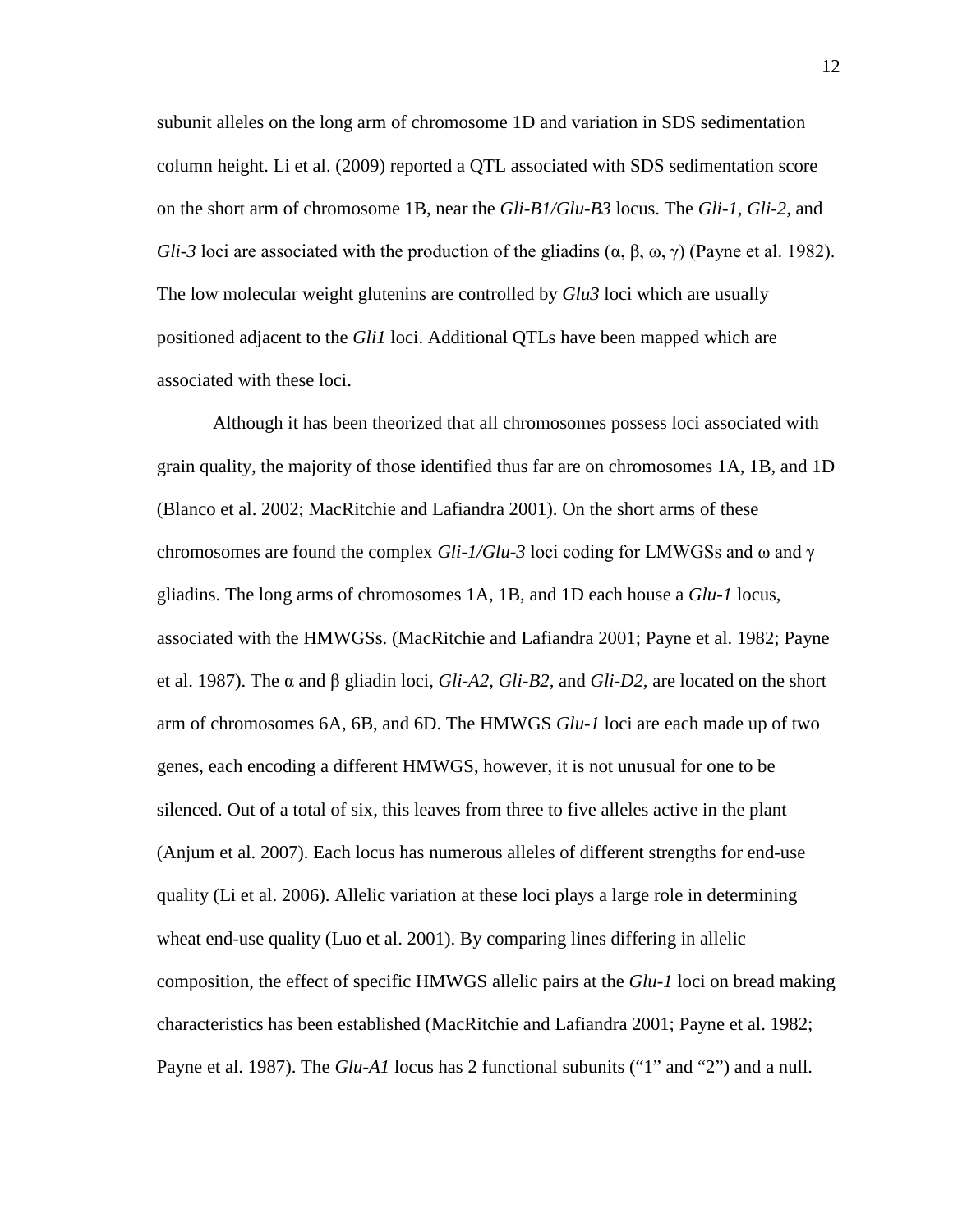The 1 and 2 loci possess a similar quality score, which is higher than that of the null (Payne et al. 1987). The *Glu-B1* locus, on chromosome 1B, has five known allelic pairs:  $17+18$ ,  $7+8$ ,  $7+9$ ,  $7$ ,  $6+8$ , and  $20x+20y$ . The allelic pairs are listed here in order of decreasing quality. Chromosome 1D, on the *Glu-D1* locus, has four possible allelic pairs 5+10, 2+12, 3+12, and 4+12 (Payne et al. 1987).

The HMWGSs are strongly correlated with bread making characters and are often associated with QTLs for bread making traits. QTLs for SDS sedimentation have been detected which have a significant correlation with some of the HMWGS or gliadin/LMWGS loci (Blanco et al. 1998; Moonen et al. 1982; Rousset et al. 2001). Additionally, bread mixing and loaf volume traits have been found to associate significantly with the *Glu-1* loci. However, the same studies have shown that grain quality is a complex trait and that the *Glu-1* loci interact with other loci to manifest it (Rousset et al. 2001).

Mapping of QTLs requires careful scoring of the phenotype(s) of interest before the phenotype can be correlated to genetic elements on the chromosome. When testing for QTLs associated with grain quality, the measurement of phenotype(s) may use several different techniques, including analysis by mixograph, farinograph, and SDS sedimentation. SDS sedimentation is a test commonly used by plant breeders since the procedure is simple, and the quantity of flour required is small. The technique measures the height of an aggregated column of insoluble flour "gelprotein" (Figure 1). This "gelprotein" is constituted primarily by glutenin proteins and the height of the column it forms serves as a predictor of grain quality. The results of the SDS sedimentation test have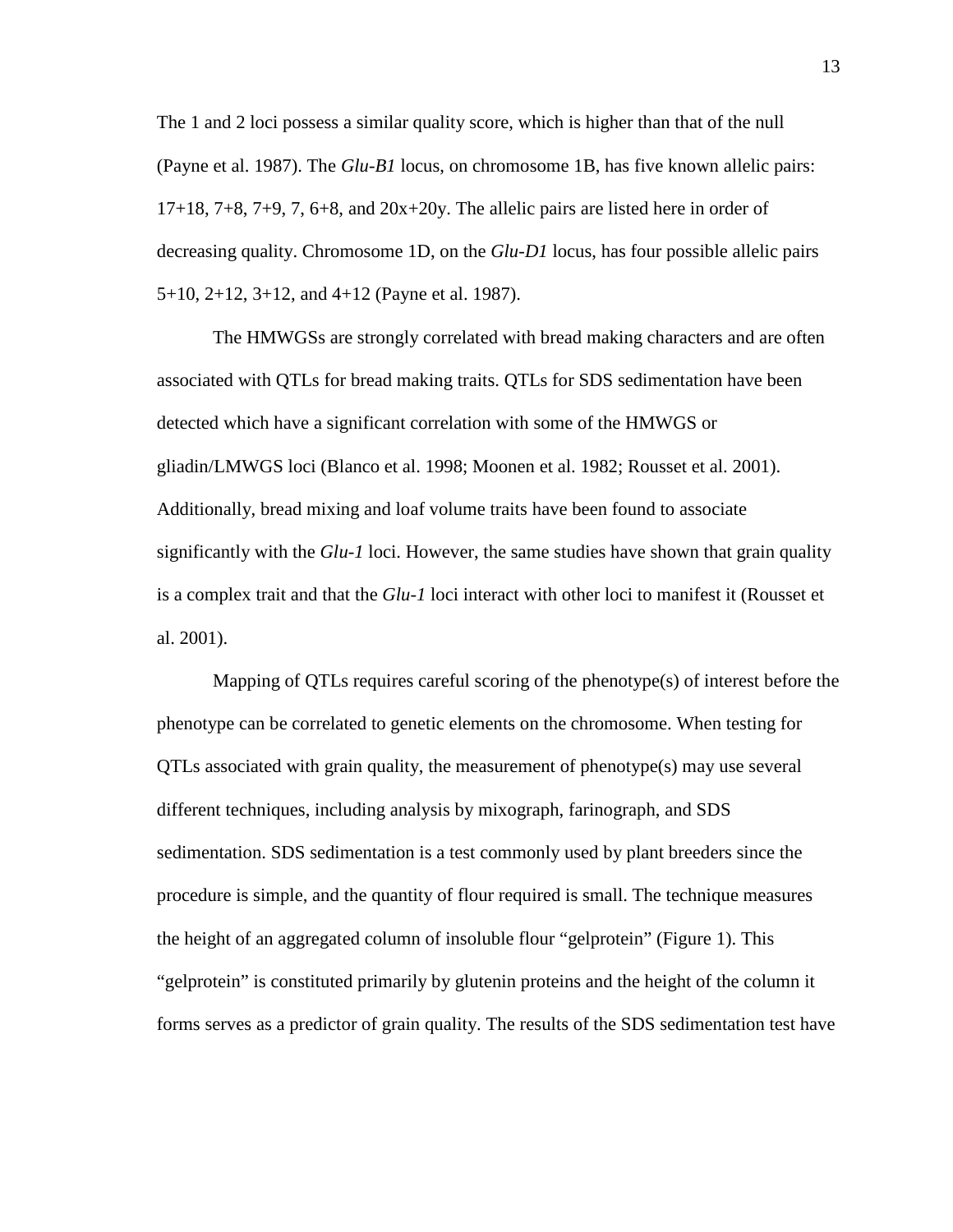been shown to correlate significantly with the results of mixograph analysis for grain quality (Barnard 2002).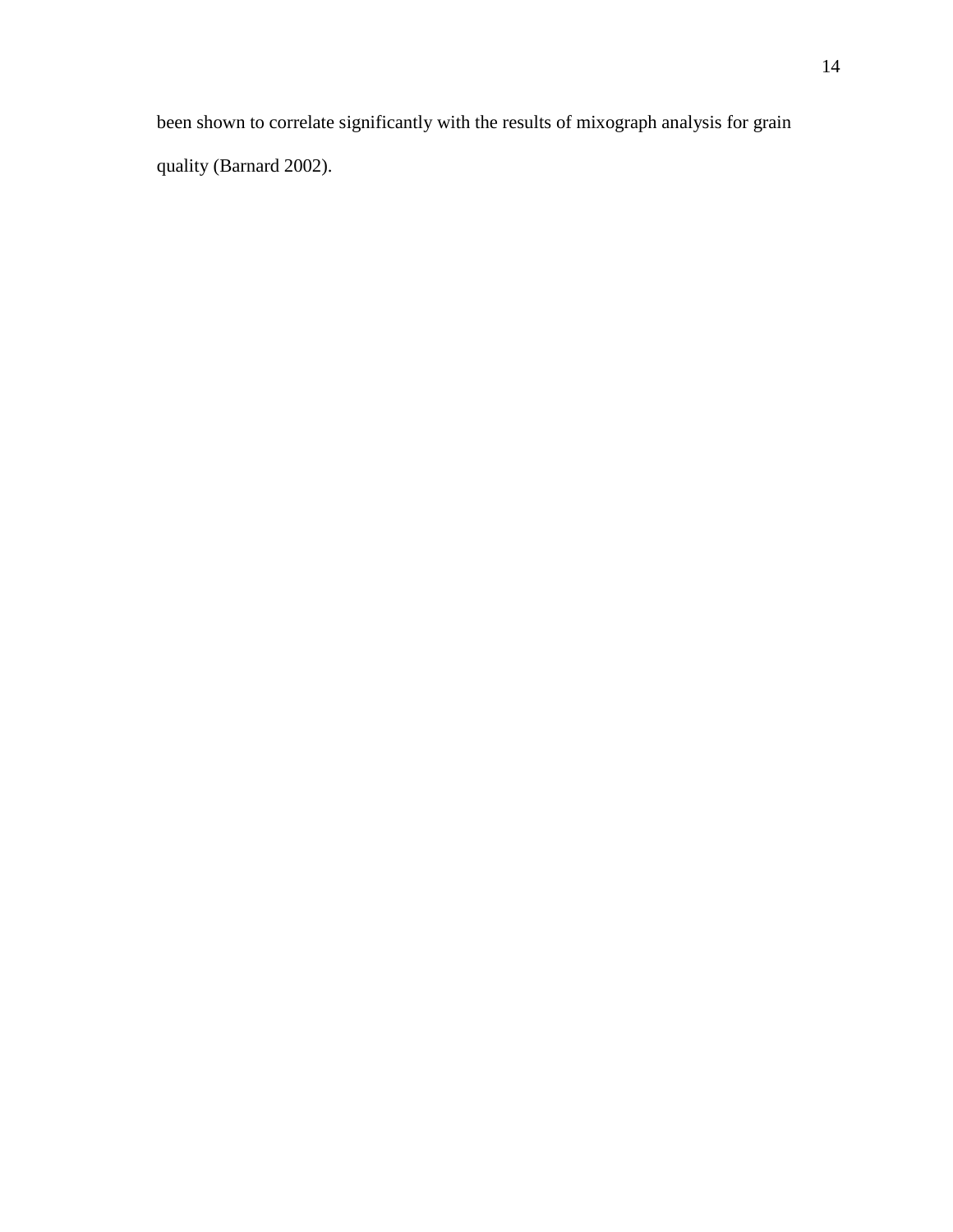#### CHAPTER II

# IDENTIFICATION OF GRAIN QUALITY AND QUALITY STABILITY QTLs IN A RECOMBINANT INBRED LINE POPULATION

#### **Introduction**

Wheat is a major crop for human consumption. Its importance hinges upon unique rheological properties of wheat flour which allow for the production baked goods. In recent years, wheat production has been increasing rapidly enough to keep pace with population growth, and is predicted to continue increasing at an average yearly rate of 1.9%, rising from 609 million tons in 1997 to a projected 641 million tons in 2011 (Chiran et al. 2008; FAO 2009). In order to meet the demands of future populations, we will need to develop new methods not only for increasing wheat yield, but also for increasing the utility and reliability of the resultant grain. The utility of wheat grain for bread making can vary greatly in field conditions due to the effect of environmental stress. This project focuses on one of the primary environmental stresses affecting wheat: heat.

Heat stress is a common problem in many wheat-growing regions worldwide. It causes a shortening of the crop's reproductive cycle, damaging both the quantity and quality of the resultant grain. Heat stress is particularly harmful in the developing world where it is estimated to affect 57.3% of wheat-producing land (Kosina et al. 2007). Heattolerant wheat varieties are typically described as such due to an ability to maintain high grain yield despite high-temperature conditions. Due to their polygenic nature, such varieties may maintain yield, but may lose grain quality upon exposure to heat stress. This loss of quality poses a particular problem for end-users such as bakers and millers whose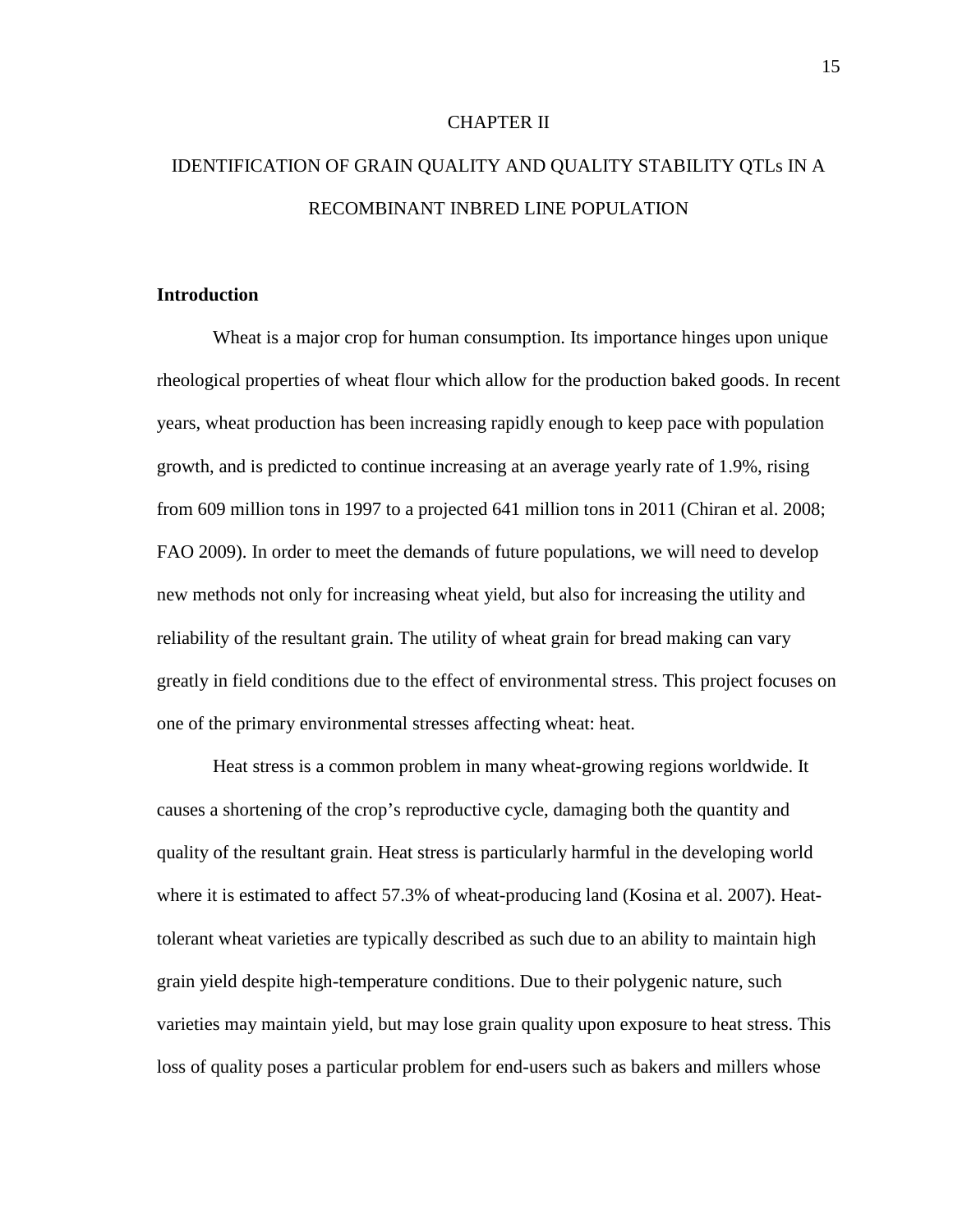industrial machinery relies on consistent quality levels. To address these problems, heattolerant varieties which maintain their quality levels after exposure to heat are needed.

Current line selection in breeding programs focuses on the development of plants possessing high yield and high grain quality. In *Triticum aestivum,* numerous quantitative trait loci (QTL) associated with these traits have been identified and varieties have been designed which possess both to a high degree. However, the ideal yield and quality achieved by plant breeders often cannot be maintained during exposure to the heat and other environmental stresses commonly affecting field grown crops. An important goal in future breeding projects will be the development of varieties possessing stability traits allowing the maintenance of both yield and quality levels despite environmental stress. Some recent research has focused on this problem as it relates to the maintenance of yield but little has been done to develop wheat varieties possessing grain quality stability (Barnabas et al. 2008; Rane et al. 2007).

Quality in bread wheat is determined primarily by the protein makeup of the grain, a trait called "protein quality". As discussed previously, the proteins most strongly associated with quality characters are the glutens: gliadins and glutenins. They interact to form polymers, the properties of which are responsible for the elasticity and extensibility of dough. Variations in the ratio of gliadins to glutenins affect the formation of the gluten polymers, and by extension, the grain's bread making potential. Additionally, glutenin is itself a polymer, made up of high molecular weight glutenin subunits (HMWGSs) and low molecular weight glutenin subunits (LMWGSs) (Blumenthal et al. 1990; Don et al. 2005). The relative concentration of these subunits in wheat grain plays a role in determining the flour's bread-making properties. In particular, the HMWGS content has been shown to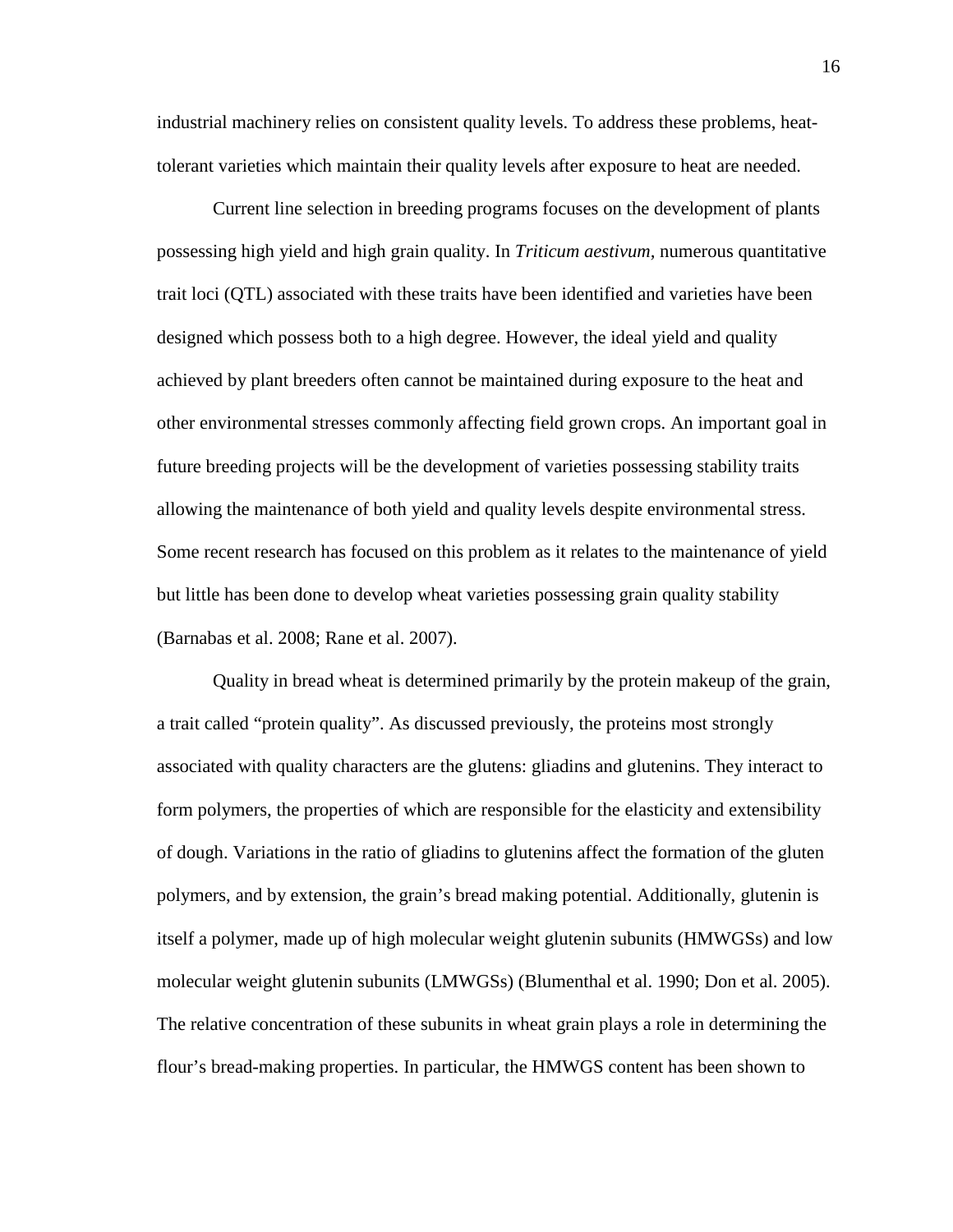relate closely to both dough strength, and to gluten macropolymer (GMP) content, a predictor of bread making quality (Don et al. 2003). The effect of heat stress on breadmaking characters is therefore hypothesized to be related to its effect on protein synthesis, and may be due to a disruption of the delicate protein balance necessary for bread-making quality.

The importance of protein quality to bread-making quality is underscored by the number of quality associated QTLs which have been identified in association with loci for the glutenin subunits and gliadins. Allelic variation at these loci, which are located primarily on chromosomes 1A, 1B, and 1D, have been significantly associated with changes in bread making quality (Blanco et al. 2002; Li et al. 2006; Luo et al. 2001; MacRitchie and Lafiandra 2001; Payne et al. 1987). However, the potential quality level of wheat grain is only meaningful if it is realized; lines possessing alleles associated with high quality levels may still be susceptible to environmental stress induced alterations in quality. To develop lines suitable for use in areas where heat stress is prevalent, QTLs must be identified which are significantly correlated not with quality characteristics but with the *maintenance* of those characteristics under heat stress conditions.

This project focuses on the identification of QTLs associated with maintenance of quality characteristics after post-anthesis heat stress. A population of RILs grown under both heat and control conditions will be tested for grain quality using the SDS sedimentation test. This test has been shown to be significantly associated with HMWGS content and to predict flour bread making characteristics (Moonen et al. 1982). We have used the percent change in SDS sedimentation values between the heat and control groups to identify QTLs regulating the maintenance of quality.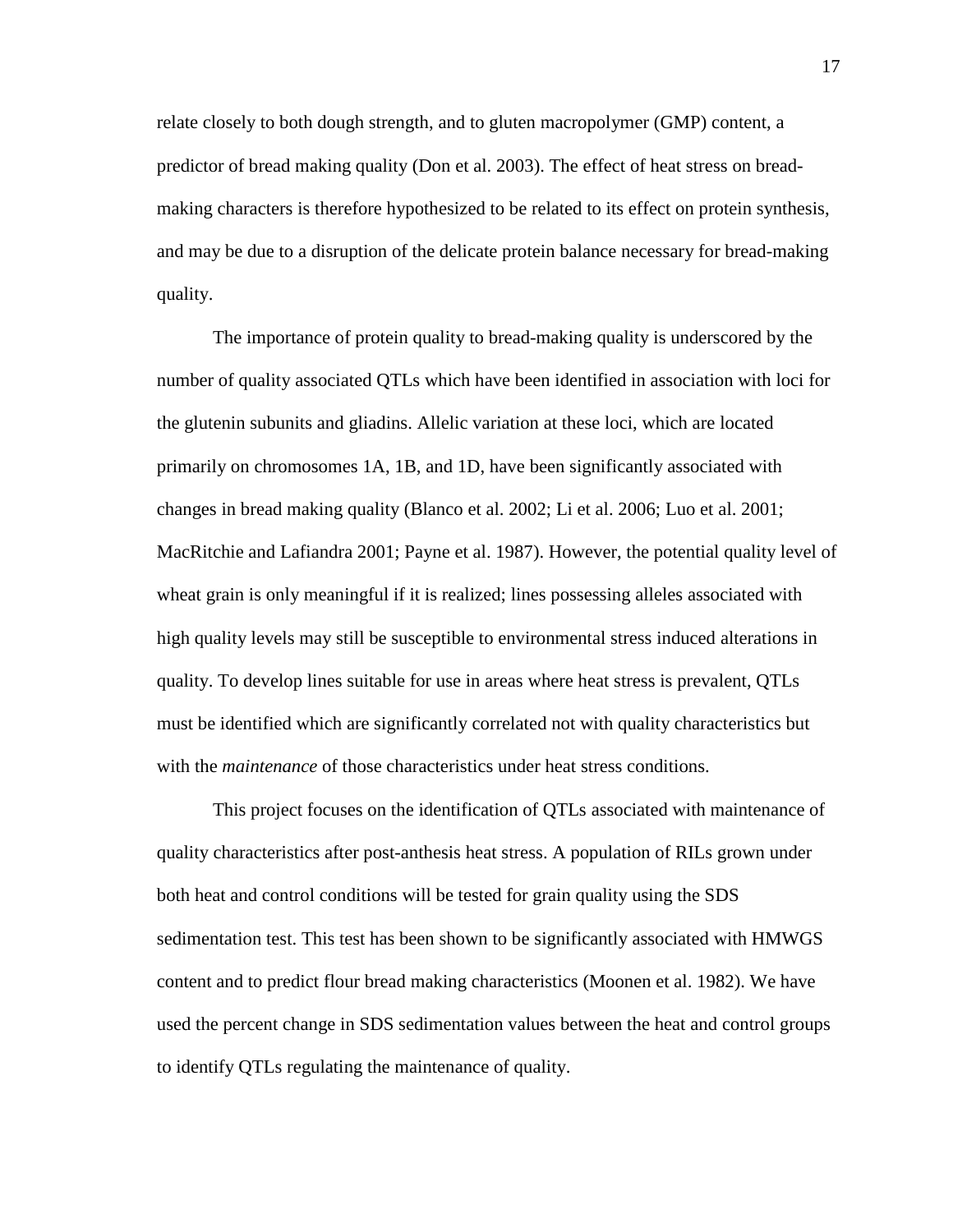#### **Methodology**

#### *Plant material*

*T. aestivum* lines Halberd and Cutter were crossed to develop the RILs used in this study. The parent line Halberd was selected as a source for heat tolerance. The parent line Cutter was selected due to its high score in yield and other agronomically important traits. The  $F_1$  progeny of these parents were advanced through single seed descent to the  $F_4$ generation. The  $F_4$  seed was harvested using bulk selection to yield  $F_5$  lines, sixty-four of which were selected for advancement to  $F_6$ . Initial growth conditions were ~20 $^{\circ}$ C (daytime) and  $\sim$ 18°C (nighttime) in an air conditioned greenhouse with 600mmol m<sup>-2</sup> s<sup>-1</sup> PAR supplemented natural light. Ten days after pollination ten plants from each RIL were placed under either heat (38°C daytime and 20°C nighttime) or control (20°C daytime and 15° night) conditions for a three-day period. Grain was harvested from both the primary and secondary heads and counted.

#### *Measurement of quality parameters*

Grain from the primary heads was ground using a genogrinder (SPEX Genogrinder 2000). The resultant grain meal was analyzed using the sodium dodecyl sulfate test, an accepted predictor of grain quality (Moonen et al. 1982; Figure 1). A grain meal sample for each line was weighed out to 1g, within 0.01g. Each sample was placed in a test tube and 4ml of water were added. The tube was vortexed for 4s and allowed to sit for 4 min and 54 s. Then 12ml of SDS-lactic reagent (1L 95% SDS, 20ml USP 85% lactic acid) was added to each sample and the tubes were inverted ten times. The resulting mixture was allowed to sit for 15 min at which point the gelprotein column height was measured. A set of 3 results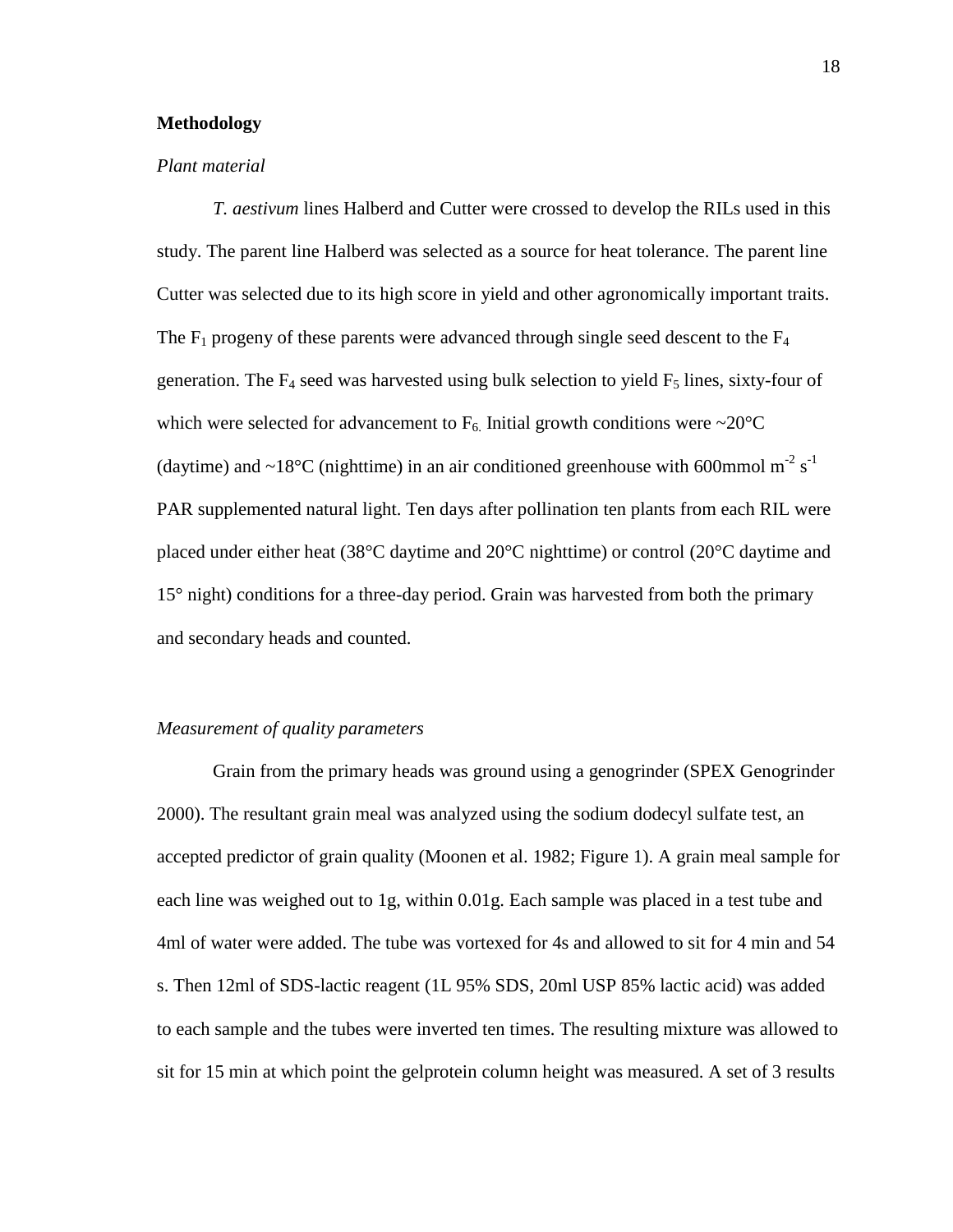were obtained for each treatment of each RIL. The mean of the three SDS scores for each treatment was used to represent an RIL during data analysis. A one-way ANOVA between the results from each test tube rack used in this test did not find a significant difference, indicating that there was no artificial variation in results due to rack used (data not shown).

#### *Statistical analyses*

Statistical analyses were performed using SPSS (SPSS 16.0 SPSS Inc.). A paired samples T-test was used to compare the overall mean SDS sedimentation scores of heat and control to test for a difference. Percent change was calculated to indicate the stability of each line between heat-stressed and control conditions. Percent change was calculated as the percent by which the mean control SDS score deviated from the mean heat stress SDS score. The mean heat and control values for each line were the mean of the three measurements taken.

$$
(mean_{control} - mean_{heat})/mean_{control} = \%
$$
 change

#### *Mapping of QTLs*

The phenotypic quality data obtained through SDS sedimentation was analyzed for correlation to a previously developed SSR map of this RIL population (Mason et al, in review). A genetic linkage map was developed by screening the RIL population with seven-hundred wheat SSR primers. These were analyzed for polymorphism using 10uL PCR reactions visualized by agarose gel electrophoresis. Rates of polymorphism among the identified marker QTLs were analyzed by the program Mapmaker/Exp v3 to form the linkage map. The program QTL cartographer was used to analyzed phenotypic traits (SDS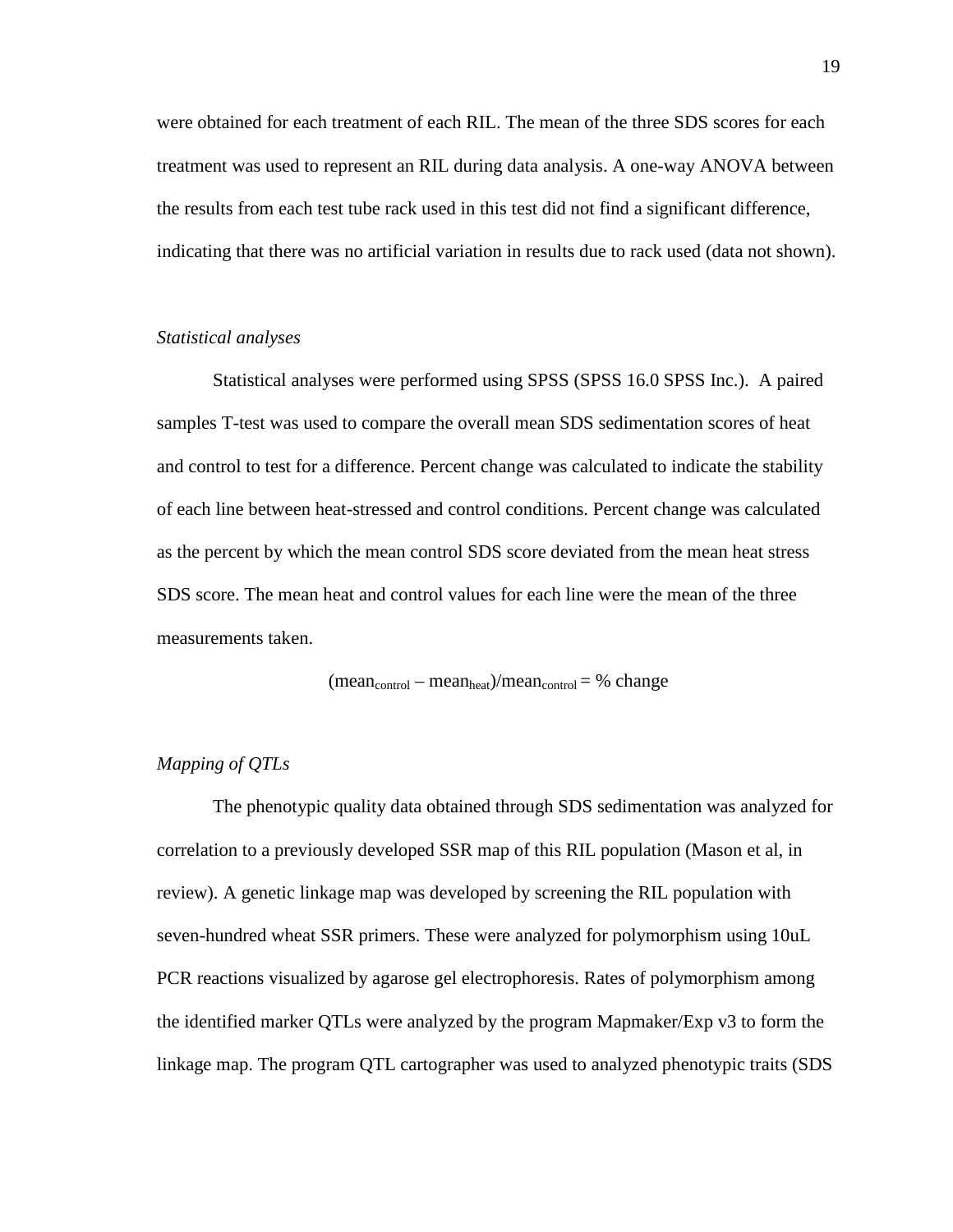sedimentation) and use correlations between trait variability and polymorphism to identify QTLs. The program analyzed the correlation between phenotype and marker polymorphism with single marker analysis. Multiple interval mapping was used in the determination of the position of QTLs. Likelihood of ODds (LOD) thresholds for QTL identification were determined using one-thousand permutations (Table 2; Figure 3).



**Figure 1:** Image of the SDS sedimentation test. The visible columns consist of insoluble gel protein. A measurement of their height serves as the SDS score. Height of the column increases as gluten content, and bread making quality, increase.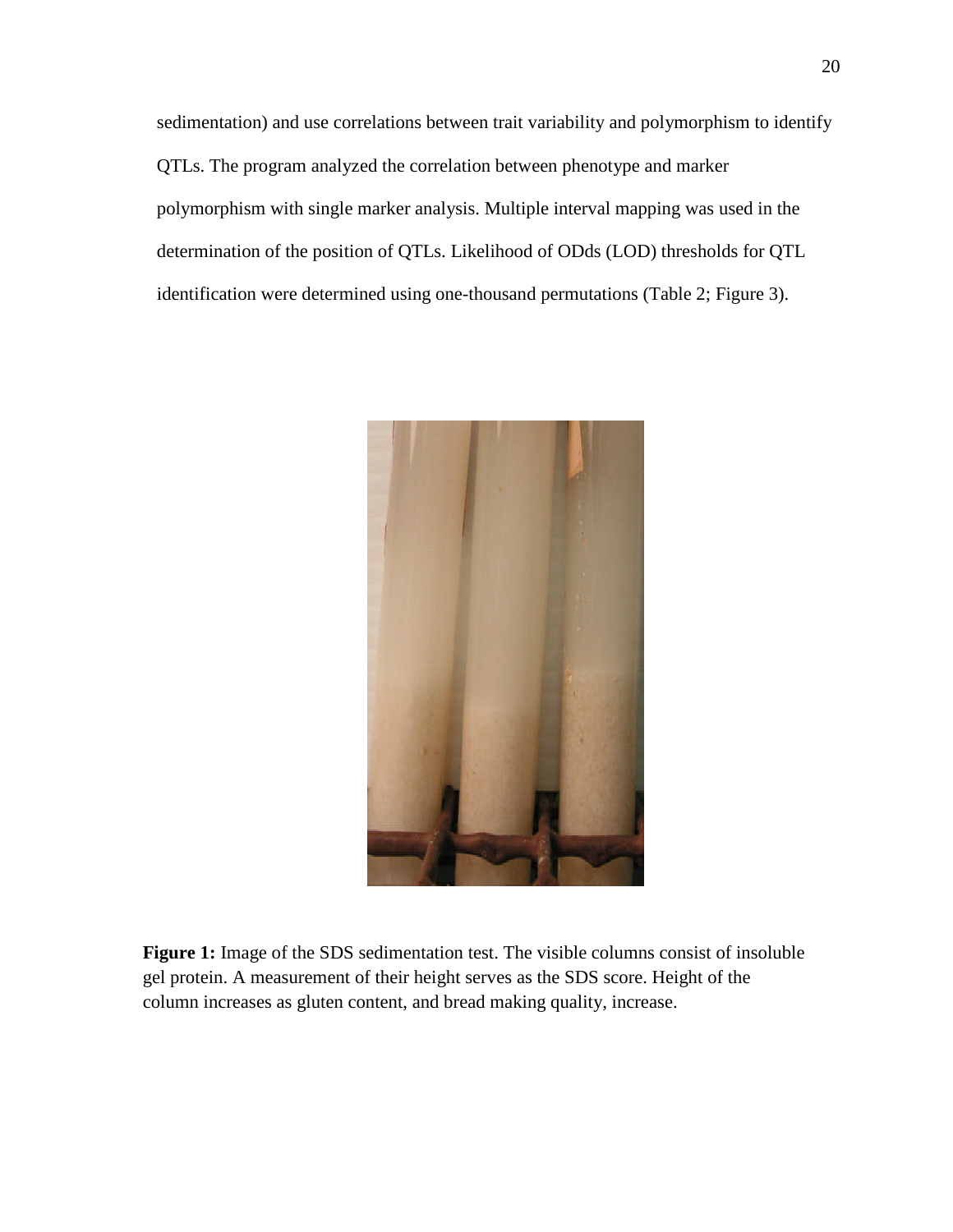

**Figure 2:** Histogram showing distribution of percent change scores between the mean SDS sedimentation values of heat stressed and control treated RIL lines from a cross between heat tolerant cultivar Halberd and the cultivar Cutter.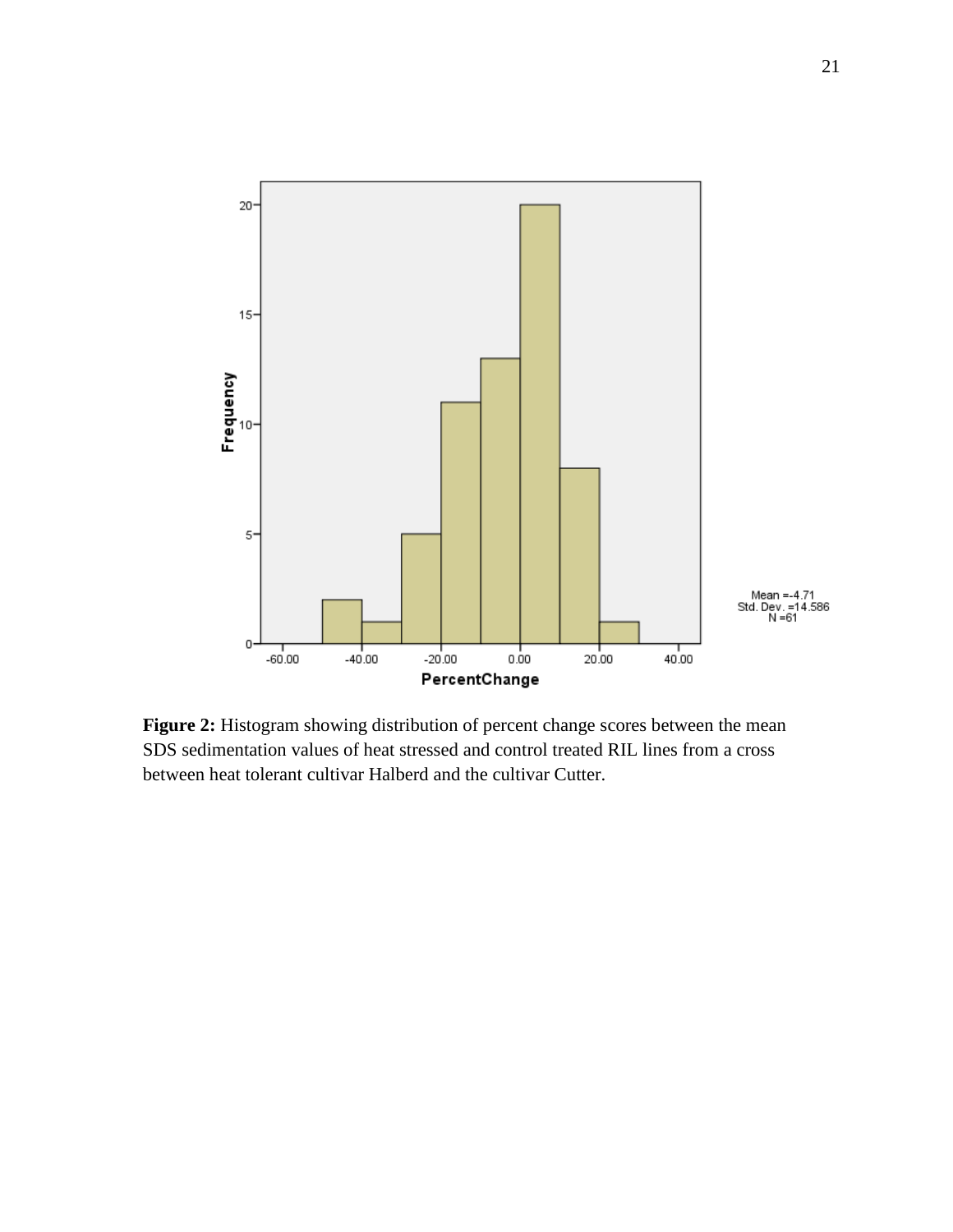| OTL name          | Linkage group | Market(s)  | Trait         | <b>LOD</b> | Effect <sup>Y</sup> | $R^2$ |
|-------------------|---------------|------------|---------------|------------|---------------------|-------|
| $Osdscon.tam-IB$  | 1B            | barc71     | SDS control   | 4.3        | 0.47                | 19    |
|                   |               | barc8      |               |            |                     |       |
|                   |               | $barc$ 137 |               |            |                     |       |
| $Osdsheat.tam-1D$ | 1D            | barc119    | SDS heat      | 4.0        | $-0.67$             | 22    |
|                   |               | gwm773     |               |            |                     |       |
| Osdscon.tam-4A    | 4A            | barc170    | SDS control   | 6.1        | 0.8                 | 30    |
|                   |               | wmc468     |               |            |                     |       |
|                   |               | wmc707     |               |            |                     |       |
| Osdssta.tam-7A    | 7Α            | gwm60      | SDS stability | 3.2        | 6.7                 | 18    |
|                   |               | barc108    |               |            |                     |       |
|                   |               |            |               |            |                     |       |

**Table 1:** QTLs associated with SDS sedimentation in a Halberd X Cutter recombinant inbred line

<sup>¥</sup>Effects given are for the Halberd allele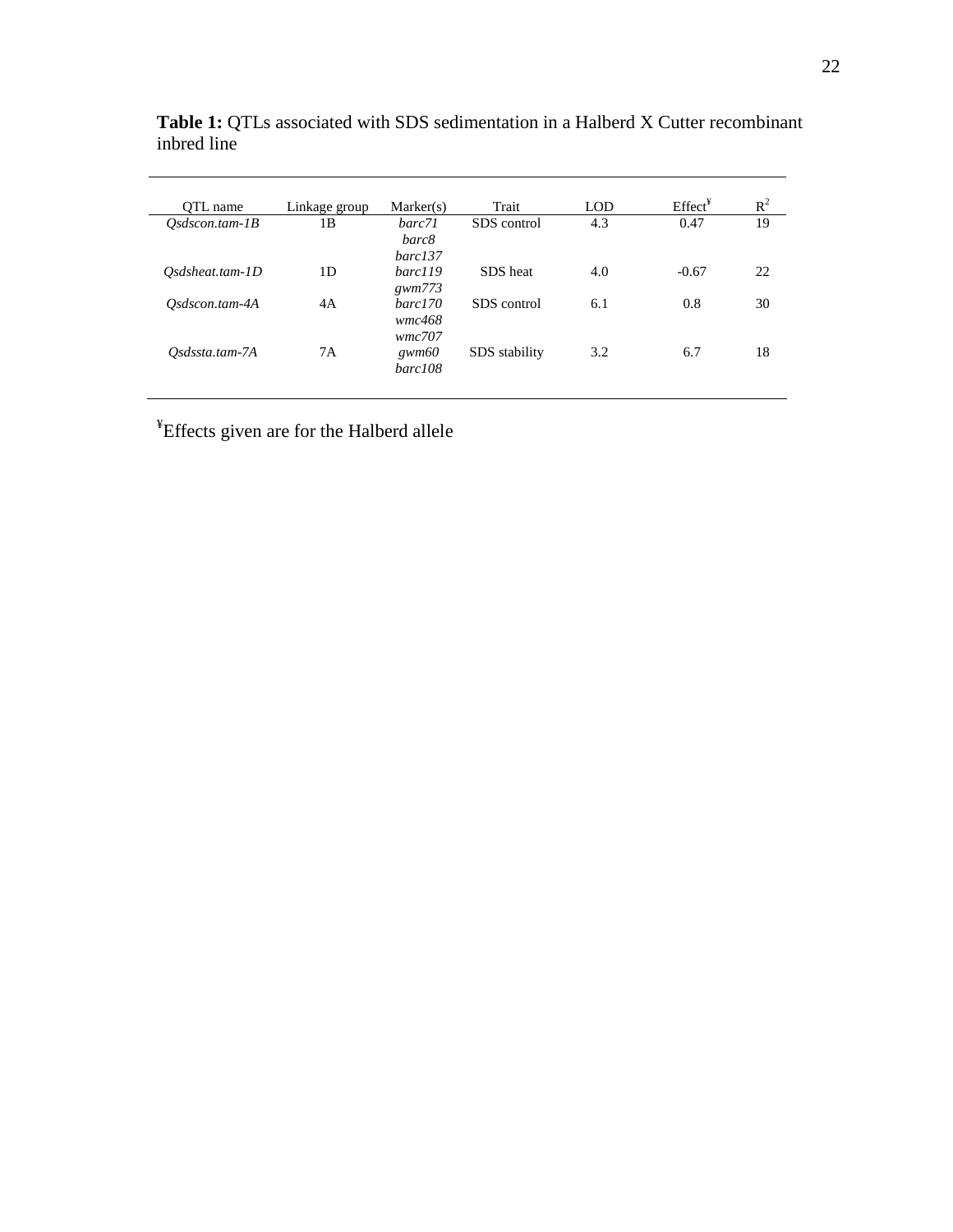| <b>Marker</b> | <b>Chromosome</b> | Genotype                         | <b>Control</b>       | Heat                 | % Change          |
|---------------|-------------------|----------------------------------|----------------------|----------------------|-------------------|
| barc71        | 1B                | $\boldsymbol{0}$                 | $6.8***$             | $7.0***$             | 4.9               |
| barc8         | 1B                | $\mathbf{1}$<br>$\boldsymbol{0}$ | $7.7***$<br>$6.8***$ | $8.0***$<br>$7.0***$ | 4.5<br>4.0        |
| barc137       | 1B                | 1<br>$\boldsymbol{0}$            | $7.7***$<br>$6.9***$ | 7.9***<br>$7.1**$    | 3.9<br>4.7        |
| barc170       | 4A                | 1<br>$\boldsymbol{0}$            | $7.7***$<br>$7.0**$  | $7.8**$<br>7.5       | 2.9<br>$9.3**$    |
| wmc468        | 4A                | 1<br>$\boldsymbol{0}$            | $7.7**$<br>7.2       | 7.6<br>7.5           | $-0.2**$<br>6.1   |
| wmc707        | 4A                | 1<br>$\overline{0}$              | 7.5<br>7.4           | 7.3<br>7.7           | $-1.6$<br>6.1     |
| gwm337        | 1 <sub>D</sub>    | 1<br>$\boldsymbol{0}$            | 7.3<br>7.2           | 7.3<br>7.4           | 1.6<br>4.6        |
| barc119       | 1D                | 1<br>$\boldsymbol{0}$            | 7.4<br>$7.2*$        | 7.6<br>$7.1***$      | 3.9<br>$-0.2***$  |
| gwm60         | 7A                | 1<br>$\boldsymbol{0}$            | $7.8*$<br>7.2        | $8.3***$<br>7.8      | 8.3***<br>$9.4**$ |
| barc108       | 7A                | 1<br>$\boldsymbol{0}$            | 7.5<br>7.1           | 7.3<br>7.4           | $-2.8**$<br>5.6   |
|               |                   | $\mathbf{1}$                     | 7.4                  | 7.5                  | 3.3               |

**Table 2:** Contrast analysis comparing mean percent change values by allele for QTL associated chromosomal markers

Key - Significance:  $* = 0.1$ ,  $** = 0.05$ ,  $*** = 0.01$ Statistical comparisons are between the Halberd (0) and Cutter (1) alleles of each marker.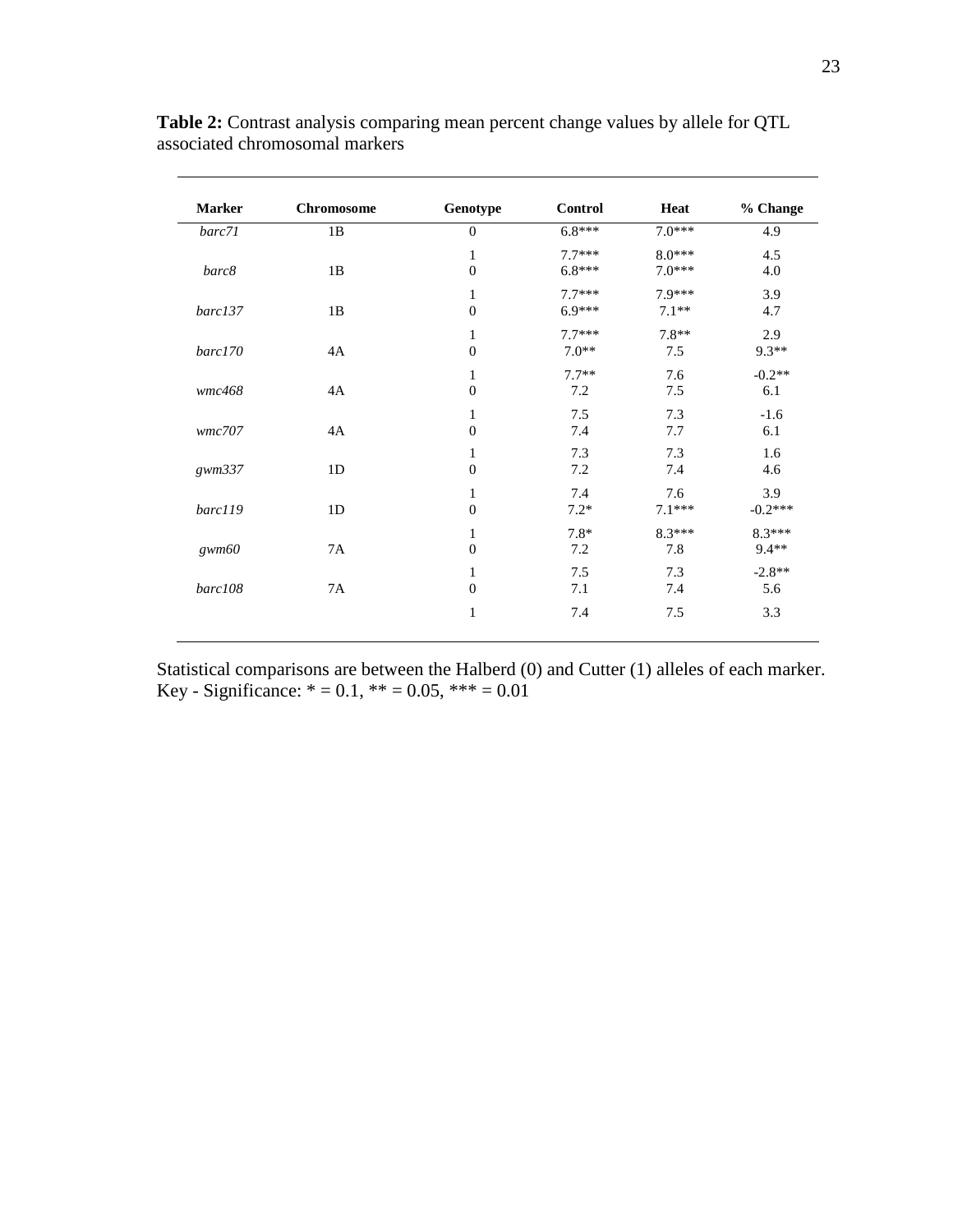

**Figure 3:** Locations of identified SDS sedimentation and SDS percent change QTL on the wheat genome. The black bars indicate QTLs identified in this study as being associated with SDS sedimentation column height and the maintenance of SDS sedimentation height between heat stress and control conditions. The other bars indicate QTL associated with other traits which have been detected in a previous analysis of this RIL population (Mason et al. In review).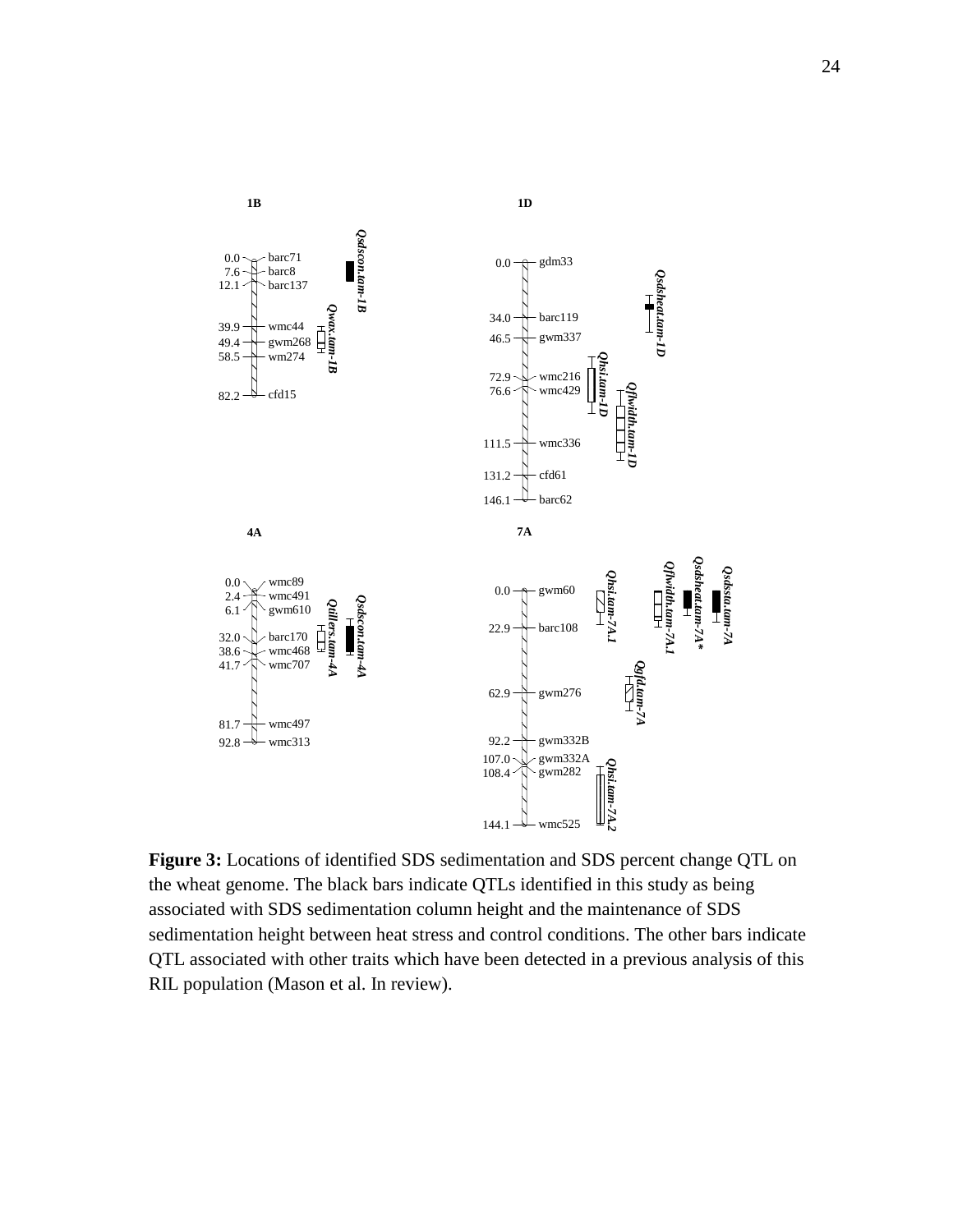#### **Results**

#### *SDS sedimentation*

SDS sedimentation scores were obtained for 63 lines. The mean SDS sedimentation column height of the control treated lines was significantly lower than that of the heat treated lines (7.2 and 7.4, respectively;  $\alpha=0.1$ ). Percent change between the heat and control lines was calculated for use in further statistical analyses as a measure of quality stability (Figure 2).

#### *Detection of QTLs*

Analysis detected four QTLs associated with the phenotypic SDS sedimentation data and the RIL population SSR markers (Figure 3). Two were associated with SDS score under control treatment, one with SDS score under heat treatment, and one with percent change. A second heat treatment SDS associated peak was included in the analysis as a putative QTL due to its proximity to the threshold value.

The QTLs associated with SDS scores under control conditions were located on chromosomes 1B and 4A. The chromosome 1B QTL, on the short arm, was related to SSR markers *barc8*, *barc71*, and *barc137* (Figure 3). This QTL displayed an  $R^2$  of 0.19 (19%). The Halberd allele at all three of these markers associated significantly with slightly lower SDS sedimentation scores than the Cutter allele under both heat stress and control conditions. Heat stress caused the average SDS sedimentation score of both alleles to increase slightly (Table 1).

The other SDS control associated QTL was located on chromosome 4A, in the centromeric region but extending onto the short arm. This QTL was flanked by SSR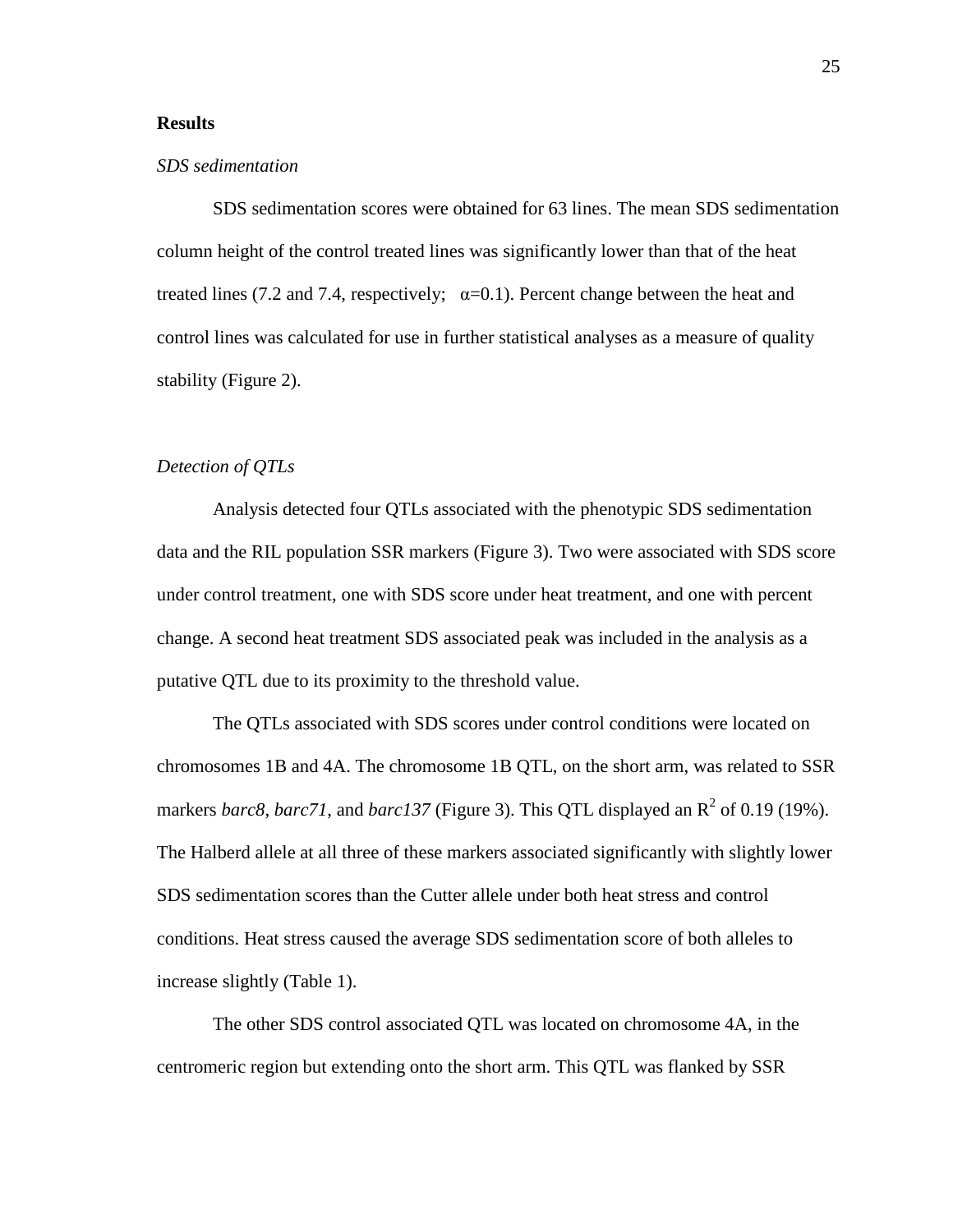markers *barc170, wmc707,* and *wmc468*. QTL Cartographer reported an R<sup>2</sup> value of 0.30 (30%; Table 2). Contrast analysis showed that the Cutter allele at this locus was significantly associated with increased SDS sedimentation levels under control conditions and with a low percent change in response to heat stress (Table 1).

The putative QTL associated with SDS score under heat treatment was located on the short arm of chromosome 7A. This putative QTL was related with SSR markers *gwm60* and *barc108* (Figure 3). It was predicted to be in approximately the same position as the QTL associated with percent change. The  $R^2$  for this QTL was 0.14 (14%; Table 2). Contrast analysis did not find a significant difference between the mean heat stress SDS scores of the parental alleles. Allelic effects of this QTL can therefore not be hypothesized.

The QTL associated with heat treatment SDS score was located on the short arm of chromosome 1D, flanked by markers *barc119* and *gwm337* (Figure 3)*.* The Halberd allele of the *barc119* marker was significantly associated with a lower percent change than the Cutter allele as well as with lower SDS sedimentation scores under both heat and control conditions (Table 1). QTL Cartographer reported that the Halberd allele of the QTL associated with an additive effect of -0.67 and an  $R^2$  of 0.22 (Table 2).

A QTL associated with percent change was identified on the short arm of chromosome 7A. This QTL associated with SSR markers *gwm60* and *barc108*. QTL Cartographer reported an additive effect of 6.7 associated with the Halberd allele (Table 2). Contrast analysis supported this result, finding that the Cutter allele of the *gwm60* marker was significantly associated with a much lower percent change than the Halberd allele (Table 1). This QTL was projected to be in approximately the same position as the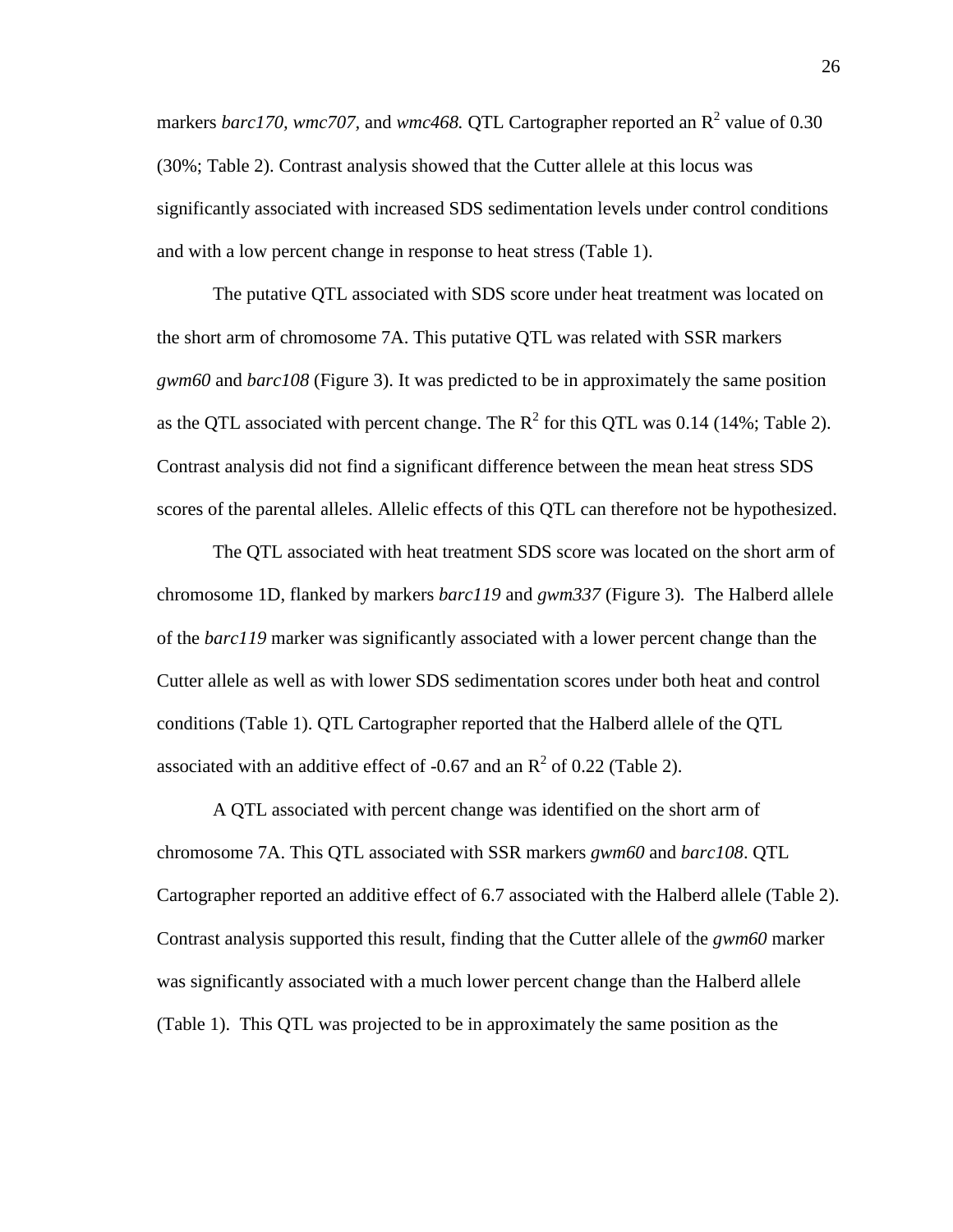putative chromosome 7A QTL associated with SDS sedimentation levels under heat stress (Figure 3).

#### **Discussion**

The goal of this study was to delineate the relationship between heat stress QTLs associated with grain quality, and those associated with the maintenance under heat stress of grain quality and yield maintenance. Evidence for such a relationship would primarily be seen in the location of QTLs associated with the two traits. Overlapping QTLs for quality maintenance and yield maintenance could indicate a locus with a pleiotropic effect.

The percent change associated QTL on chromosome 7A is the most promising candidate for a pleiotropic effect between yield maintenance loci and quality maintenance loci. The chromosomal region in which it resides contains several other QTLs: one for SDS sedimentation under heat treatment, one for flag leaf width, and one for yield under heat treatment (Mason et al. in review). The existence of a gene cluster for a family of genes associated with these traits may explain the number of heat tolerance and grain quality QTLs identified in this region. Alternately a single locus could be responsible for two or more of the observed QTLs. In either case, if the loci underlying the observed QTLs have a low recombination rate then they could be useful for Marker Assisted Selection (MAS). Selection for flanking markers would ensure both traits in the selected lines. Additionally, selection for the SDS sedimentation maintenance QTL could be useful even without a pleiotropic effect on yield. Where the SDS sedimentation associated QTLs associate with variations in the gluten quantity, this percent change associated QTL correlates not with a certain gluten level but with the degree of variation in gluten level.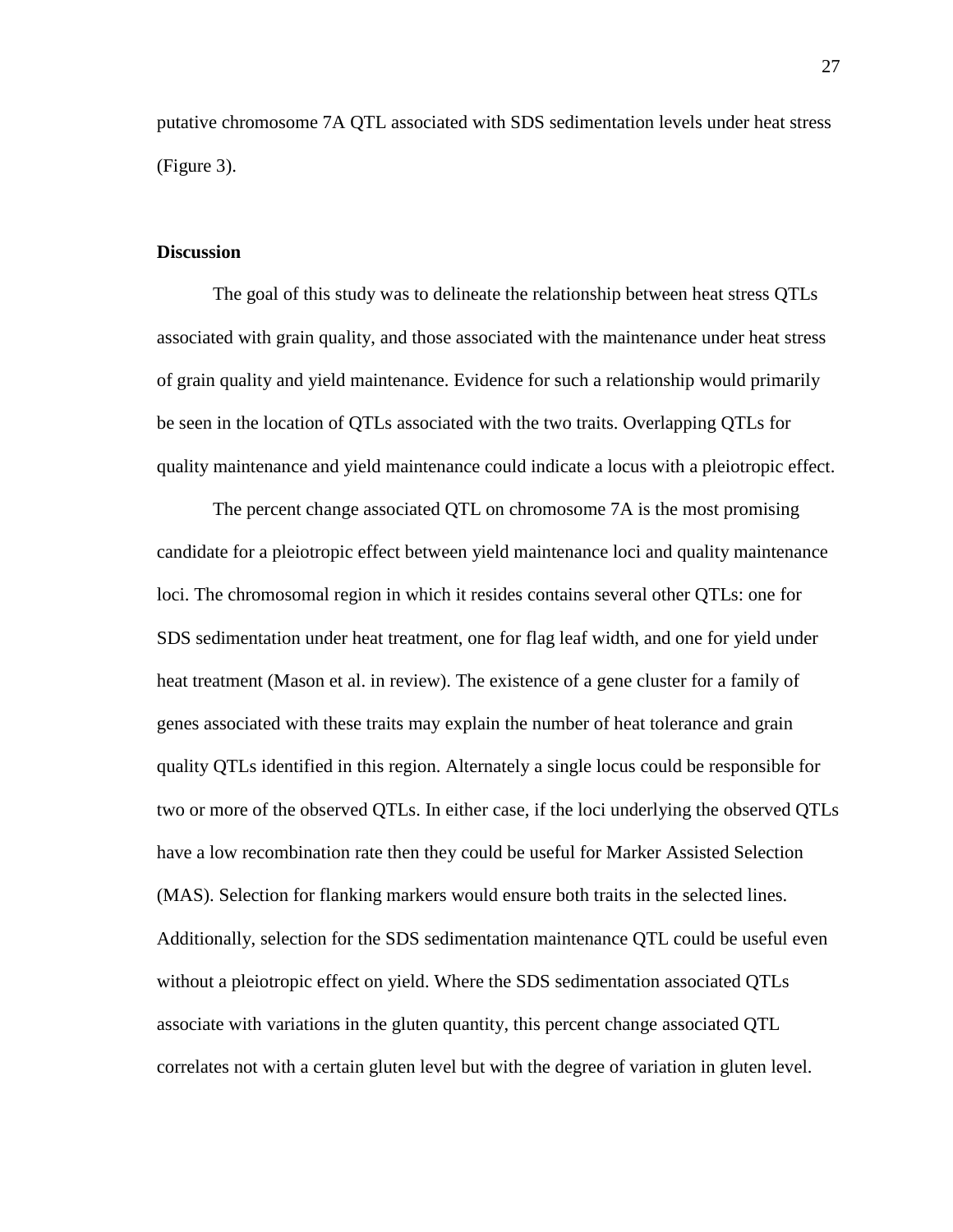Selection for maintenance in gluten levels between heat stressed and control conditions could yield grain useful for bakers. Consistency in baking characteristics is vital for use in large industrial processes without requiring fine tuning to account for variations in dough quality.

The presence of the putative QTL for SDS sedimentation under heat treatment, also on 7A, seems understandable: the presence of a locus allowing for high SDS sedimentation scores under heat tolerance could be expected to mitigate the effect of quality loss from heat stress. The percent change and heat treatment QTLs could be hypothesized to be the result of the same or related genes. Increased mapping of genetic markers in this region will allow us to determine whether this QTL and the percent change QTL are the same.

The flag leaf width QTL on 7A is more puzzling. Flag leaf width does not appear to have a correlation with increases in either grain quality or yield. Indeed, it has been found to be negatively correlated with photosynthetic rate and to have no correlation with yield or grain protein content (Austin et al. 1982; Blake et al. 2007). Grain protein content has been shown to correlate significantly to some end-use quality characters and can therefore be used as a general quality predictor (Moonen et al. 1982). The importance of the presence of this QTL, since the related trait seems to lack a correlation with end-use quality characters, is therefore questionable.

The presence of a yield heat tolerance QTL sharing what seems to be the same locus could be an important find (Mason et al In review). Having a yield and quality maintenance QTL in the same region raises the possibility of a single gene or gene cluster which affects both traits. A locus pleiotropic for both of these traits would be a powerful selection tool as it would provide a way to simultaneously select for stability in quality and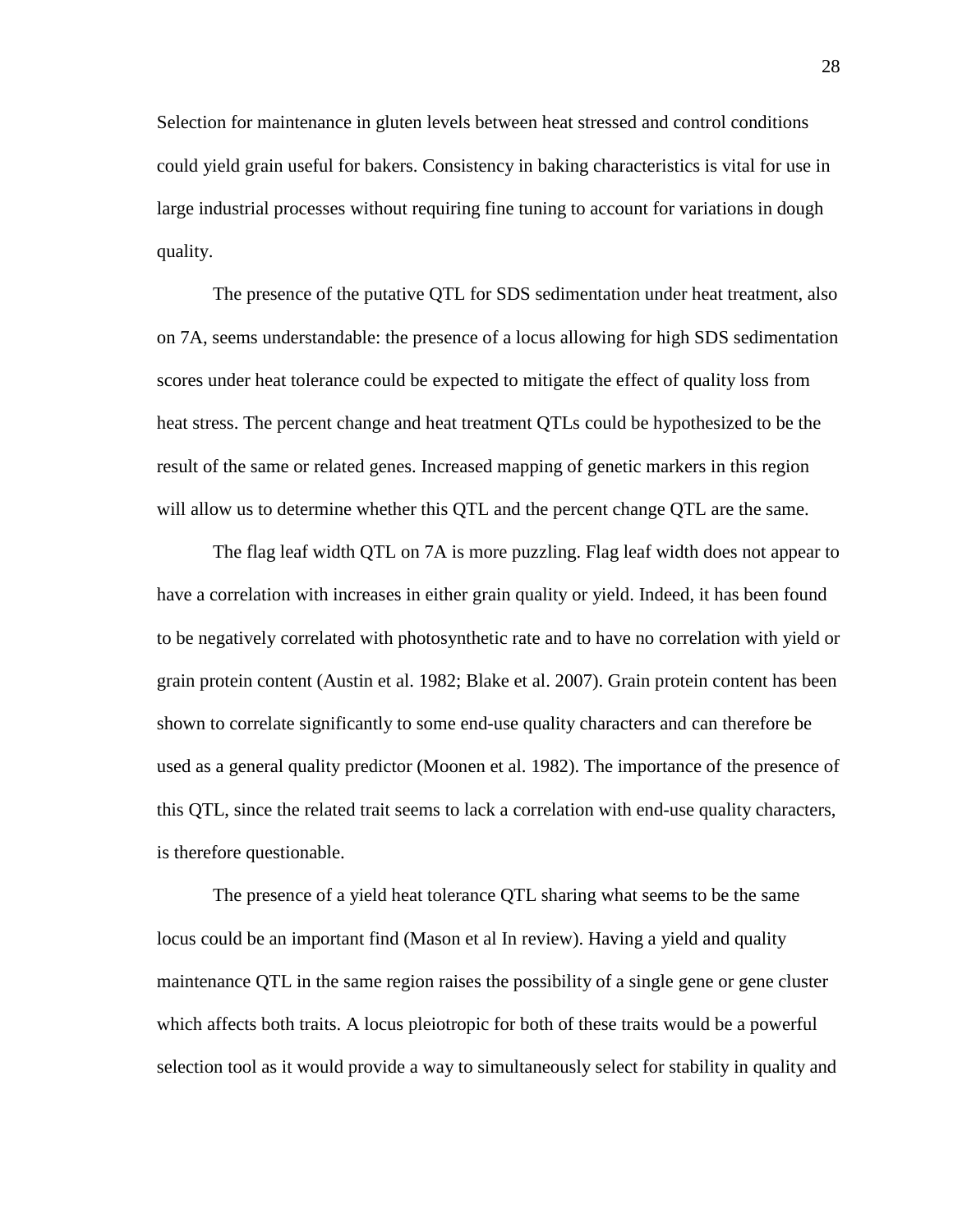in yield.

However, more work needs to be done before the utility of the percent change QTL on chromosome 7A can be determined. In particular the size of the region makes it difficult to assess any relationship between the individual QTLs identified in this region. The percent change QTL is projected to lie in the 22.9cM between markers *barc108* and the *gwm60*. The other three loci (putative heat treatment SDS score, flag leaf width, and yield heat tolerance) are projected to lie in this same area. The size of the region leaves open the possibility that the various identified QTLs are from unassociated loci. To resolve this question, more markers in the area will need to be identified and the various QTLs mapped more specifically.

The SDS control QTL on chromosome 1B may be related to the *Glu-B3* and *Gli-B1* loci, which have been mapped to the same region of the chromosome (KOMUGI 2002; Somers et al. 2004). These gluten loci are within ~23cM of two of the markers associated with this QTL (*barc8* and *barc137*). The functionality of these loci could explain the presence of the QTL. Allelic variation at the *Glu-B3* locus, which codes for a LMWGS, is known to affect bread making quality (Wang et al. 2009). It is possible that variation in the alleles of the *Glu-B3* locus between the Halberd and Cutter varieties is responsible for the detected QTL. Allelic variation at the *Gli-B1* locus, which codes for a gliadin, is also associated with differences in bread making quality (Nieto-Taladriz et al. 1994). Additionally, certain alleles of the *Gli-B1* locus are associated with human allergic reactions to wheat consumption (Denery-Papini et al. 2007).

The QTL associated with SDS sedimentation score under heat stress on chromosome 1D is similarly close to genes *Glu-D3* and *Gli-D1*. Allelic variation in the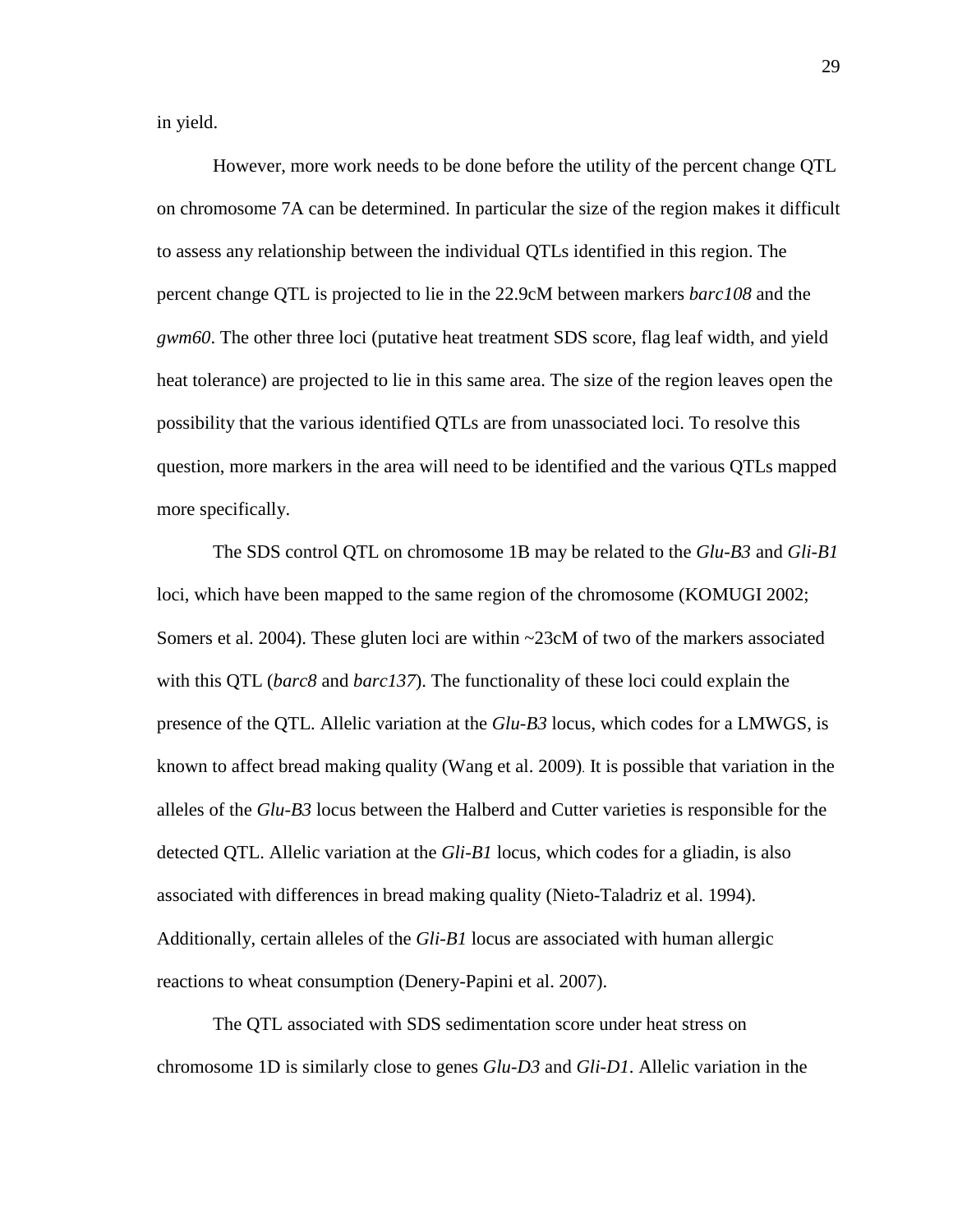*Gli-D1* and *Glu-D3* loci has been associated with variations in bread-making quality (Branlard et al. 2001; Wang et al. 2008).

The QTL located on the short arm of chromosome 4A is correlated with SDS sedimentation score under control conditions. This QTL is located in the same region as a QTL for tillering number (Mason et al in review). Tiller number has been associated with increased yield although Narasimhamoorthy et al. (2006) found little correlation between a chromosome 3B tillering allele and agronomic traits. The QTL had a significant relationship with kernel weight and biomass; but they predicted little utility for the QTL in plant breeding. Li et al. (2009) detected a QTL for SDS sedimentation score on the long arm of chromosome 4A. A QTL for disulfide reductase activity was identified by Emakova et al. (2008) on the long arm of chromosome 4A. This enzyme is associated with the decomposition of disulfide bonds, a process important in glutenin subunit polymerization. Variation in this trait may be affecting grain quality. Another QTL found on chromosome 4A which may be associated with variations in quality is a height (*Ht*) QTL (Borner et al. 2002). Height variations could have an effect on quality, making this locus a possible explanation for the detected SDS sedimentation stability QTL.

An interesting phenomenon was the increase in SDS sedimentation score seen in RIL lines exposed to heat stress. Irmak et al. (2008) observed a decrease in SDS sedimentation due to heat stress. They suggested that this result was due to an overall decrease in unextractable polymeric protein caused by heat's interference with the ability of glutenin subunits to polymerize. Tahir et al. (2009) found that SDS sedimentation scores increased with post-anthesis heat stress treatments in wheat. Stone and Nicolas (1998) also found that sudden heat shock increased the SDS sedimentation column height in both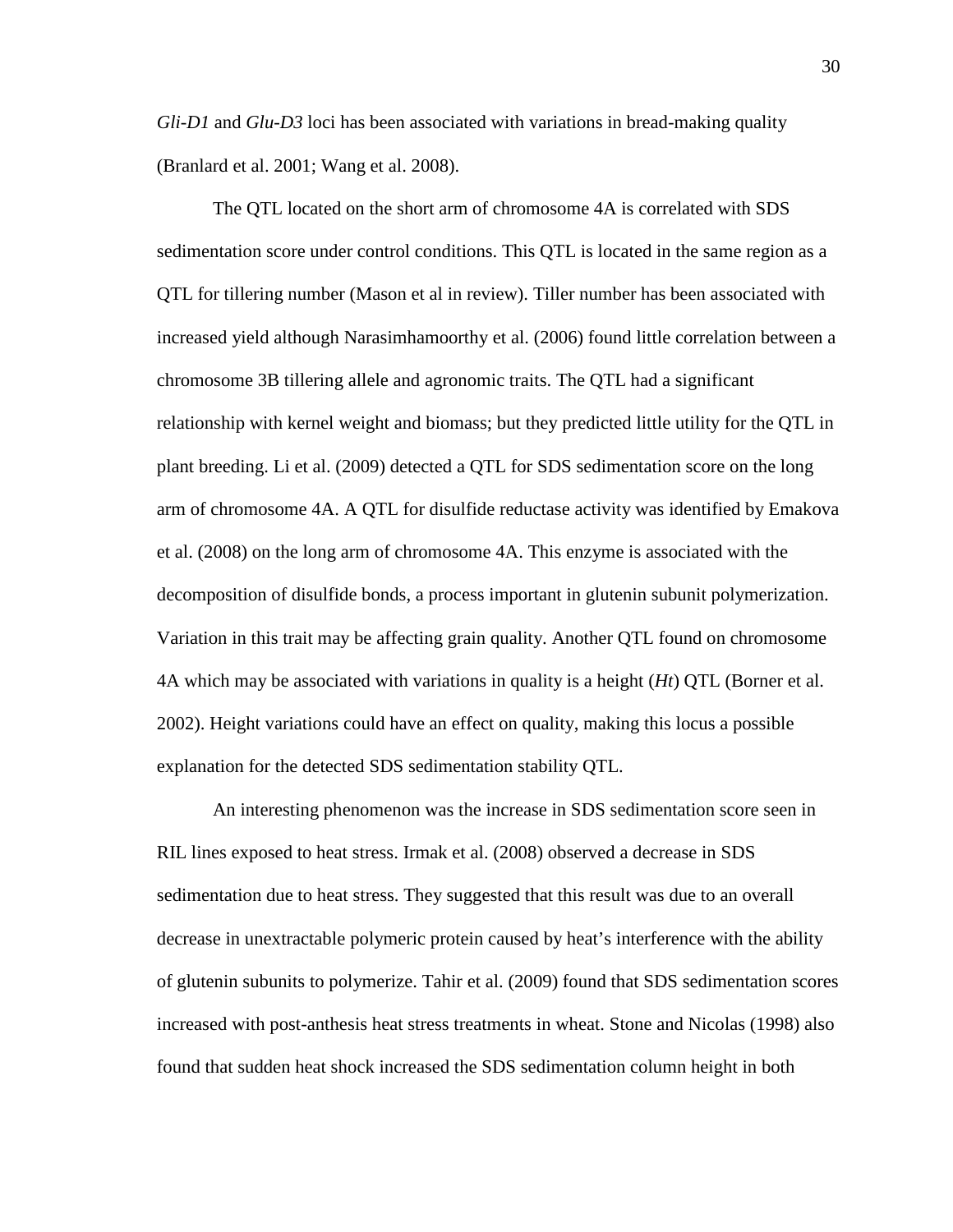wheat cultivars tested but found that gradual application of heat treatment did not have the same effect. Gradual heat stress did however lead to an increase in the percent protein content of the heat susceptible variety Oxley. The amount of monomeric proteins, presumably gliadins, did not increase in either variety (Stone and Nicolas 1998). Heat stress has been shown to cause increases in other associated quality measures, including mixograph peak height and mixograph descending slope (Tahir et al. 2006). Other measures of quality were shown to decrease (mixograph peak time, curve at two minutes past peak). It has been hypothesized that the differences in whether traits associated with quality increases or decreases are due to the level of temperature stress and to late sowing. The varying response of the SDS sedimentation test to heat stress raises questions about the test's reliability in measuring heat tolerance. Tahir et al. (2009) found a significant positive correlation between SDS sedimentation scores from heat stressed plants, protein content, insoluble protein content, and mixograph peak height. A significant negative correlation was found between SDS sedimentation and several other quality measurements: mixograph peak time, mixograph descending slope, and mixograph curve width two minutes past peak. Although they reported that SDS scores from heat treated plants are reliable for distinguishing between genotypes, they cautioned against using SDS sedimentation as the sole means of evaluating the effect of heat stress on quality (Tahir et al. 2009). Possible improvement of the test's accuracy in analyzing heat stressed lines could be achieved by controlling for protein content, a procedure which has been shown to improve the accuracy of SDS sedimentation (Carter, et al. 1999). This could be due to heat's effect on protein synthesis rates. The information desired from SDS sedimentation relates primarily to the quality, represented by the glutenin polymer forming ability, of the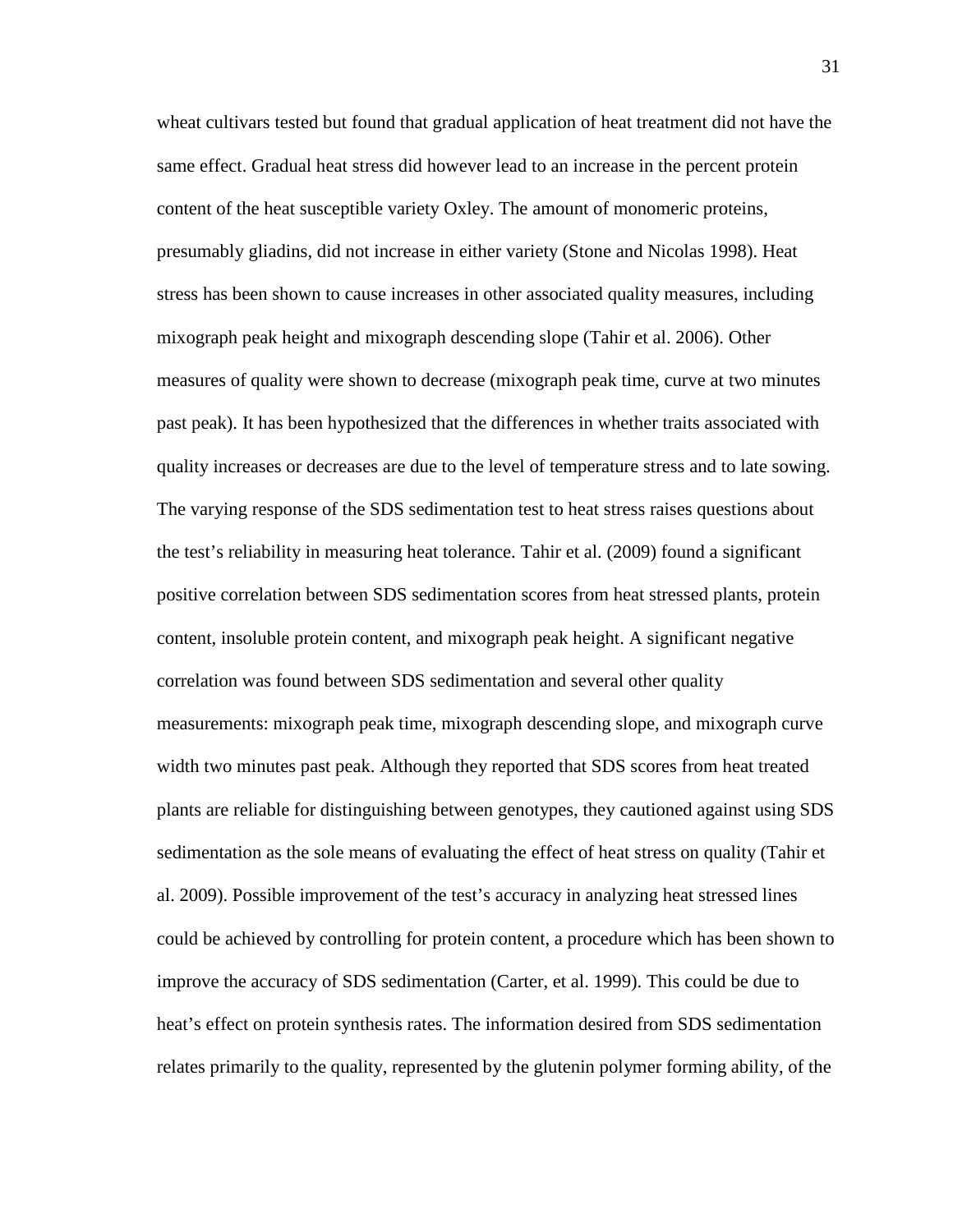flour. Controlling for heat's effect on the overall protein content may allow us to distinguish this quality factor in the SDS sedimentation score from noise generated by the other effects of heat stress.

Studies have shown an upregulation of heat shock proteins under heat stress, but a decrease in the overall synthesis of proteins. Heat shock proteins are therefore produced at the expense of other protein types. (Hendershot et al. 1992; Stone and Nicolas 1998a; Stone and Nicolas 1998b). However, gliadins have been identified as possessing heat shock elements and may be upregulated under heat stress (Blumenthal et al. 1990). Since increased gliadin levels are associated with a decrease in end use quality, their upregulation after heat stress could partially explain the heat stress associated loss of quality (Fido et al. 1997).

The identification of novel QTLs associated with the SDS sedimentation test and percent change provide an opportunity both in cultivar development and in crop genetics research. Improvements in cultivar development may be achieved through marker assisted selection if the QTLs are found to be reliable across different wheat breeding populations. An increased number of markers in those chromosomal regions will allow the QTLs to be narrowed down to more accurate positional estimates. Furthermore, fine mapping of the chromosomal regions containing the QTL may allow identification of the genes responsible for the observed effects. The QTL on chromosome 7A seems the most promising for further analysis due to its association with quality-maintenance and its close proximity to a yield-maintenance QTL. The proximity of these two QTLs suggests the possibility of a genetic region possessing a pleiotropic effect, improving both yield and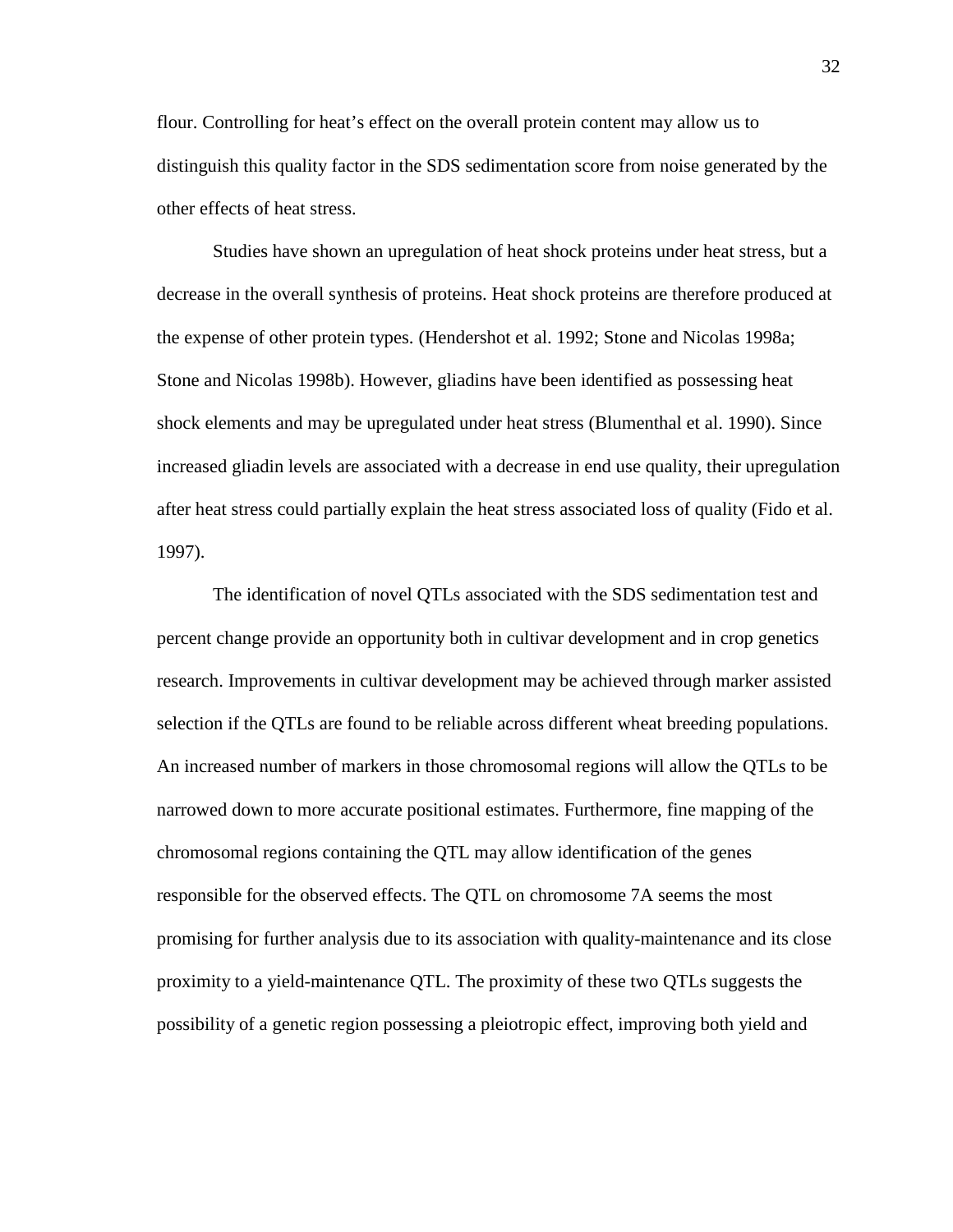quality maintenance simultaneously. Such a genetic region, if identified, would be ideal for breeding plants with resistance to heat stress.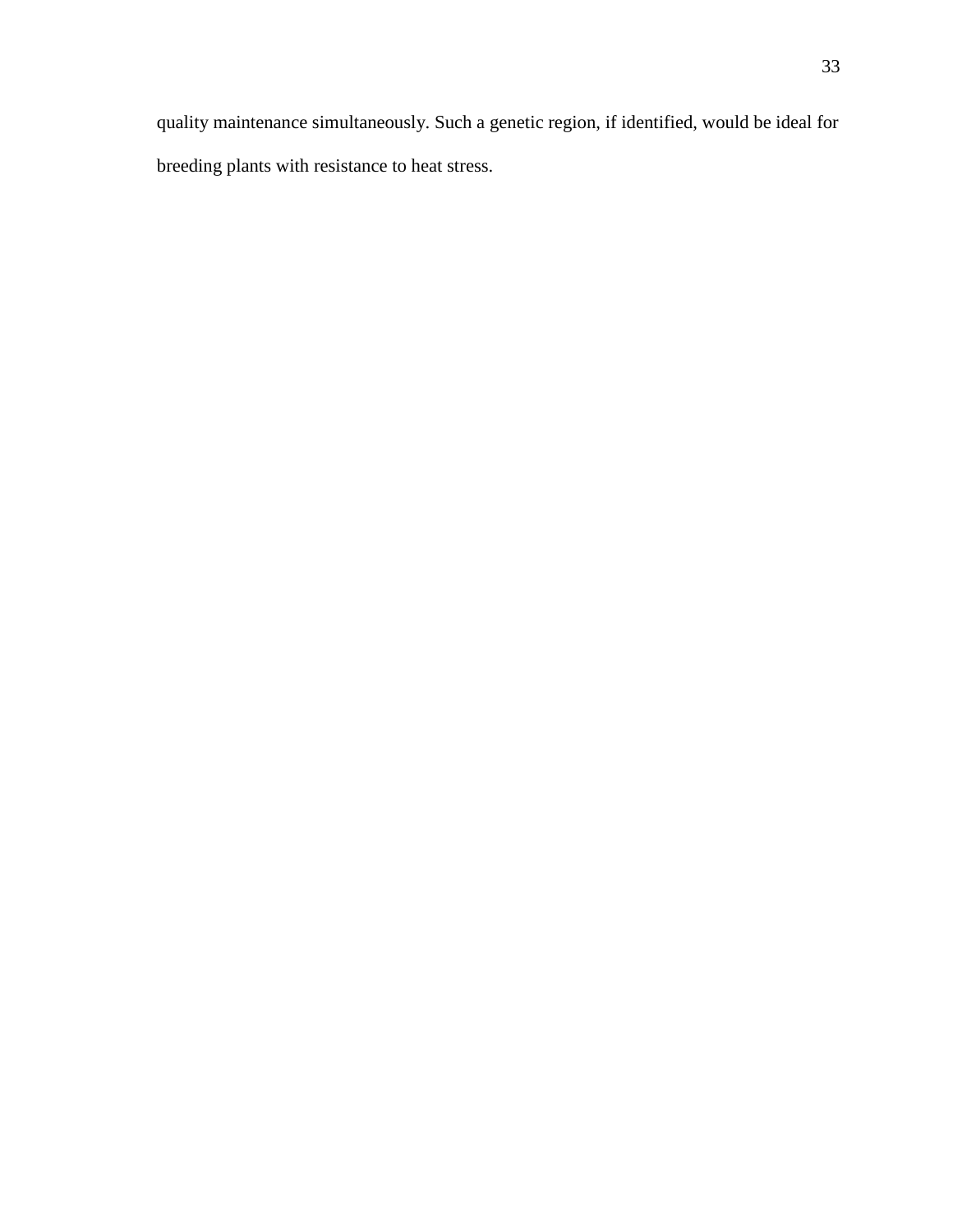#### CHAPTER III

#### CONFIRMATION OF PUTATIVE END USE QUALITY QTLs IN ADVANCED LINES

#### **Introduction**

In wheat growing regions worldwide, heat stress induced loss of yield and quality is a common problem. This is particularly true in the developing world, where heat stress affects a large amount of the land used in wheat production (Kosina et al. 2007). To ensure grain production in these areas, cultivars must be developed possessing not only traits for high yield and high quality but also possessing the ability to maintain those traits in response to high temperature stress. To identify and select cultivars possessing the quality maintenance trait, trait-linked genetic elements can be identified. Selection for these will then yield plants possessing the desired character.

In this project, four QTLs have been identified based on the SDS column height of RILs grown in both heat stressed and control environments. Three of the identified QTLs are associated with the SDS sedimentation score and the fourth with percent change between SDS sedimentation score under heat stress and control trials. MAS based on these QTLs could assist in the development of lines resistant to heat stress. However, SDS sedimentation values, like most quality traits, are extremely variable and strongly affected by environmental influences. Using potentially unreliable phenotypic values as the foundation on which QTLs are identified includes a degree of uncertainty in the process, meaning that the QTLs themselves may be unreliable. Confirmation is therefore a vital process in the development of QTLs, and one which must be carried out before they can dependably be applied to breeding populations.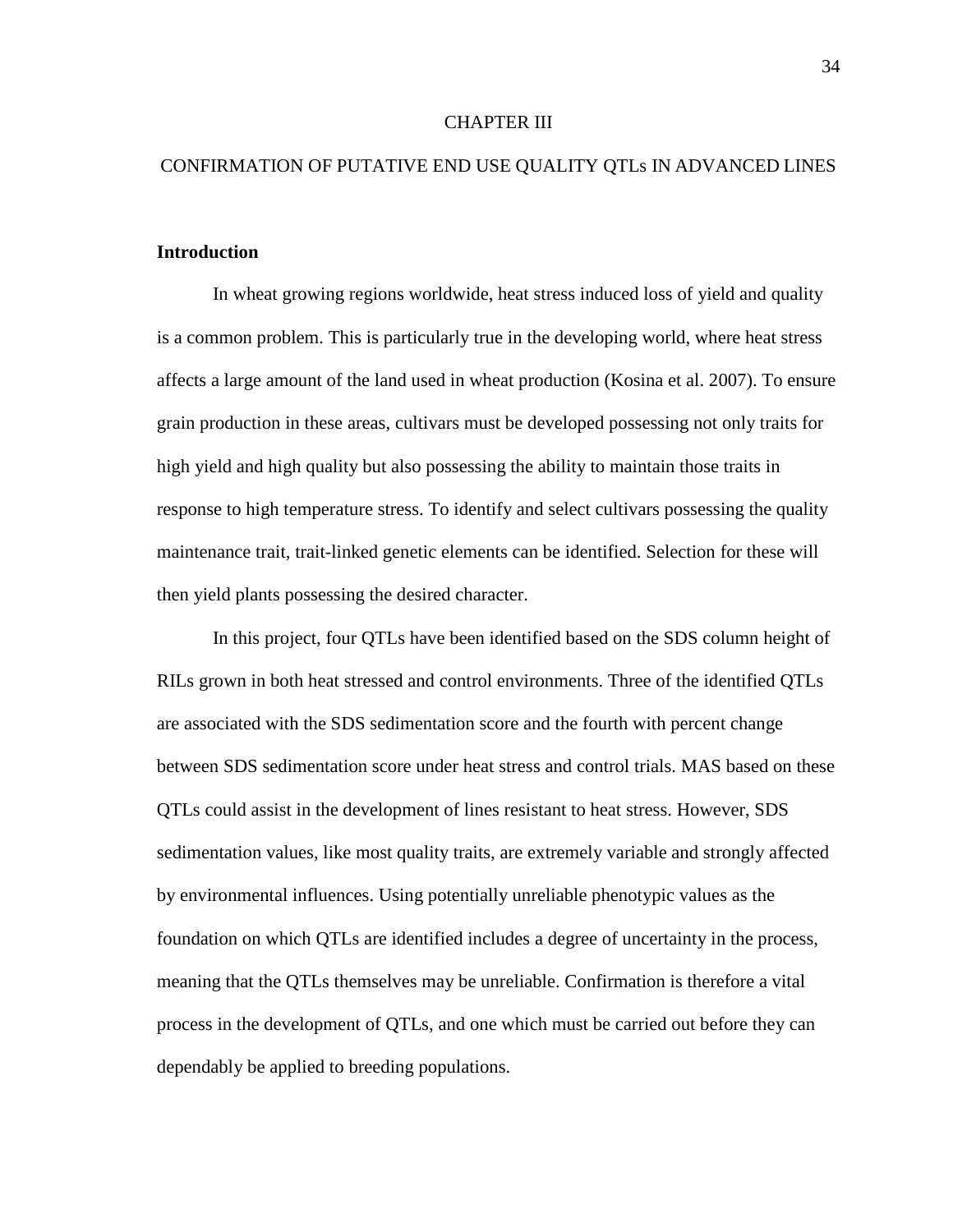Of the numerous factors affecting QTL discovery, the one with the largest effect is population size. As population size increases, so does the statistical power of the analysis, making estimates of QTL strength and position more accurate. A large population greatly increases QTL detection and is a requisite for reliably detecting small QTLs. Indeed, although the size of the confidence interval estimating a QTL's position can be decreased with the addition of genetic markers, it will only improve to a point which is itself dependent on the population size (Darvasi et al. 1993). Population size is therefore the single most important determinant of the success of QTL identification. Beavis (1994) detailed the relation between population size and predicted QTL strength, nicknaming the inflation of a QTL's effects the "Beavis effect" (Beavis 1994). In this study it was shown that small  $(\sim 100$  individuals) mapping populations inflate the amount of variation explained by the QTL, and it was suggested that a group of >1000 individuals were necessary for accurate prediction. Furthermore, other studies have shown that small sample sizes lead to poor transferability of the detected QTLs to other populations (Melchinger et al. 1998).

A minor but still important factor affecting QTL detection is experimental error. In particular incorrect identification of marker alleles (genotyping) and mistakes in phenotype scoring can affect QTL accuracy. Replication of experiments and comparisons of genotyping between clones are procedures which can be used to reduce this type of error (Collard et al. 2005).

The potentially misleading effects of population size, experimental errors, and other factors underscore the importance of carrying out experimental confirmation of QTL detection before MAS is attempted. Confirmation should come not only from replications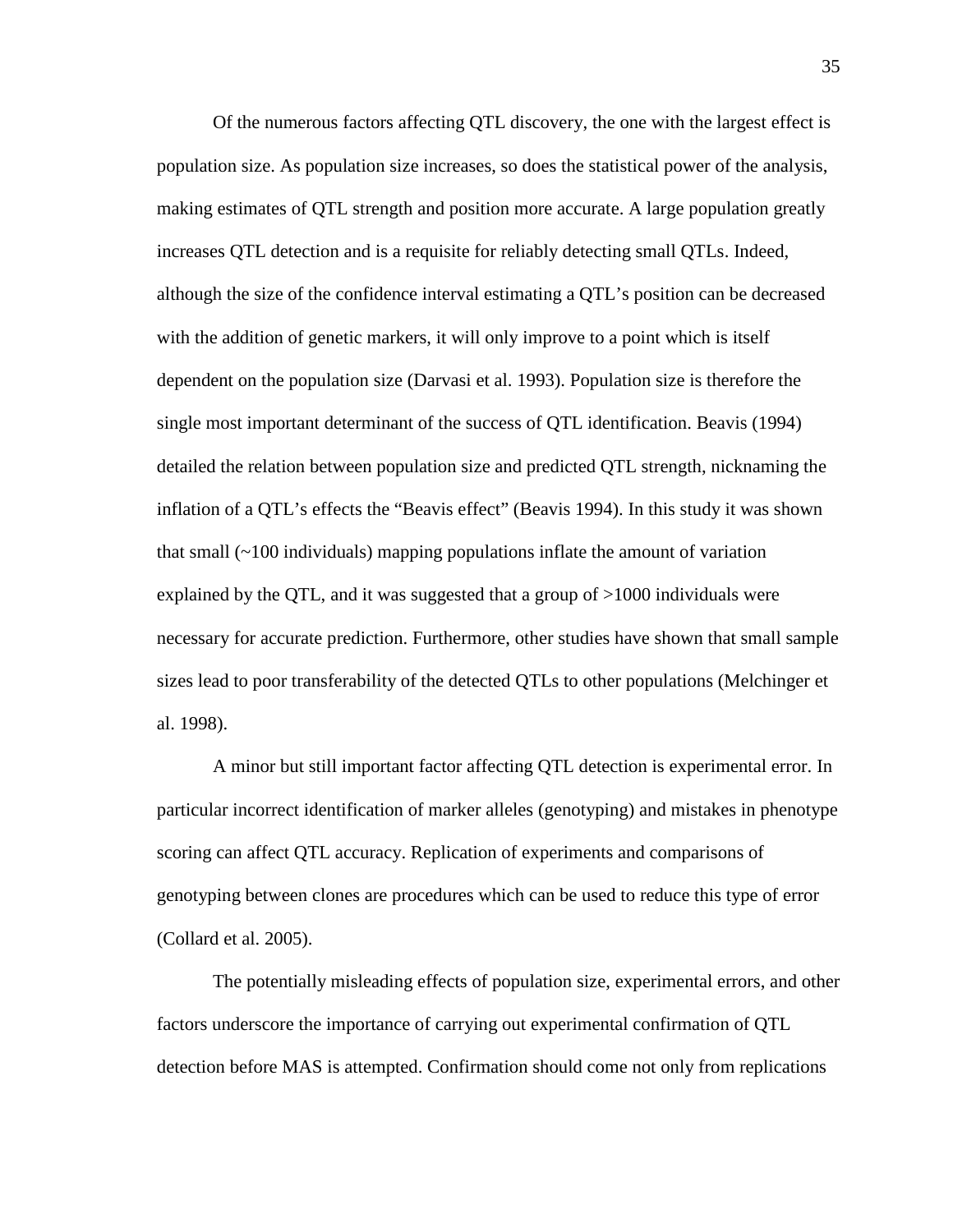of the experiment but also through QTL identification in independent populations. The use of independent populations allows for estimation of the widespread applicability of the QTL to populations of diverse genetic background. The process of testing the efficacy of markers in populations other than the original mapping population is called marker validation. Alternately, populations with simplified genetic structure such as RILs or NILs may be used to confirm QTLs. As stated above, the most important factor is population size. Experimental replications with a small number of samples may detect QTLs not found in the original population or may fail to confirm those identified in earlier populations. This is hypothesized to occur primarily due to the low chance of detecting QTLs with small effects or because of environmental effect (Melchinger et al. 1998).

In addition to increased testing for correlations with phenotype, QTL confirmation can also involve improvements in the genetic basis of the QTL. The identification of additional genetic markers on the mapped chromosomes, called fine mapping, may improve the estimation of a QTL's position. Moreover, statistical analyses which include the added markers may decrease the size of the QTL's confidence interval. Identification of markers closely linked to the QTL also reduces the chance of recombination which could otherwise separate the genetic marker from the trait. If this occurred, MAS results would become unreliable and misleading. Lastly, fine mapping aids in discrimination between multiple genes in the same region. However, as discussed above, to achieve the accuracy required to carry out fine mapping extremely large populations are needed  $($ >1000 individuals).

This project has involved the identification of QTLs associated with quality scores and with the maintenance of those scores under heat stress. To confirm the detected QTLs,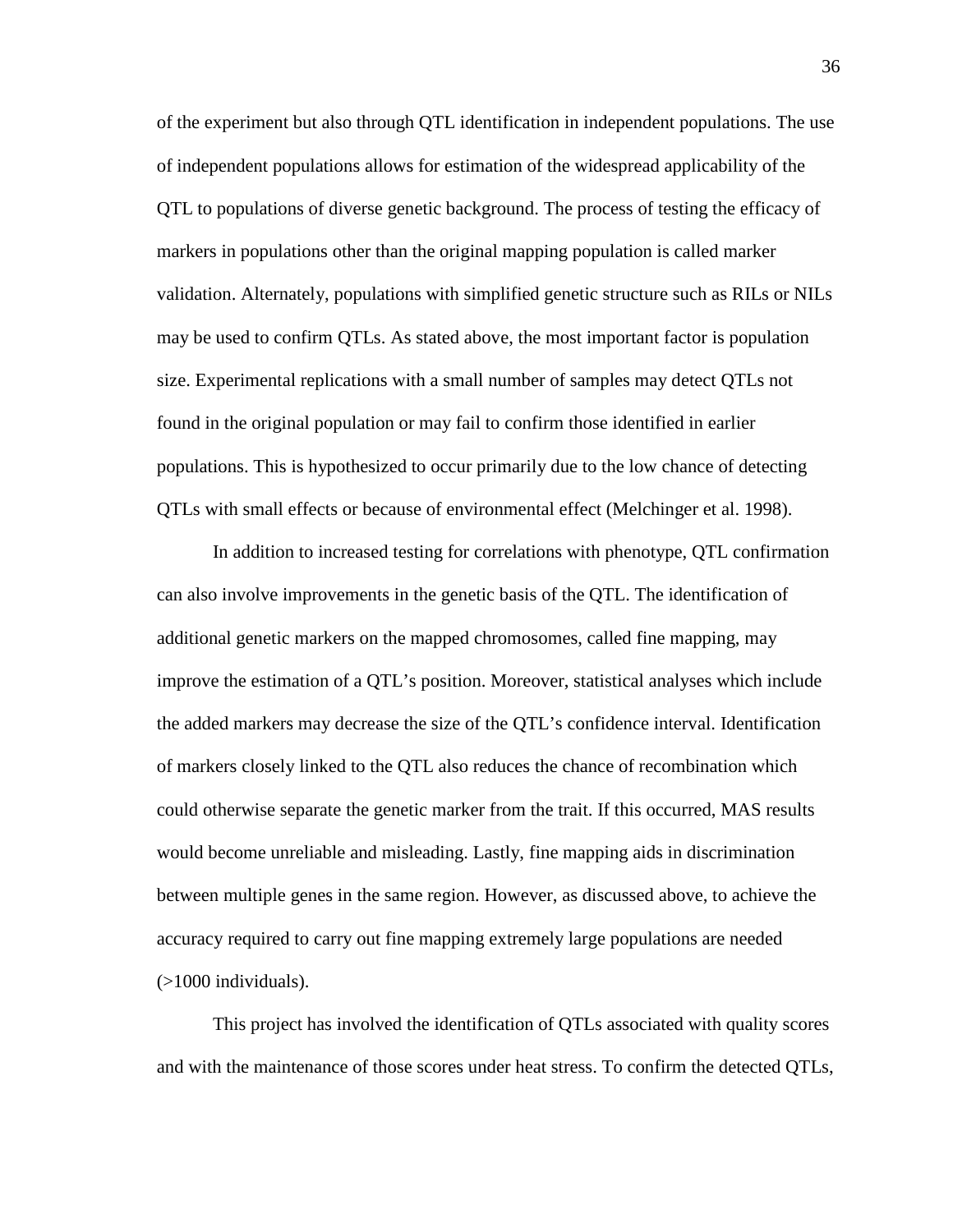a population of advanced wheat lines was phenotyped for grain quality and then genotyped with the previously identified trait linked SSR markers. The relationship between grain quality associated traits, including kernel hardness, kernel weight, mixograph development time (MDT), flour yield, grain yield, and SDS sedimentation score, and the mapped QTLs was determined. This allowed for the detection of possible pleiotropic effects of the QTLs across multiple traits. To test for a relationship between the tested markers and the stability of a trait across the three growing sites, the mean coefficient of variation (CV%) was compared between alleles. Since CV% is a measurement of variation within the group, alleles associating significantly with mean CV% would be showing a significant relationship with trait maintenance. The population of advanced lines used in this study is known as the South Texas Advanced (STA) population. These lines are derived from Halberd, the same line used as the source of heat tolerance in the recombinant inbred lines used to identify the QTLs.

#### **Methodology**

#### *Line selection*

Eighty of one hundred and fifty STA lines were tested for the presence of SSR markers associated with the previously detected quality and quality maintenance QTLs. The lines to be tested were selected based on their parentage; the majority of the selected advanced lines (87.5%) were descended from a cross with the heat tolerant line, Halberd. Selection of lines sharing this parent was done to encourage homology with the RIL population from which the quality and quality maintenance QTLs were originally derived. Fifteen parent cultivars were used: Halberd, TAM303, Lockett, Cutter, Jagger, TAM112,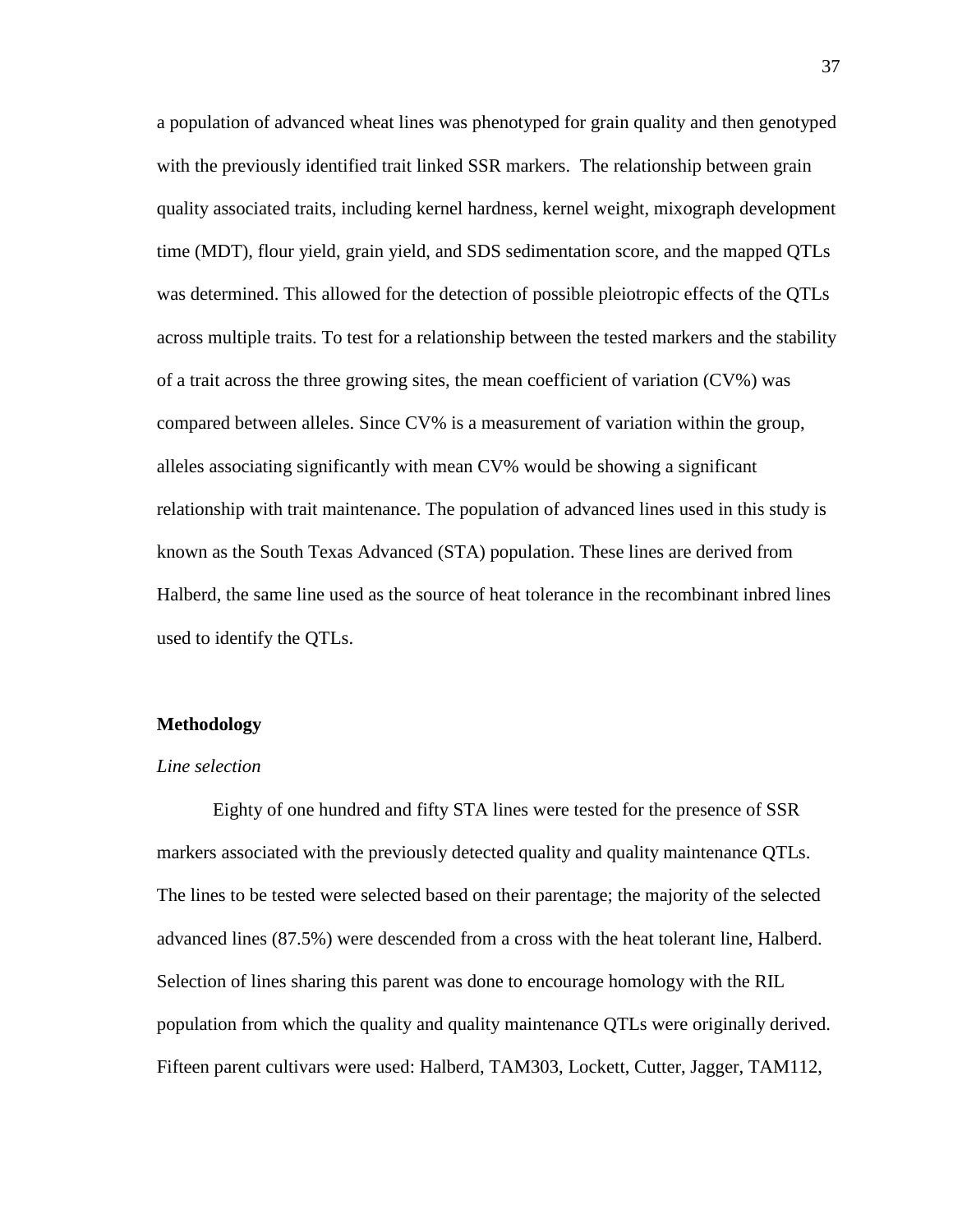TXCS8618, TXCS5009, TXCS8544, Pecos, Thunderbolt, TXCS8551, Trego, Seri82, and Ogallala. Seed for each line was collected from three nursing sites in Texas: College Station (CS), Castroville (CAS), and McGregor (MCG).

#### *DNA extraction*

DNA for each line was extracted from the tissue of petri dish sprouted seedlings. Until extraction, tissue was stored at -20ºC. DNA extraction followed the procedure from Pallotta et al. (2003). Briefly for each individual line, 500 $\mu$ l of heated (65°C) extraction buffer (1L: 100mL 1M Tris-HCl PH 7.5, 100mL 0.5M EDTA pH 8.0, 125mL 10% SDS, and  $675 \text{mL}$  ddH<sub>2</sub>O) was added to tubes containing the thawed, ground, seedling tissue. Tubes were shaken and incubated at 65°C for 30 minutes, then 250µl of 6M NH<sub>4</sub>OAc were added to the solution, and it was mixed then placed in a fridge for 15 minutes. Tubes were centrifuged for 15 min at 5000 RPM and the supernatant transferred to new tubes containing 360µl of isopropanol. DNA was allowed to precipitate overnight before being centrifuged at 5000 RPM and the supernatant removed. DNA pellets were washed in 70% ethanol and then dissolved in water and stored at -20 ºC.

#### *Identification of SSR marker alleles present in selected advanced lines*

The Qiagen QIAxcel system provided the level of resolution required and was used to genotype the lines. The genetic markers analyzed were *barc71*, *barc137*, *barc170*, *wmc468*, *wmc707*, *gwm337*, *barc119*, and *barc108*, and *gwm60*. These markers were amplified in 15μL PCR reactions containing; 15mM Tris-HCl, pH8.3, 75mM KCl, 2.5mM MgCl2, 0.3mM dNTP, 37.5ng of each primer, ~36ng DNA, and 0.75U *Taq* polymerase. Alleles were identified based on comparison with parent lines.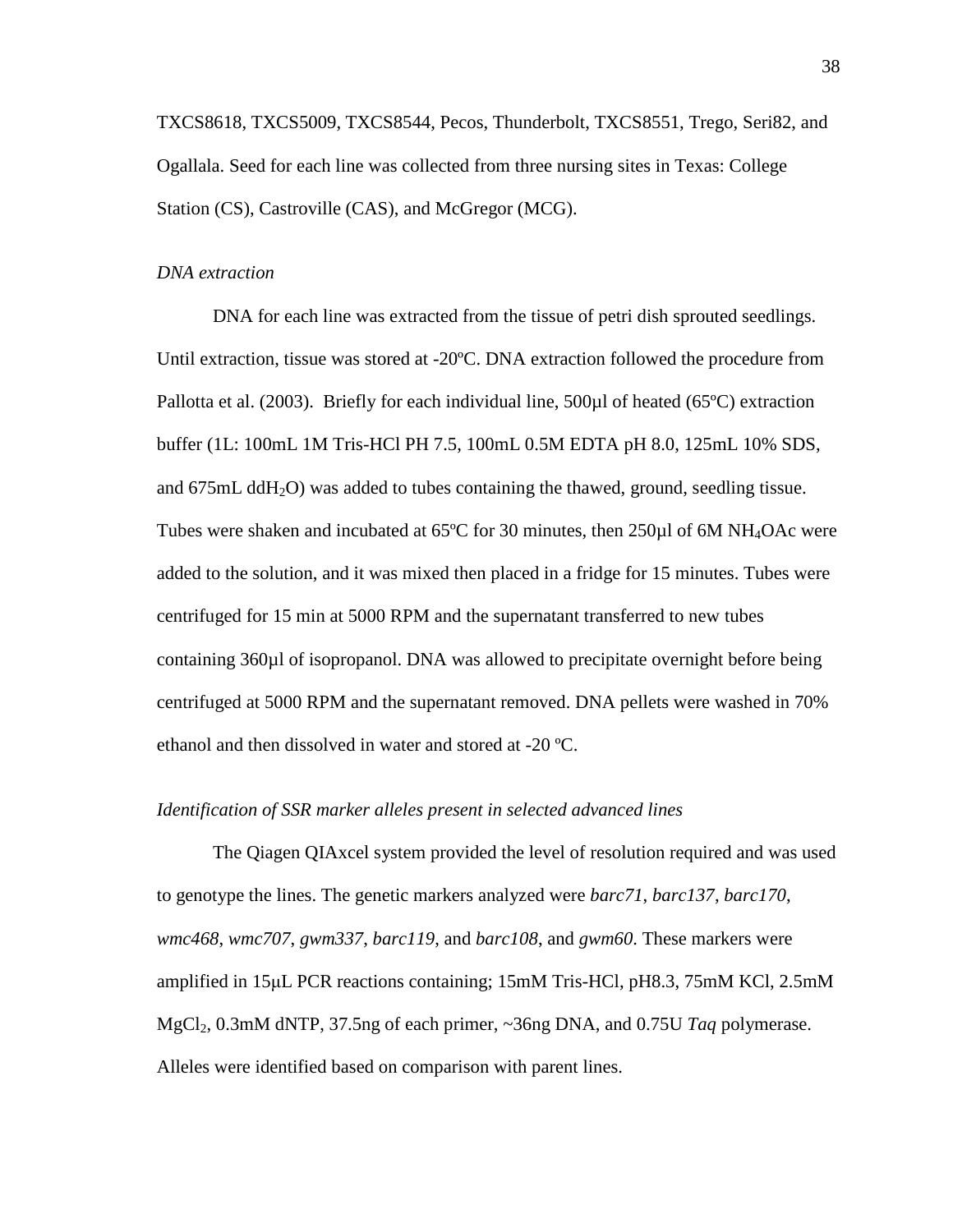#### *Confirmation of the effect of the putative quality maintenance QTLs*

The resultant SSR marker values were compared to quality results for each line. Statistical analyses were carried out in SPSS. A contrast analysis was used to test for a significant effect of parental alleles on seven of the QTLs associated genetic markers (*barc71*, barc137, *barc170*, *wmc468*, *wmc707*, *gwm337*, and *barc108*). CV% was used to compare lines for yield and quality stability (Table 3-4).

#### $CV\% = (standard deviation/mean)*100$

Allele affects were analyzed by CV% of the following quality traits: SDS sedimentation, mixograph peak time, percent protein in flour, flour yield, kernel hardness, kernel weight, and grain yield. Additionally, a contrast analysis was performed comparing the mean allelic SDS sedimentation scores. This included specific comparison of parental alleles as well as a combination analysis comparing Halberd alleles with those of all other lines containing Halberd in the pedigree. Only marker alleles with three or more data points were analyzed. Quality scores between the various sites were compared using an analysis of variance.

#### **Results**

Tested lines were genotyped based on the nine tested markers (*barc71*, *barc137*, *barc170*, *wmc468*, *wmc707*, *gwm337*, *barc119*, and *barc108*). Only seven of the markers gave results suitable for further analysis. The results for the marker *gwm60* were poor and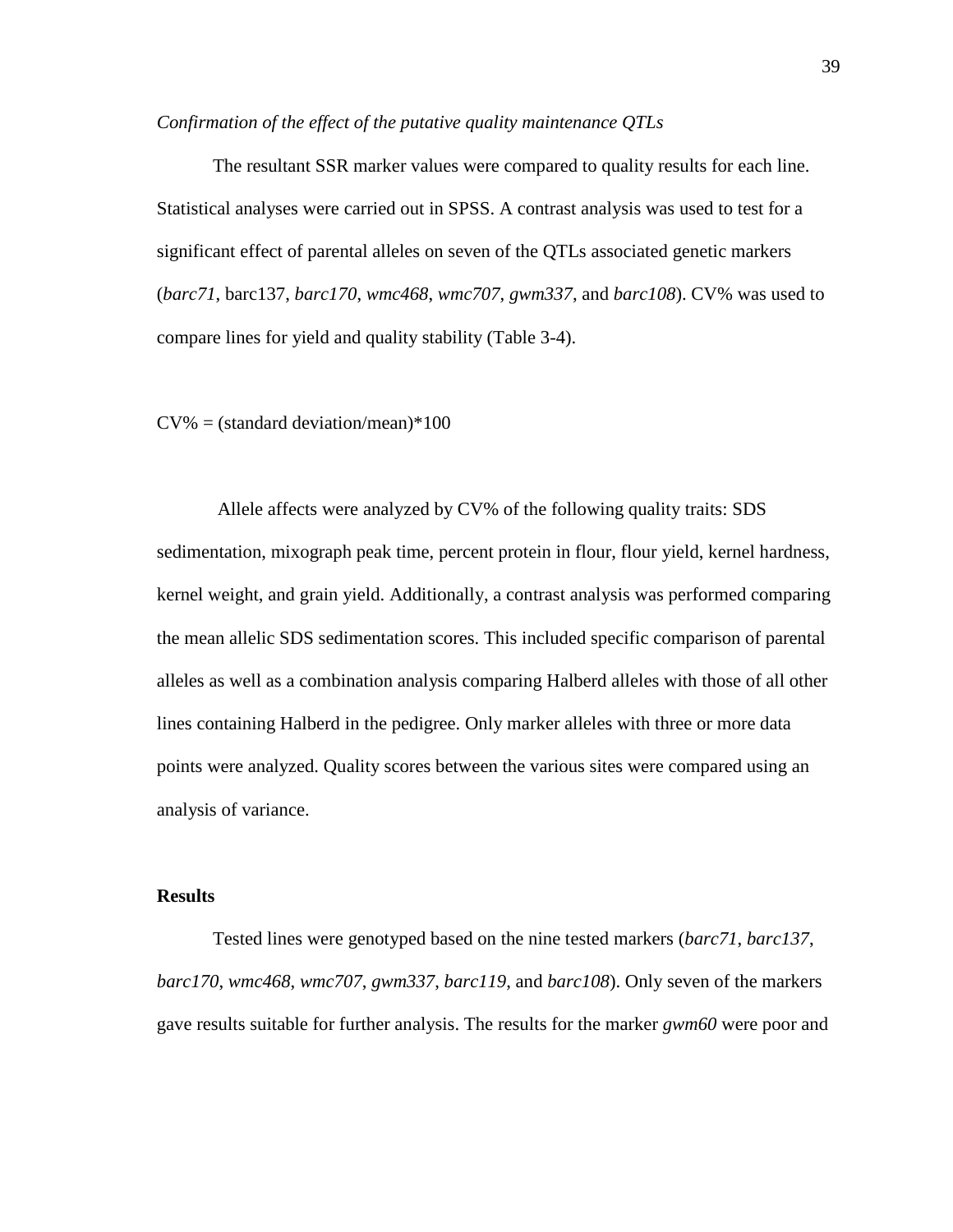could not be analyzed. The genotyping results for *barc119* could not be analyzed due to low polymorphism.

Analysis of variance (ANOVA) was used to test for significant differences between the quality scores of the three sites. Variances between SDS sedimentation scores from the three sites were found to be homogenous, but the data from one of the sites was not normally distributed. Statistical analysis found the other quality traits (seed weight, mixograph peak time, etc.) similarly lacking in normality. Due to these flaws, all data was transformed by square root prior to analysis. One data set, flour percent protein content, lacked homogenous variances and was not analyzed by ANOVA. ANOVA indicated significant differences between the average SDS sedimentation scores, flour yield, kernel hardness, kernel weight, and kernel diameter of the three growing sites (College Station, Castroville, and McGregor). Quality scores for these characters across the three growing sites displayed homogenous variances, as indicated by Levene's test.

Allelic variation at the test markers significantly affected the mean for the following quality traits: kernel hardness, mixograph peak time, kernel weight, grain yield, and SDS sedimentation column height. Additionally, polymorphism at marker alleles was found to have significant effects on the coefficient of variation (CV%) for the following quality traits: kernel hardness, SDS sedimentation, kernel weight, flour yield, grain yield, and kernel diameter (Table 3-4).

Mean kernel hardness was affected by allelic variation at markers *barc71* on 1B, flanking markers *wmc468* and *wmc707* on 4A*,* and *barc108* on 7A*.* At markers *barc71*, *wmc468,* and *barc108* the TXCS5009 allele differed significantly from the other alleles (α  $= 0.05$ ,  $\alpha = 0.01$ , and  $\alpha = 0.05$ , respectively). The allele was associated with increased

40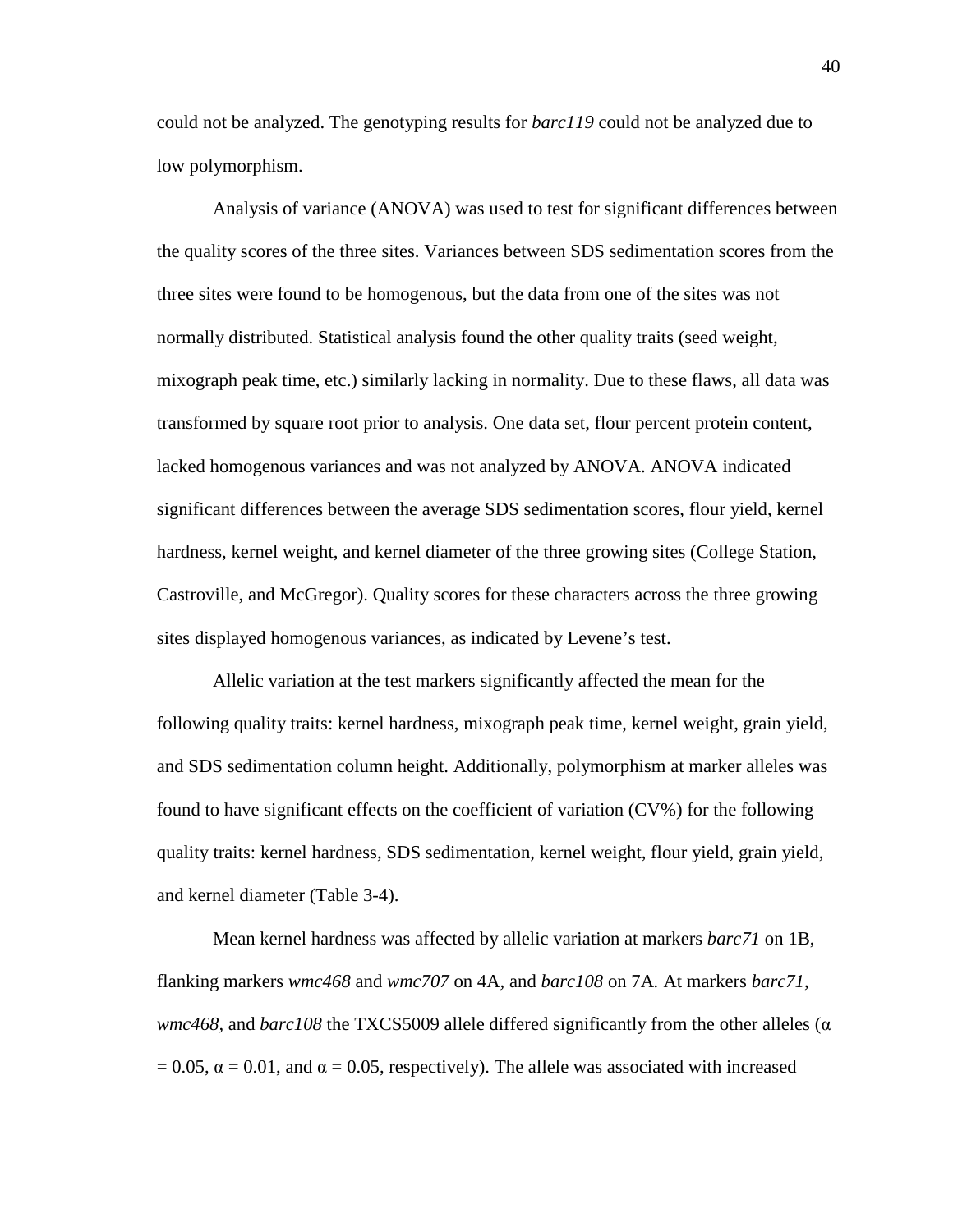hardness at markers *wmc468* and *barc108* and with decreased hardness at *barc71*. At marker *wmc707,* the Halberd and TAM303 alleles were both significantly associated with low hardness levels ( $α = 0.05$ ; Table 3-4).

The alleles for cultivar TXCS5009 also had an effect on kernel hardness CV% at markers *barc170* and *wmc468* on 4A, and *barc108* on 7A ( $\alpha$ =0.01,  $\alpha$  = 0.01, and  $\alpha$  = 0.05, respectively; Table 3-4). In all three cases the TXCS5009 CV% was lower than that of the other markers, indicating an association with stability of the kernel hardness trait across growing sites (Table 3-4). The TXCS5009 allele for marker *barc71* of chromosome 1B was significantly associated with a higher yield result.

Mean mixograph peak time was significantly affected by allelic variation at the *gwm337* marker on chromosome 1D ( $\alpha$ =0.05). The Halberd allele at this site was associated with an increased mixograph peak time. None of the tested markers showed a significant association between allelic variation and mixograph peak time CV% (Table 3- 4).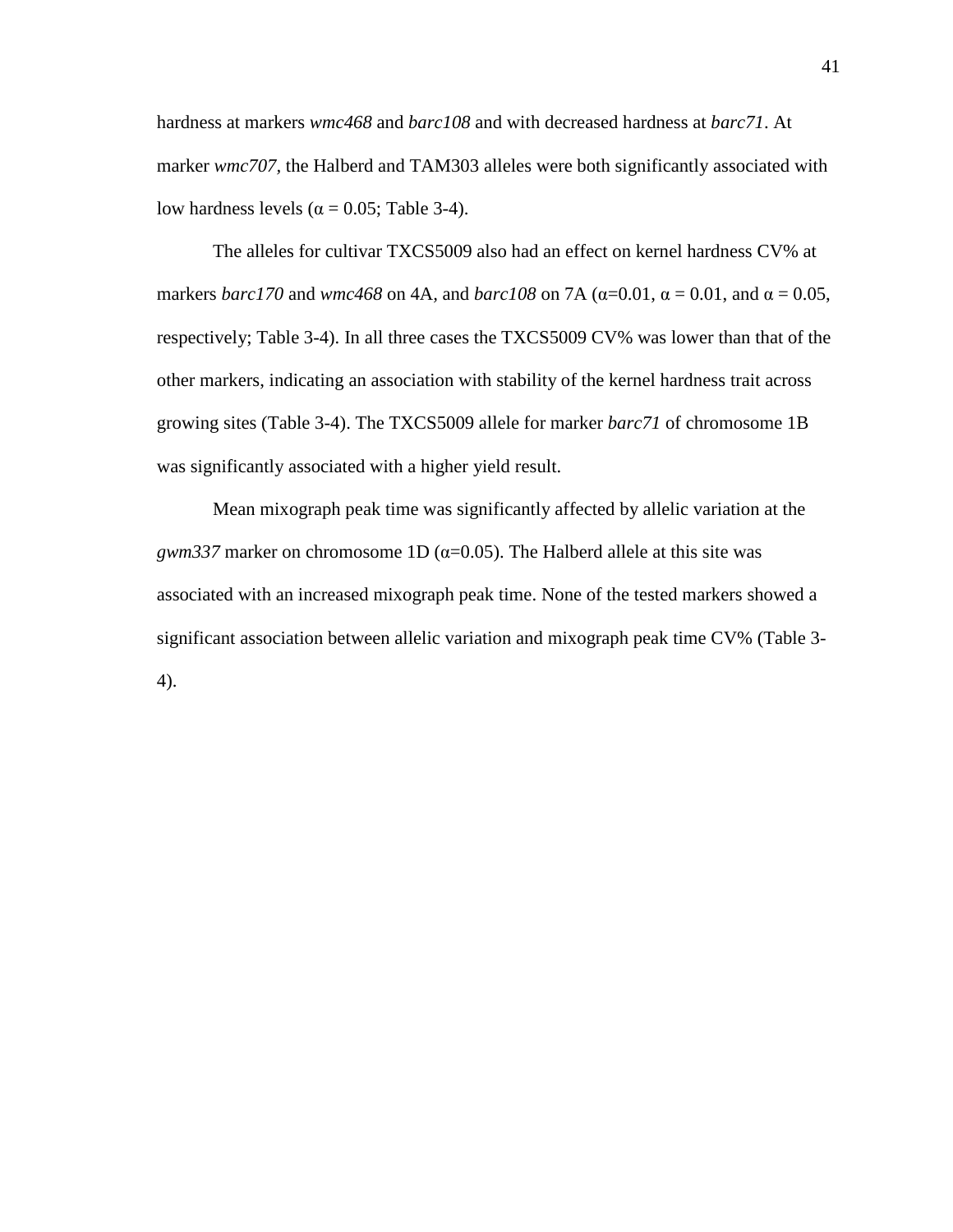|                      |                 |                 | Hardness          |                   | <b>MDT</b>       |                    | Kernel weight     |                    | Flour yield       |                  |                  | SDS sedimentation   |                    | Grain yield         |                   |
|----------------------|-----------------|-----------------|-------------------|-------------------|------------------|--------------------|-------------------|--------------------|-------------------|------------------|------------------|---------------------|--------------------|---------------------|-------------------|
| QTL                  | Marker          | Line            | Mean              | $CV\%$            | Mean             | $CV\%$             | Mean              | $CV\%$             | Mean              | $CV\%$           | Mean             | CV%                 | Std Dev            | Mean                | $CV\%$            |
| $qsdscon.$ tam- $1B$ | $barc$ 71-1 $B$ | Halberd         | $52.9^{a**}$      | $14.1^{\circ}$    | $2.3^a$          | 8.1 <sup>a</sup>   | $31.3^{b}$        | 12.0 <sup>b</sup>  | $68.3^{\circ}$    | $2.2^{a*}$       | $5.5^{a**}$      | $15.5^{\mathrm{b}}$ | 0.8 <sup>a</sup>   | 46.3 <sup>b</sup>   | $23.2^{\rm a}$    |
|                      |                 | <b>TAM303</b>   |                   |                   |                  |                    |                   |                    |                   |                  | 6.9 <sup>b</sup> | $13.9^{b}$          | 0.9 <sup>a</sup>   |                     |                   |
|                      |                 | Cutter          |                   |                   |                  |                    |                   |                    |                   |                  | $6.2^b$          | $36.2^{b}$          | 2.1 <sup>a</sup>   |                     |                   |
|                      |                 | <b>TXCS5009</b> | $66.0^{c**}$      | 11.9 <sup>a</sup> | 2.9 <sup>a</sup> | $6.5^a$            | $28.7^{a**}$      | $7.3^{a**}$        | $71.0^a$          | 1.6 <sup>b</sup> | $6.6^b$          | $21.8^{b}$          | $1.4^{a}$          | $51.7^{a*}$         | $20.1^a$          |
|                      |                 | Pecos           | $60.5^{b}$        | $11.2^a$          | 2.8 <sup>a</sup> | $7.7^{\rm a}$      | $31.8^{b}$        | 9.9 <sup>b</sup>   | 74.9 <sup>a</sup> | 1.1 <sup>b</sup> | $7.3^{b}$        | $7.2^b$             | $0.5^{\mathrm{a}}$ | $45.5^{b}$          | $20.4^{\rm a}$    |
|                      |                 | Thunderbolt     |                   |                   |                  |                    |                   |                    |                   |                  | 7.9 <sup>b</sup> | 9.8 <sup>b</sup>    | 0.7 <sup>a</sup>   | $45.3^{b}$          | $28.1^a$          |
|                      |                 | Trego           |                   |                   |                  |                    |                   |                    |                   |                  | $5.7^{b}$        | $27.6^{a*}$         | 1.5 <sup>a</sup>   | $46.1^{b}$          | $27.0^{\circ}$    |
|                      |                 | Seri82          |                   |                   |                  |                    |                   |                    |                   |                  | $6.5^{\rm b}$    | 0.0 <sup>b</sup>    | 0.0 <sup>a</sup>   |                     |                   |
|                      |                 | Ogallala        |                   |                   |                  |                    |                   |                    |                   |                  | 6.0 <sup>b</sup> | $14.4^{b}$          | 0.8 <sup>a</sup>   | $46.5^{\mathrm{b}}$ | $26.9^{a}$        |
|                      | $barc137-1B$    | Halberd         | $58.1^a$          | $14.6^{\circ}$    | 3.0 <sup>a</sup> | 6.6 <sup>a</sup>   | $30.4^{\circ}$    | $14.0^{a*}$        | $72.6^a$          | 2.6 <sup>a</sup> | $6.7^{a*}$       | $16.2^a$            | 1.1 <sup>a</sup>   | $50.2^{\circ}$      | $24.8^{\circ}$    |
|                      |                 | <b>TAM303</b>   | $54.9^{\circ}$    | 16.9 <sup>a</sup> | $2.2^{\rm a}$    | 10.5 <sup>a</sup>  | 30.9 <sup>a</sup> | $13.6^{b}$         | 71.9 <sup>a</sup> | $2.4^{\rm a}$    | $5.5^{b}$        | $14.8^{\circ}$      | 0.8 <sup>a</sup>   | $45.5^{\circ}$      | $27.0^{\circ}$    |
|                      |                 | <b>TXCS5009</b> | $66.4^{\circ}$    | $7.2^{\rm a}$     | $2.2^{\rm a}$    | 7.9 <sup>a</sup>   | $27.9^{a}$        | 5.1 <sup>b</sup>   | $69.2^a$          | 1.6 <sup>a</sup> | $6.2^b$          | $20.9^a$            | 1.3 <sup>a</sup>   | $49.5^{\circ}$      | 20.8 <sup>a</sup> |
|                      |                 | <b>TXCS8544</b> | $53.2^{\circ}$    | 8.9 <sup>a</sup>  | 3.0 <sup>a</sup> | 3.8 <sup>a</sup>   | $28.6^a$          | $8.2^b$            | $73.3^a$          | $2.3^{a}$        | 4.8 <sup>b</sup> | $18.2^a$            | 0.8 <sup>a</sup>   | 46.7 <sup>a</sup>   | $13.9^{a}$        |
|                      |                 | Pecos           | 60.8 <sup>a</sup> | 11.6 <sup>a</sup> | 2.8 <sup>a</sup> | $7.5^{\mathrm{a}}$ | 31.6 <sup>a</sup> | 9.3 <sup>b</sup>   | 74.7 <sup>a</sup> | 0.6 <sup>a</sup> | $7.0^{c**}$      | $5.7^{\circ}$       | $0.4^{\text{a}}$   | $45.9^{a}$          | $20.5^a$          |
| qsdsheat.tam-1D      | gwm337-1D       | Halberd         | $57.7^{\circ}$    | 14.9 <sup>a</sup> | $2.7^{a*}$       | 6.9 <sup>a</sup>   | 31.1 <sup>a</sup> | 11.0 <sup>a</sup>  | $72.8^{\rm a}$    | 1.9 <sup>a</sup> | 6.2 <sup>a</sup> | $16.9^{b}$          | 1.0 <sup>b</sup>   | $46.8^{a}$          | $20.8^{b}$        |
|                      |                 | <b>TAM303</b>   | $52.9^{\circ}$    | 15.8 <sup>a</sup> | $2.1^{b*}$       | 9.8 <sup>a</sup>   | $31.4^a$          | 15.1 <sup>a</sup>  | $63.8^{a}$        | 3.0 <sup>a</sup> | 5.8 <sup>a</sup> | $13.4^{b}$          | 0.8 <sup>b</sup>   | $47.4^{\circ}$      | $27.8^{b}$        |
|                      |                 | <b>TXCS8618</b> |                   |                   |                  |                    |                   |                    |                   |                  | 5.6 <sup>a</sup> | 7.8 <sup>b</sup>    | $0.4^b$            | $45.5^{\circ}$      | $24.5^{b}$        |
|                      |                 | Thunderbolt     |                   |                   |                  |                    |                   |                    |                   |                  | 7.9 <sup>a</sup> | 9.8 <sup>b</sup>    | 0.7 <sup>b</sup>   | $45.3^{a}$          | $28.1^{b}$        |
|                      |                 | <b>TXCS8551</b> |                   |                   |                  |                    |                   |                    |                   |                  | 5.6 <sup>a</sup> | 6.1 <sup>b</sup>    | 0.3 <sup>b</sup>   | 48.7 <sup>a</sup>   | $18.4^{b}$        |
|                      |                 | Trego           |                   |                   |                  |                    |                   |                    |                   |                  | 5.6 <sup>a</sup> | $37.8^{a**}$        | $2.0^{a**}$        | $42.0^a$            | $37.8^{a*}$       |
| qsdssta.tam-7A       | barc108-7A      | Halberd         | $54.3^{b}$        | $11.9^{b}$        | 2.6 <sup>a</sup> | 5.6 <sup>a</sup>   | $31.1^{b}$        | 9.8 <sup>a</sup>   | $73.7^{\rm a}$    | $2.2^{\rm a}$    | $5.7^{b}$        | 19.7 <sup>a</sup>   | 1.1 <sup>b</sup>   | $45.1^a$            | 22.1 <sup>a</sup> |
|                      |                 | <b>TAM303</b>   | $54.5^{b}$        | $16.1^{b}$        | $2.2^a$          | $7.4^{\rm a}$      | $32.1^{b}$        | $15.0^{\circ}$     | 60.8 <sup>a</sup> | 2.9 <sup>a</sup> | 6.0 <sup>b</sup> | $15.1^a$            | 0.9 <sup>b</sup>   | $49.4^{\circ}$      | 26.7 <sup>a</sup> |
|                      |                 | <b>TAM112</b>   | $54.8^{b}$        | $26.2^{b}$        | 3.0 <sup>a</sup> | $2.2^a$            | 30.9 <sup>b</sup> | $15.8^{a}$         | $72.0^{\rm a}$    | 2.8 <sup>a</sup> | $6.5^{\rm b}$    | $21.7^a$            | 1.3 <sup>b</sup>   | 49.7 <sup>a</sup>   | 24.9 <sup>a</sup> |
|                      |                 | <b>TXCS8618</b> |                   |                   |                  |                    |                   |                    |                   |                  | $5.4^{b}$        | 6.8 <sup>a</sup>    | $0.4^b$            | $44.6^{\circ}$      | 20.9 <sup>a</sup> |
|                      |                 | <b>TXCS5009</b> | $66.1^{a*}$       | $8.1^{a*}$        | $2.7^{a}$        | 7.3 <sup>a</sup>   | $28.2^{a*}$       | $7.5^{\mathrm{a}}$ | $70.6^a$          | 1.9 <sup>a</sup> | $6.6^b$          | $22.8^a$            | $1.5^{a}$          | 51.3 <sup>a</sup>   | $20.5^{\text{a}}$ |
|                      |                 | <b>TXCS8544</b> |                   |                   |                  |                    |                   |                    |                   |                  | $6.2^b$          | $12.8^a$            | 0.8 <sup>b</sup>   | 55.1 <sup>a</sup>   | 17.5 <sup>a</sup> |
|                      |                 | Pecos           | 60.8 <sup>b</sup> | $11.6^{b}$        | 2.8 <sup>a</sup> | $7.5^a$            | $31.6^{b}$        | 9.3 <sup>a</sup>   | $74.7^{\rm a}$    | 0.6 <sup>a</sup> | 7.0 <sup>b</sup> | $5.7^{\circ}$       | $0.4^b$            | 45.9 <sup>a</sup>   | $20.5^{\text{a}}$ |
|                      |                 | Thunderbolt     |                   |                   |                  |                    |                   |                    |                   |                  | $7.5^{a*}$       | 10.7 <sup>a</sup>   | 0.8 <sup>b</sup>   | $45.5^{\text{a}}$   | 22.3 <sup>a</sup> |
|                      |                 | Trego           |                   |                   |                  |                    |                   |                    |                   |                  | 5.6 <sup>b</sup> | $20.5^{\rm a}$      | $1.1^{\rm b}$      | 44.9 <sup>a</sup>   | 30.1 <sup>a</sup> |

**Table 3:** A contrast analysis of quality data segregated by allele for genotypes grown in South Texas Advanced nursery trials in 2008. Cultivar Halberd used in RIL mapping is the common parent cross to the other elite cultivars listed

 $^{**}$  = significant at  $\alpha$  = 0.01,  $^{*}$  = significant at  $\alpha$  = 0.05 between allelic mean of quality values or between CV% of quality values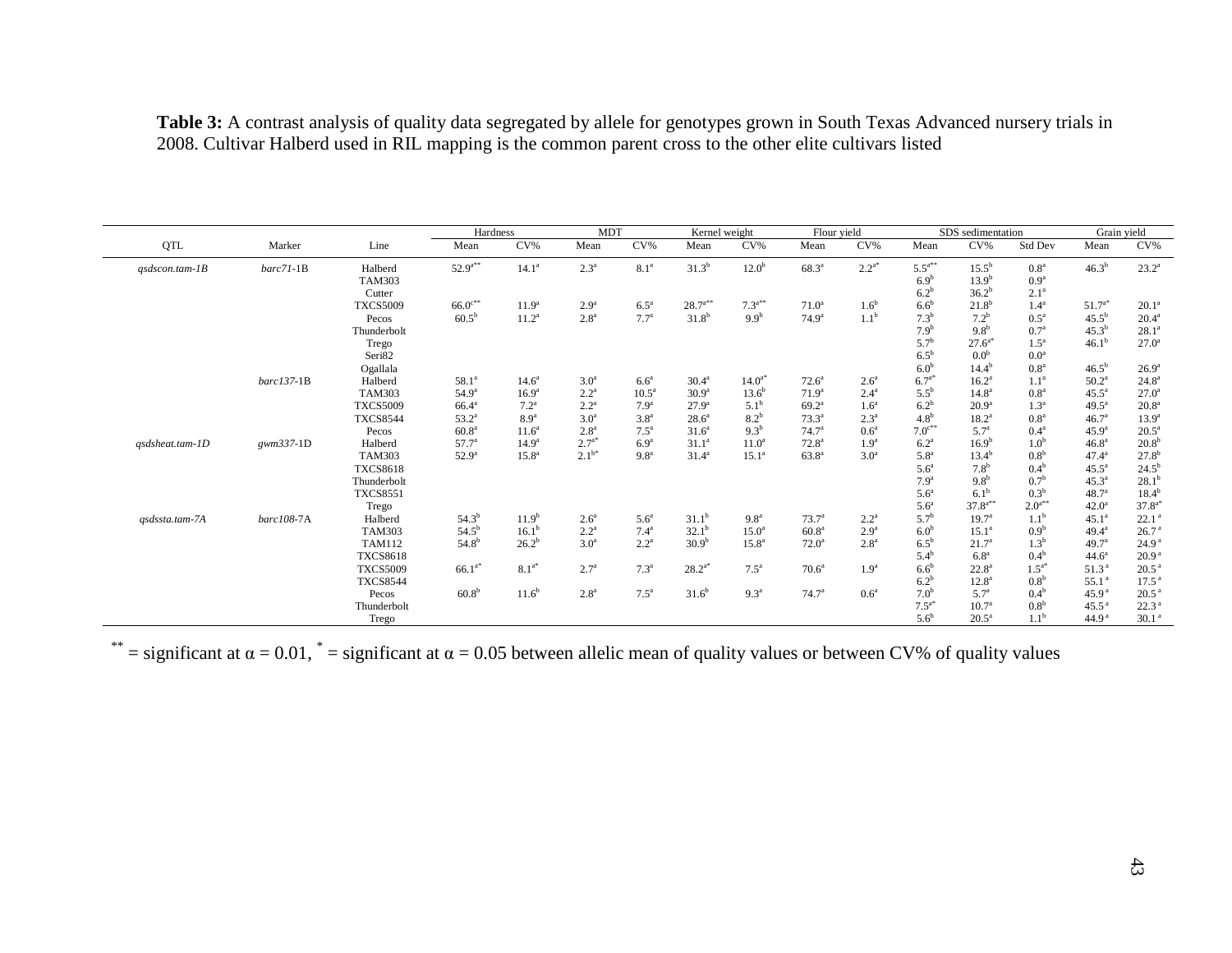## **Table 3:** Continued

|                |            |                 | Hardness          |                   | <b>MDT</b>       |                  | Kernel Weight     |                    | Flour Yield       |                  | SDS Sedimentation |                   |                  | Grain vield       |                   |
|----------------|------------|-----------------|-------------------|-------------------|------------------|------------------|-------------------|--------------------|-------------------|------------------|-------------------|-------------------|------------------|-------------------|-------------------|
| QTL            | Marker     | Line            | Mean              | $CV\%$            | Mean             | $CV\%$           | Mean              | $CV\%$             | Mean              | $CV\%$           | Mean              | $CV\%$            | Std Dev          | Mean              | $CV\%$            |
| qsdscon.tam-4A | wmc468-4A  | Halberd         | $55.2^b$          | 14.7 <sup>b</sup> | $2.3^{\circ}$    | 9.9 <sup>a</sup> | $31.5^{b}$        | $12.7^{\circ}$     | $73.3^{\circ}$    | $2.3^{\circ}$    | 6.0 <sup>b</sup>  | $10.6^{a*}$       | $0.6^{a*}$       | 47.0 <sup>b</sup> | $24.1^a$          |
|                |            | <b>TAM303</b>   | 53.7 <sup>b</sup> | $16.5^{\rm b}$    | $2.4^{\circ}$    | 7.6 <sup>a</sup> | $31.8^{a*}$       | $13.8^{\circ}$     | $72.4^a$          | $2.7^{\circ}$    | $5.7^{\rm b}$     | $13.1^{\rm b}$    | 0.8 <sup>b</sup> | $45.8^{b}$        | $22.9^{\rm a}$    |
|                |            | <b>TAM112</b>   | $54.8^{b}$        | $26.2^{b}$        | 3.0 <sup>a</sup> | $2.2^{\rm a}$    | $30.9^{c**}$      | $15.8^{\rm a}$     | $72.0^a$          | 2.8 <sup>a</sup> | 5.9 <sup>b</sup>  | $24.0^{b}$        | $1.2^{c**}$      | $55.5^{\rm b}$    | $23.8^{a}$        |
|                |            | <b>TXCS5009</b> | $65.4^{a**}$      | $8.9^{a**}$       | 2.9 <sup>a</sup> | $6.5^a$          | $28.3^{b}$        | 8.6 <sup>a</sup>   | $71.2^a$          | 1.8 <sup>a</sup> | $6.7^{\rm b}$     | $22.4^{b}$        | $1.5^{\rm b}$    | 51.7 <sup>b</sup> | $20.1^{\rm a}$    |
|                |            | <b>TXCS8544</b> | $55.6^b$          | 10.7 <sup>b</sup> | 3.4 <sup>a</sup> | 3.7 <sup>a</sup> | $28.7^{b}$        | 8.3 <sup>a</sup>   | 71.9 <sup>a</sup> | $2.3^{\circ}$    | 5.9 <sup>b</sup>  | 9.6 <sup>b</sup>  | 0.6 <sup>b</sup> | $51.2^{b}$        | 18.6 <sup>a</sup> |
|                |            | Thunderbolt     |                   |                   |                  |                  |                   |                    |                   |                  | $7.7^{a*}$        | $14.8^{b}$        | 1.1 <sup>b</sup> | $41.8^{a*}$       | $24.7^{\circ}$    |
|                | wmc707-4A  | Halberd         | $53.4^{a*}$       | $14.3^{\circ}$    | $2.1^a$          | 9.9 <sup>a</sup> | $31.5^a$          | $13.4^{\circ}$     | $62.9^{a}$        | $2.1^{\circ}$    | $5.4^{a**}$       | 13.7 <sup>b</sup> | 0.7 <sup>b</sup> | $47.6^{b}$        | $26.4^{\rm a}$    |
|                |            | <b>TAM303</b>   | $53.1^{b*}$       | $16.3^{\circ}$    | $2.5^{\circ}$    | $7.4^{\rm a}$    | 31.8 <sup>a</sup> | $12.0^{\circ}$     | 72.8 <sup>a</sup> | $2.3^{a}$        | 5.9 <sup>b</sup>  | $12.2^{\rm b}$    | 0.7 <sup>b</sup> | 44.9 <sup>b</sup> | $22.3^a$          |
|                |            | <b>TAM112</b>   | $54.8^\circ$      | $26.2^a$          | 3.0 <sup>a</sup> | $2.2^{\rm a}$    | 30.9 <sup>a</sup> | $15.8^{\rm a}$     | $72.0^{\circ}$    | 2.8 <sup>a</sup> | 5.9 <sup>b</sup>  | $24.1^{b}$        | 1.2 <sup>b</sup> | $55.5^{b}$        | $23.8^{a}$        |
|                |            | <b>TXCS5009</b> | $66.4^\circ$      | $7.2^{\rm a}$     | $2.2^{\rm a}$    | 7.9 <sup>a</sup> | $27.9^{a}$        | $5.2^{\mathrm{a}}$ | $69.2^{\text{a}}$ | 1.6 <sup>a</sup> | $6.2^b$           | $23.3^{b}$        | $1.4^{\rm b}$    | 50.9 <sup>b</sup> | $20.7^{\rm a}$    |
|                |            | <b>TXCS8544</b> |                   |                   |                  |                  |                   |                    |                   |                  | $5.4^{\rm b}$     | 11.7 <sup>b</sup> | 0.6 <sup>b</sup> | $45.1^{b}$        | $20.3^{\circ}$    |
|                |            | Pecos           | $60.1^\circ$      | 11.7 <sup>a</sup> | 2.6 <sup>a</sup> | 7.3 <sup>a</sup> | 31.6 <sup>a</sup> | 9.0 <sup>a</sup>   | $74.6^{\circ}$    | 1.4 <sup>a</sup> | $7.4^{b}$         | $9.1^{b}$         | 0.7 <sup>b</sup> | $46.8^{b}$        | $19.6^{\circ}$    |
|                |            | Thunderbolt     |                   |                   |                  |                  |                   |                    |                   |                  | $7.3^{c}$         | $13.8^{b}$        | 1.0 <sup>b</sup> | $39.9^{a*}$       | $24.0^{\circ}$    |
|                |            | Trego           |                   |                   |                  |                  |                   |                    |                   |                  | $5.5^{b}$         | $29.9^{a*}$       | $1.6^{a*}$       | $43.4^{b}$        | $26.9^{\rm a}$    |
|                |            | Seri82          |                   |                   |                  |                  |                   |                    |                   |                  | 6.0 <sup>b</sup>  | 5.8 <sup>b</sup>  | 0.3 <sup>b</sup> | 48.0 <sup>b</sup> | $33.8^{a}$        |
|                |            | Ogallala        |                   |                   |                  |                  |                   |                    |                   |                  | $6.3^b$           | $10.3^{b}$        | 0.7 <sup>b</sup> |                   |                   |
|                | barc170-4A | Halberd         | $44.4^{\rm a}$    | $13.3^{b}$        | $2.3^{\circ}$    | 9.9 <sup>a</sup> | $31.6^{b}$        | $12.5^{\circ}$     | $73.6^{\circ}$    | $2.1^{\circ}$    | $5.7^{a**}$       | 14.8 <sup>a</sup> | 0.8 <sup>b</sup> | 46.0 <sup>a</sup> | $25.6^a$          |
|                |            | <b>TAM303</b>   | $53.2^{\rm a}$    | $15.3^{b}$        | $2.3^{a}$        | 8.9 <sup>a</sup> | $31.6^{b}$        | $13.6^a$           | $72.5^{\circ}$    | 1.9 <sup>a</sup> | 5.9 <sup>b</sup>  | $12.9^a$          | 0.8 <sup>b</sup> | $46.3^{a}$        | $20.7^{\rm a}$    |
|                |            | <b>TAM112</b>   | $54.8^{\circ}$    | $26.2^{b}$        | 3.0 <sup>a</sup> | $2.2^{\rm a}$    | 30.9 <sup>b</sup> | $15.8^{\rm a}$     | $72.0^{\rm a}$    | 2.8 <sup>a</sup> | $6.5^{\rm b}$     | 21.7 <sup>a</sup> | 1.3 <sup>b</sup> | 49.7 <sup>a</sup> | $24.9^{\rm a}$    |
|                |            | <b>TXCS5009</b> | $65.4^{\circ}$    | $8.9^{a**}$       | 2.9 <sup>a</sup> | $6.5^a$          | $28.3^{a**}$      | 8.6 <sup>a</sup>   | $71.2^a$          | 1.8 <sup>a</sup> | 6.8 <sup>b</sup>  | $23.1^a$          | $1.6^{a*}$       | $51.6^a$          | $20.2^{\rm a}$    |
|                |            | <b>TXCS8544</b> | $55.6^a$          | 10.7 <sup>b</sup> | 3.4 <sup>a</sup> | 3.7 <sup>a</sup> | $28.7^{b}$        | 8.3 <sup>a</sup>   | 71.9 <sup>a</sup> | $2.3^{\circ}$    | 5.9 <sup>b</sup>  | 9.6 <sup>a</sup>  | 0.6 <sup>b</sup> | $51.2^a$          | 18.6 <sup>a</sup> |
|                |            | Pecos           | $60.1^{\rm b}$    | 11.7 <sup>b</sup> | $2.6^{\circ}$    | 7.3 <sup>a</sup> | $31.6^{b}$        | 9.0 <sup>a</sup>   | $74.6^{\circ}$    | 1.4 <sup>a</sup> | $7.4^{b}$         | 9.1 <sup>a</sup>  | 0.7 <sup>b</sup> | 46.8 <sup>a</sup> | $19.6^{\circ}$    |
|                |            | Thunderbolt     |                   |                   |                  |                  |                   |                    |                   |                  | $7.7^{b}$         | 14.8 <sup>a</sup> | 1.1 <sup>b</sup> | 41.8 <sup>a</sup> | $24.7^{\circ}$    |
|                |            | Trego           |                   |                   |                  |                  |                   |                    |                   |                  | $5.6^{\rm b}$     | 32.8 <sup>a</sup> | 1.8 <sup>b</sup> |                   |                   |

 $^{**}$  = significant at  $\alpha$  = 0.01,  $^{*}$  = significant at  $\alpha$  = 0.05 between allelic mean of quality values or between CV% of quality values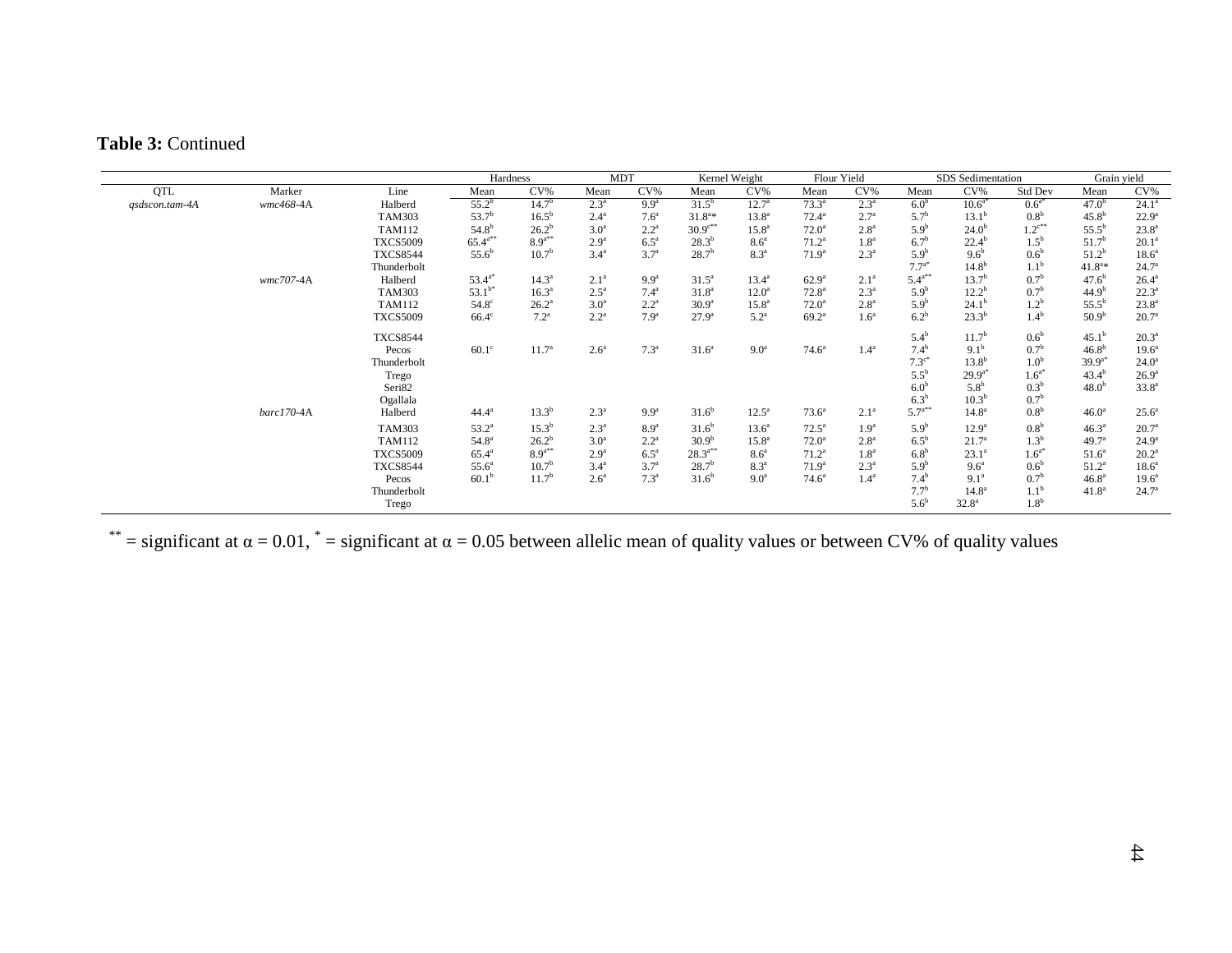|                  |         | Hardness          |                   | <b>MDT</b>       |                  |                   | Kernel Weight      |                   | Flour Yield      |                  | SDS sedimentation |                  |                   | Grain yield       |  |
|------------------|---------|-------------------|-------------------|------------------|------------------|-------------------|--------------------|-------------------|------------------|------------------|-------------------|------------------|-------------------|-------------------|--|
|                  | Line    | Mean              | $CV\%$            | Mean             | $CV\%$           | Mean              | $CV\%$             | Mean              | $CV\%$           | Mean             | $CV\%$            | Std Dev          | Mean              | $CV\%$            |  |
| Barc71-1B        | Halberd | $52.9^{a**}$      | $14.1^{a*}$       | $2.3^{a*}$       | 8.1 <sup>a</sup> | $31.3^{a}$        | $12.0^a$           | $68.3^{a}$        | $2.2^{\circ}$    | $5.5^{b**}$      | $15.5^{\circ}$    | 0.8 <sup>a</sup> | $46.3^{a}$        | $23.2^a$          |  |
|                  | Other   | $62.8^{b**}$      | $10.1^{b*}$       | $3.1^{b*}$       | 6.3 <sup>a</sup> | 30.4 <sup>a</sup> | $9.5^{\mathrm{a}}$ | $72.8^a$          | 1.6 <sup>a</sup> | $6.7^{a**}$      | $20.1^a$          | 1.1 <sup>a</sup> | 48.1 <sup>a</sup> | $22.0^a$          |  |
| Barc137-1B       | Halberd | $58.1^a$          | 14.6 <sup>a</sup> | 3.0 <sup>a</sup> | 6.6 <sup>a</sup> | $30.4^{a}$        | $14.0^{a*}$        | $72.6^a$          | 2.6 <sup>a</sup> | $6.7^{a*}$       | $16.2^a$          | 1.1 <sup>a</sup> | $50.24^{a}$       | $24.8^{\rm a}$    |  |
|                  | Other   | $58.4^{a}$        | 11.8 <sup>a</sup> | $2.5^{\circ}$    | 7.8 <sup>a</sup> | $29.9^{a}$        | $9.6^{b*}$         | $72.2^a$          | 1.8 <sup>a</sup> | $5.7^{b*}$       | 16.8 <sup>a</sup> | 0.9 <sup>a</sup> | $47.3^{a}$        | 20.6 <sup>a</sup> |  |
| GWM337-1D        | Halberd | $57.7^{\circ}$    | 14.9 <sup>a</sup> | $2.7^{a*}$       | 6.9 <sup>a</sup> | 31.1 <sup>a</sup> | 11.0 <sup>a</sup>  | $72.8^{\circ}$    | 1.9 <sup>a</sup> | 6.2 <sup>a</sup> | $16.9^{a}$        | 1.0 <sup>a</sup> | 46.8 <sup>a</sup> | $20.8^{a*}$       |  |
|                  | Other   | $52.9^{a}$        | $15.8^{\circ}$    | $2.1^{b*}$       | 9.8 <sup>a</sup> | $31.4^a$          | $15.1^a$           | $63.8^{a}$        | 3.0 <sup>a</sup> | 5.9 <sup>a</sup> | 14.6 <sup>a</sup> | 0.8 <sup>a</sup> | $46.3^{a}$        | $27.8^{b*}$       |  |
| Barc170-4A       | Halberd | 54.6 <sup>a</sup> | $13.3^{a}$        | $2.3^{\circ}$    | 9.9 <sup>a</sup> | 31.6 <sup>a</sup> | $12.5^{\circ}$     | $73.6^a$          | 2.1 <sup>a</sup> | $5.7^{a}$        | $14.8^{\rm a}$    | $0.8^{a*}$       | 46.0 <sup>a</sup> | $25.6^a$          |  |
|                  | Other   | $57.9^{\circ}$    | $13.5^{\circ}$    | 2.9 <sup>a</sup> | 6.1 <sup>a</sup> | 30.4 <sup>a</sup> | 10.8 <sup>a</sup>  | $72.3^a$          | $2.3^{\circ}$    | 6.3 <sup>a</sup> | $17.8^{\circ}$    | $1.1^{b*}$       | $47.2^a$          | $22.3^a$          |  |
| <b>WMC468-4A</b> | Halberd | $55.2^{\circ}$    | $14.7^{\circ}$    | $2.3^{\circ}$    | 9.9 <sup>a</sup> | $31.5^a$          | $12.7^{\circ}$     | $73.3^{a}$        | $2.3^{\circ}$    | 6.0 <sup>b</sup> | $10.6^{a*}$       | $0.6^{a*}$       | 47.0 <sup>a</sup> | $24.1^a$          |  |
|                  |         | 57.8 <sup>a</sup> | 14.8 <sup>a</sup> | 2.8 <sup>a</sup> | 5.8 <sup>a</sup> | 30.1 <sup>a</sup> | 11.7 <sup>a</sup>  | 71.9 <sup>a</sup> | $2.4^{\circ}$    | $6.3^b$          | $16.5^{b*}$       | $1.0^{\rm b*}$   | 48.7 <sup>a</sup> | $21.8^a$          |  |
| <b>WMC707-4A</b> | Halberd | $53.3^a$          | $14.3^a$          | $2.11^{a}$       | 9.9 <sup>a</sup> | $31.5^a$          | $13.4^{\circ}$     | $62.9^{\rm a}$    | 2.1 <sup>a</sup> | $5.4^{a*}$       | $13.7^{a}$        | 0.7 <sup>b</sup> | 47.6 <sup>a</sup> | $26.4^{\rm a}$    |  |
|                  | Other   | $56.5^a$          | $15.8^{\circ}$    | 2.6 <sup>a</sup> | 6.7 <sup>a</sup> | 31.0 <sup>a</sup> | $11.1^a$           | $72.4^a$          | $2.2^{\rm a}$    | $6.2^{b*}$       | $15.4^{\rm a}$    | 0.9 <sup>b</sup> | 46.3 <sup>a</sup> | $22.4^a$          |  |
| Barc108-7A       | Halberd | $54.3^{\circ}$    | 11.9 <sup>a</sup> | 2.6 <sup>a</sup> | 5.6 <sup>a</sup> | 31.1 <sup>a</sup> | 9.8 <sup>a</sup>   | $73.7^a$          | $2.2^{\rm a}$    | $5.7^{a}$        | 19.7 <sup>a</sup> | 1.1 <sup>a</sup> | 45.1 <sup>a</sup> | $22.1^a$          |  |
|                  | Other   | $58.5^{\circ}$    | 15.0 <sup>a</sup> | 2.8 <sup>a</sup> | 5.9 <sup>a</sup> | 30.9 <sup>a</sup> | $12.3^a$           | $67.4^{\rm a}$    | $2.3^{\circ}$    | 6.3 <sup>a</sup> | $15.5^{\circ}$    | 0.9 <sup>a</sup> | $48.5^{\circ}$    | $23.7^{a}$        |  |
|                  |         |                   |                   |                  |                  |                   |                    |                   |                  |                  |                   |                  |                   |                   |  |

**Table 4:** Comparison of allelic means between cultivar Halberd and all other lines

 $^{**}$  = significant at  $\alpha$  = 0.01,  $^{*}$  = significant at  $\alpha$  = 0.05 between allelic mean of quality values or between CV% of quality values Only lines with halberd in the pedigree were included in this analysis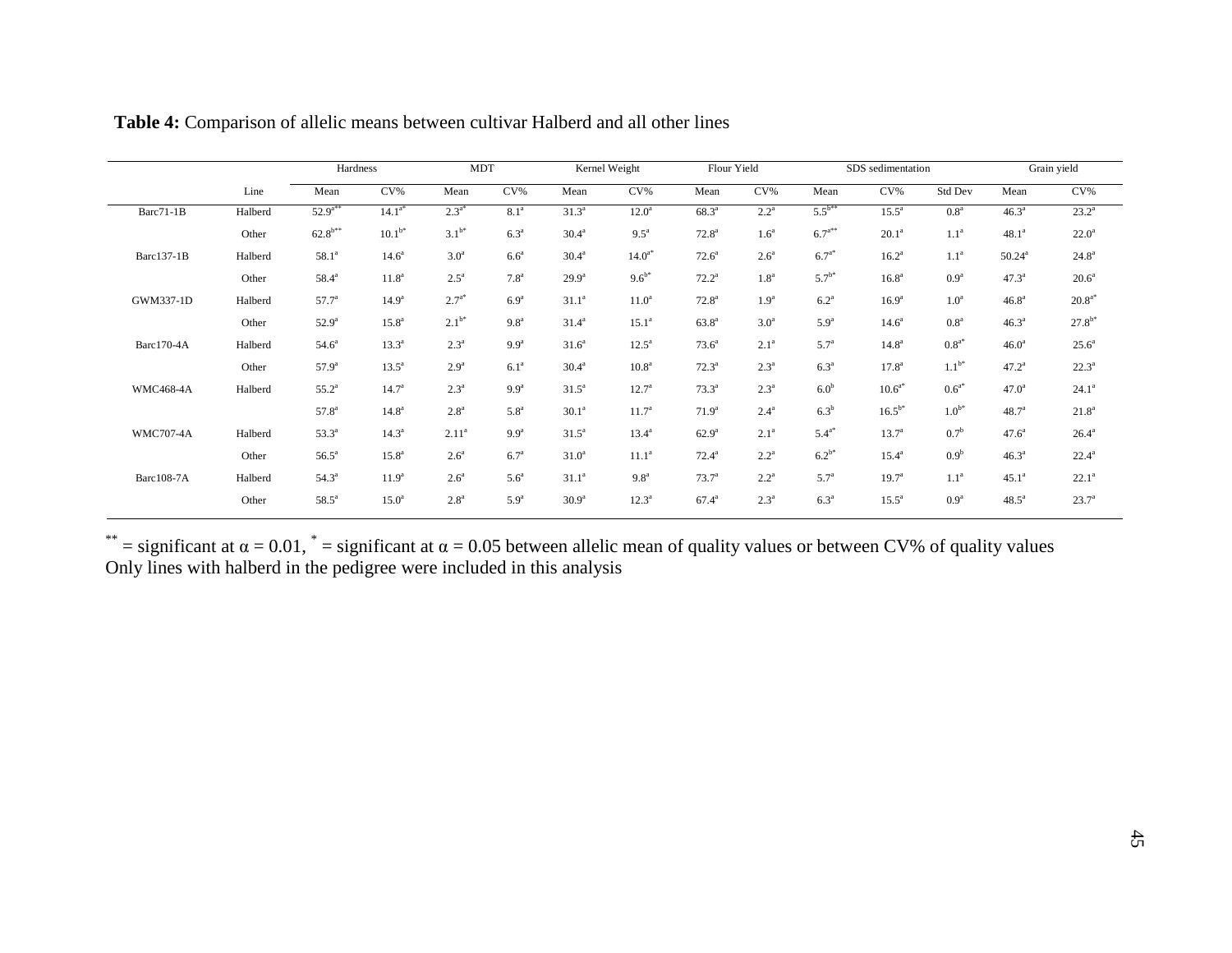Mean kernel weight was affected by allelic variation at *barc170* and *wmc468* on chromosome 4A, as well as by allelic variation at marker *barc108* on chromosome 7A. The significant association with mean kernel weight at markers *barc170* and barc108 was due to variation at the TXCS5009 allele ( $\alpha$ =0.01 and  $\alpha$ =0.05, respectively). At marker *wmc468*, both the TAM303 and TAM112 alleles were significantly associated with high mean kernel weights ( $\alpha$ =0.05, and  $\alpha$ =0.01, respectively; Table 3-4).

Kernel weight CV% was significantly affected by allelic variation at marker *barc71* and *barc137*, both on chromosome 1B*.* The TXCS5009 allele at marker *barc71* was significantly associated with decreased kernel weight variation ( $\alpha$ =0.01). The Halberd allele of marker *barc137*, on 1B, was significantly associated with a higher variability in kernel weight  $(\alpha=0.05)$ .

Variation in mean flour yield was not associated with allelic variation at any of the tested loci. However, allelic variation at marker *barc71*, on chromosome 1B, correlated significantly with flour yield CV%. The Halberd allele at this locus was associated with an increased variation  $(\alpha=0.05)$ .

Mean SDS sedimentation value showed a significant relationship to allelic variation at markers *barc71, barc137, barc170, wmc468, wmc707,* and *barc108* (Table 3-4)*.* Only marker *gwm337* on chromosome 1D did not show a significant correlation with this trait. The Halberd allele of markers *barc71* and *barc137*, both on chromosome 1B, associated alternately with decreased and increased SDS values, respectively (Table 3-4). Additionally, the Pecos allele at the *barc137* locus correlated significantly with a high mean SDS sedimentation value (Table 3-4). The Halberd allele of markers *barc170*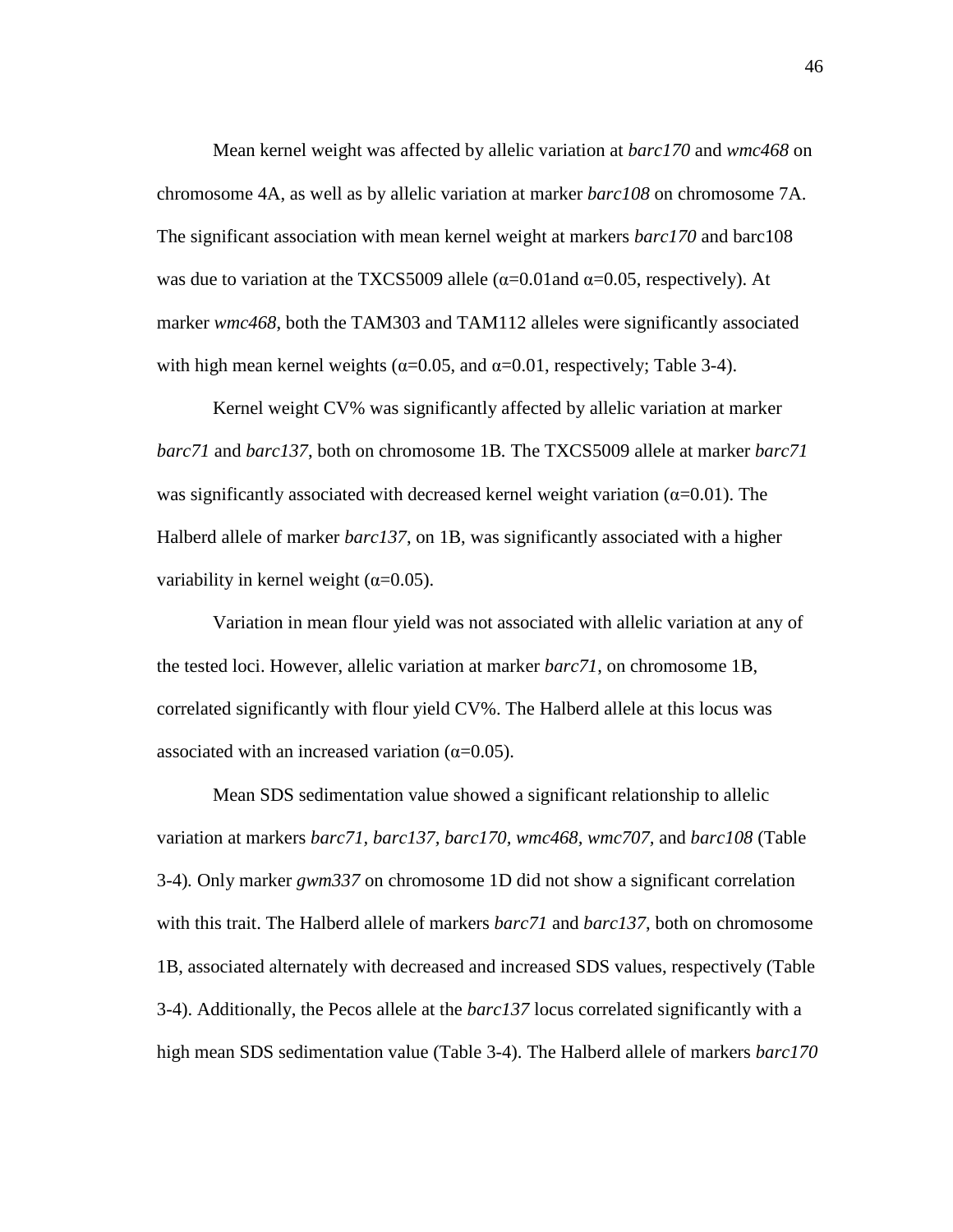and *wmc707*, on chromosome 4A, associated significantly with decreased mean SDS sedimentation values ( $\alpha$ =0.01, both; Table 3-4). The Thunderbolt allele of markers *wmc468* and *wmc707*, also on chromosome 4A, was significantly associated with high mean SDS sedimentation values ( $\alpha$ =0.05, both; Table 3-4). The Thunderbolt allele of marker *barc108* on chromosome 7A was also associated with a high mean SDS sedimentation value ( $\alpha$ =0.05).

The CV% for SDS sedimentation was significantly associated with allelic variation at markers *barc71, gwm337, wmc468,* and *wmc707* (Table 3-4)*.* The Trego allele on markers *barc71, gwm337,* and *wmc707* was associated with a high CV% for SDS sedimentation ( $\alpha$ =0.05,  $\alpha$ =0.01, and  $\alpha$ =0.05, respectively; Table 3-4). On marker *wmc468*, chromosome 4A, the significant effect was associated with the Halberd allele and a low CV% ( $\alpha$ =0.05).

Allelic variation at markers *barc71*, *wmc468,* and *wmc707* associated significantly with mean grain yield ( $\alpha$  = 0.05 for each). Mean grain yield CV% was significantly affected by allelic variation at the *gwm337* locus (α=0.05). The Halberd allele in the lumped analysis was associated with lower grain yield while analysis by allele showed the Trego allele associating significantly with a high grain yield.

A contrast analysis of the trait flour percent protein content was run not assuming homogeneity of variances, as per the results of the ANOVA. The allele for cultivar Halberd at marker  $gwm337$  was significant ( $\alpha$ =0.01) for the CV% of flour percent protein content. The average value was lower, with a contrast effect of ~-6.

47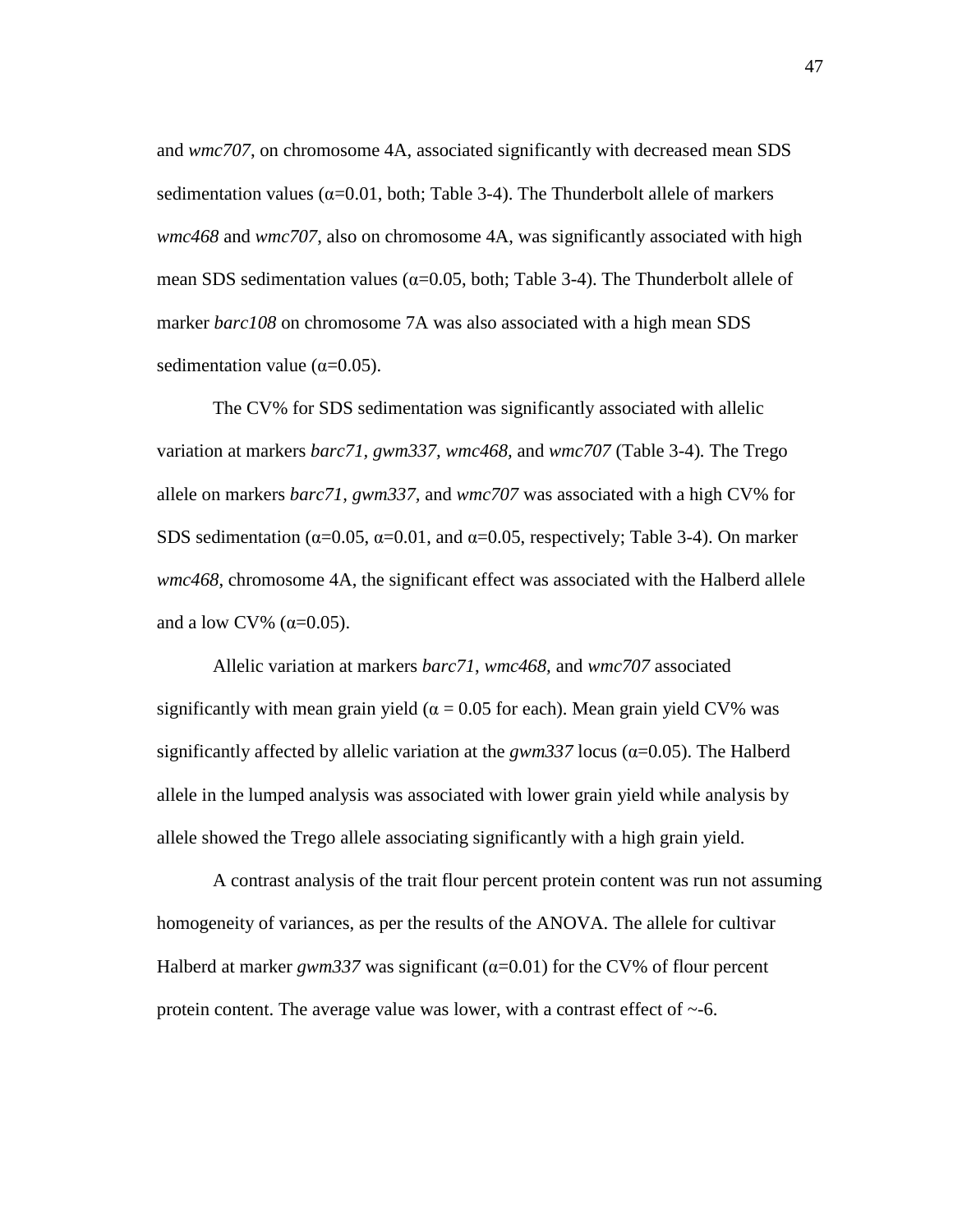Pearson correlation of SDS results indicated a significant ( $\alpha$ = 0.01) relationship between SDS sedimentation and mixograph peak time. Linear regression indicated a significant ( $\alpha$ = 0.01) positive correlation between the two variables (data not shown).

#### **Discussion**

Analysis of the STA lines was carried out in order to provide confirmation for the effect of the detected QTLs on bread making quality characters. Coefficient of variance (CV%) was used to estimate stability and the mean values were analyzed to determine the level of the trait associated with that QTLs. Additionally, the existence of mixograph scores for the STA lines allowed a comparison between mixograph and SDS results. Mixograph analysis is an accepted method for predicting the bread-making quality of flour. The significant correlation detected between SDS sedimentation and mixograph scores in this study indicates the suitability of SDS sedimentation as a breadmaking quality predictor. QTLs associated with the SDS sedimentation column height trait and the stability of that trait could therefore be suitable for use in line selection.

Coefficient of variance measures of the variability present in the analyzed trait. When selecting for trait stability the allele associating significantly with the lower CV% is therefore the desired value. Although no specific environmental stress was imposed, heat stress is common in the three nursery locations. The low CV% values may therefore be taken to indicate a general tolerance to environmental stress, such as heat, across the three growing sites. Markers found to be associated with a low CV% may confirm the

48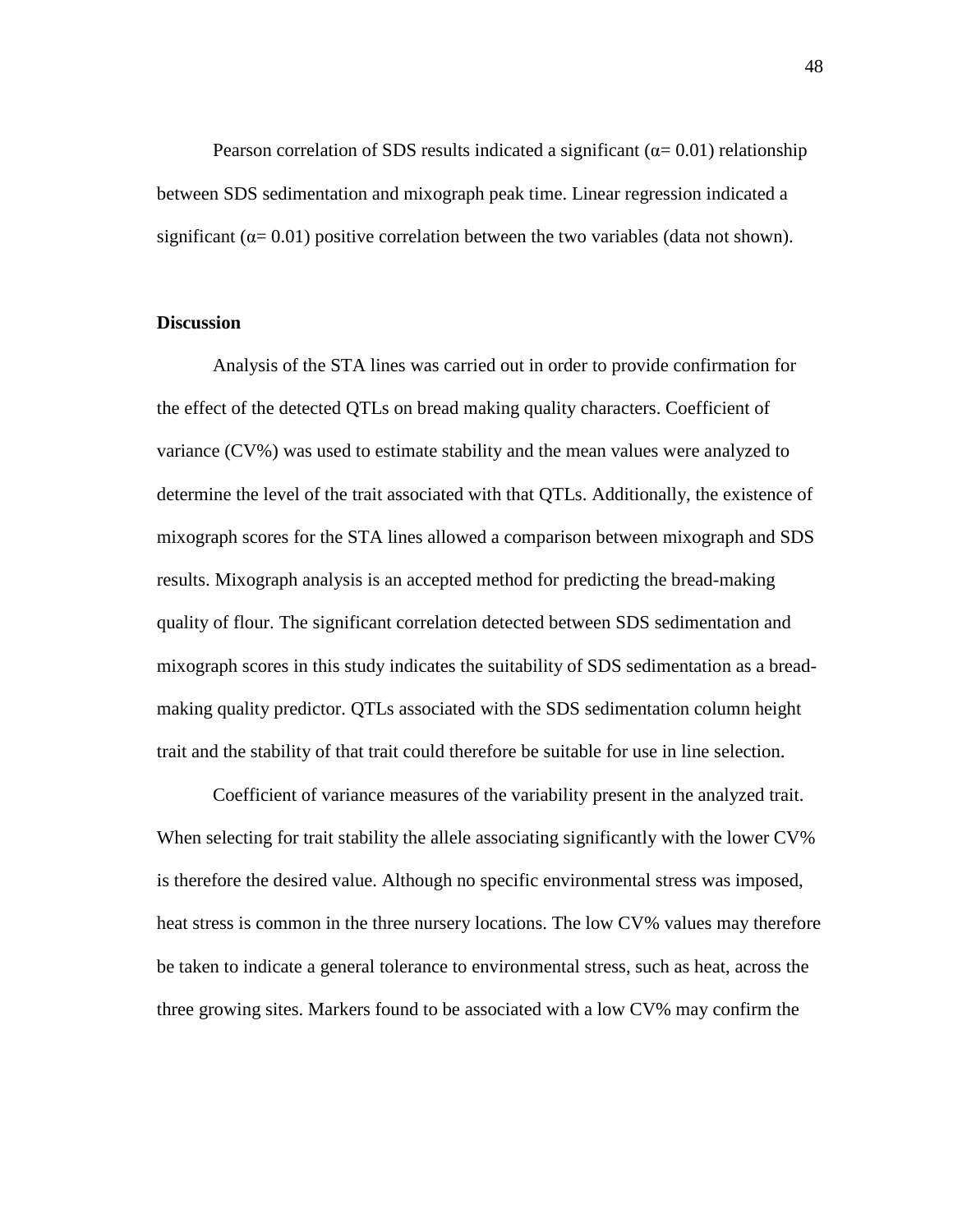association of the detected QTLs with improved quality stability as indicated by the SDS sedimentation test.

Only the Halberd allele of marker *wmc468* on chromosome 4A showed a significant correlation with a low CV% for SDS sedimentation. Allelic variation at this same marker significantly affected the traits of kernel hardness, kernel hardness CV%, kernel weight, and mean SDS sedimentation. The other markers, *barc170* (4A) and *wmc707* (4A)*,* associated with hardness CV%, mean weight, and mean SDS sedimentation score; and mean kernel hardness, SDS mean, and SDS CV%, respectively. The association of all three chromosome 4A markers with SDS sedimentation may provide support for our detected QTL for SDS sedimentation level under control conditions. The effect on the additional characters may reflect pleiotropic effects of genes associated with these loci. Some of these, particularly the association of markers *wmc468* and *wmc707* with kernel hardness CV% could be of importance when breeding. The kernel hardness trait is important for the textural classification of wheat varieties and has been shown to be highly variable, and strongly influenced by environmental factors (Huebner 1992). The effects of the chromosome 4A markers on kernel hardness and other bread making traits may be associated with the presence of a tillering QTL contributed by Halberd that was detected in this region by Mason et al (In review). The Thunderbolt alleles of markers *wmc707* and *wmc468* on chromosome 4A were associated with significantly lower grain yield. This result may hint at a pleiotropic effect of the chromosome 4A QTL affecting both grain quality and grain yield.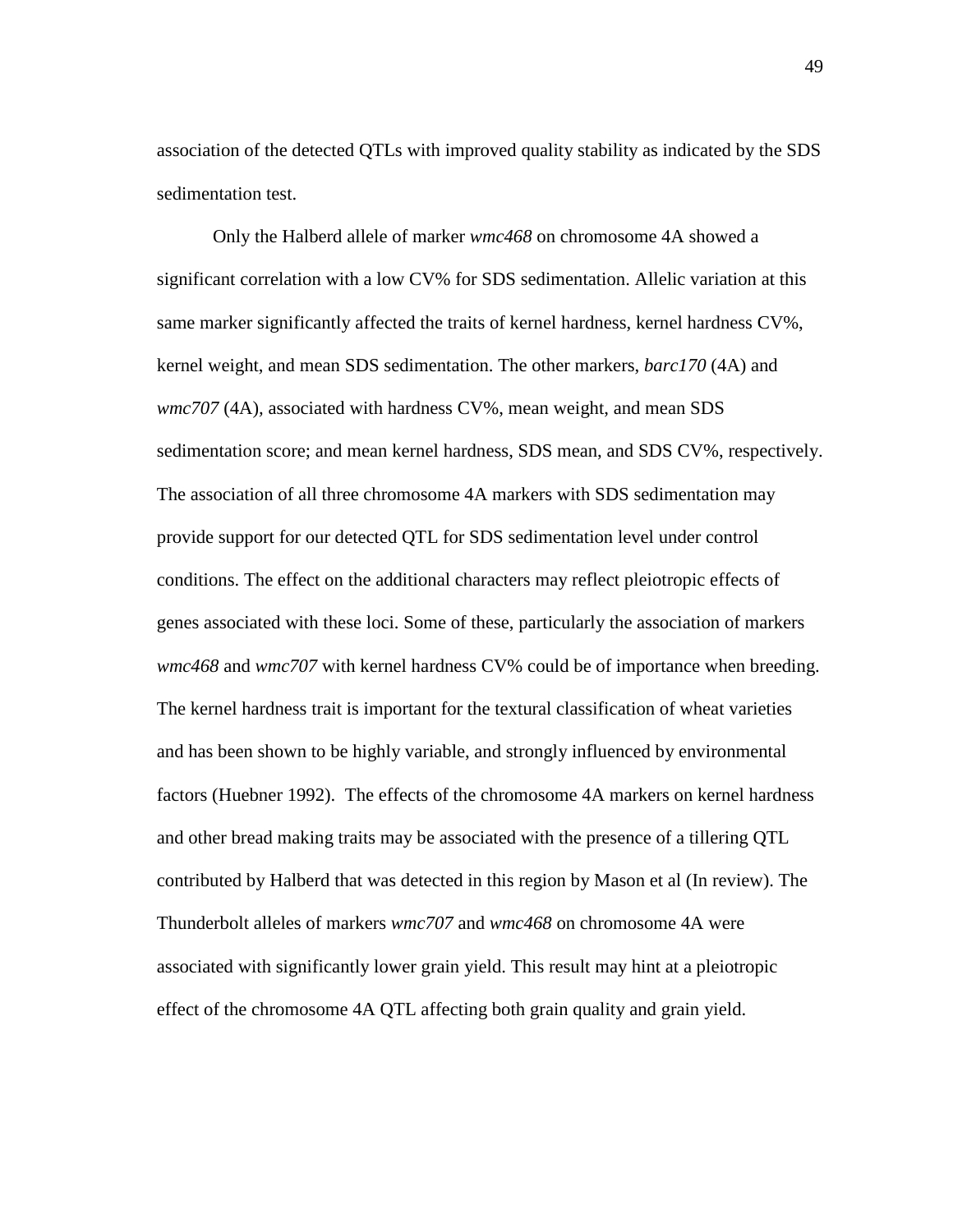The markers on chromosome 1B, *barc71* and *barc137,* associated significantly with the traits of kernel hardness, kernel weight CV%, flour yield CV%, mean SDS sedimentation, and SDS sedimentation CV%. Of these, only mean SDS sedimentation was significantly affected by both markers. The Halberd allele at these markers differed in its effect: on *barc71* it associated with low mean SDS sedimentation and on *barc137* it associated with high mean SDS sedimentation. This may indicative of differences in the recombination rate between the markers and the QTL or may indicate the presence of multiple QTLs associated with these loci. Overall though, the association between the chromosome 1B markers and mean SDS sedimentation level supports our identification of an SDS control QTL nearby. The effects of these markers may also be related to the presence of the *Glu-B3* and *Gli-B1* loci. These loci, identified to the short arm of chromosome 1B, have been demonstrated to have a significant effect on bread-making quality (Nieto-Taladriz et al. 1994; Wang et al. 2009).

The marker on 1D, *gwm337*, associated significantly only with SDS CV% and with mixograph peak time. The allele significant for SDS CV% was the Trego allele which may be an outlier. The Trego allele for three markers (*wmc707, gwm337,* and *barc71*) on different chromosomes associated significantly with high SDS CV% values and always caused an extreme increase in the SDS CV%. The Trego allele also showed a significant relationship with the grain yield trait. The only support for the purported grain quality QTL detected at this region is therefore the association with mixograph peak time, although it would be hoped that the SDS sedimentation scores would mirror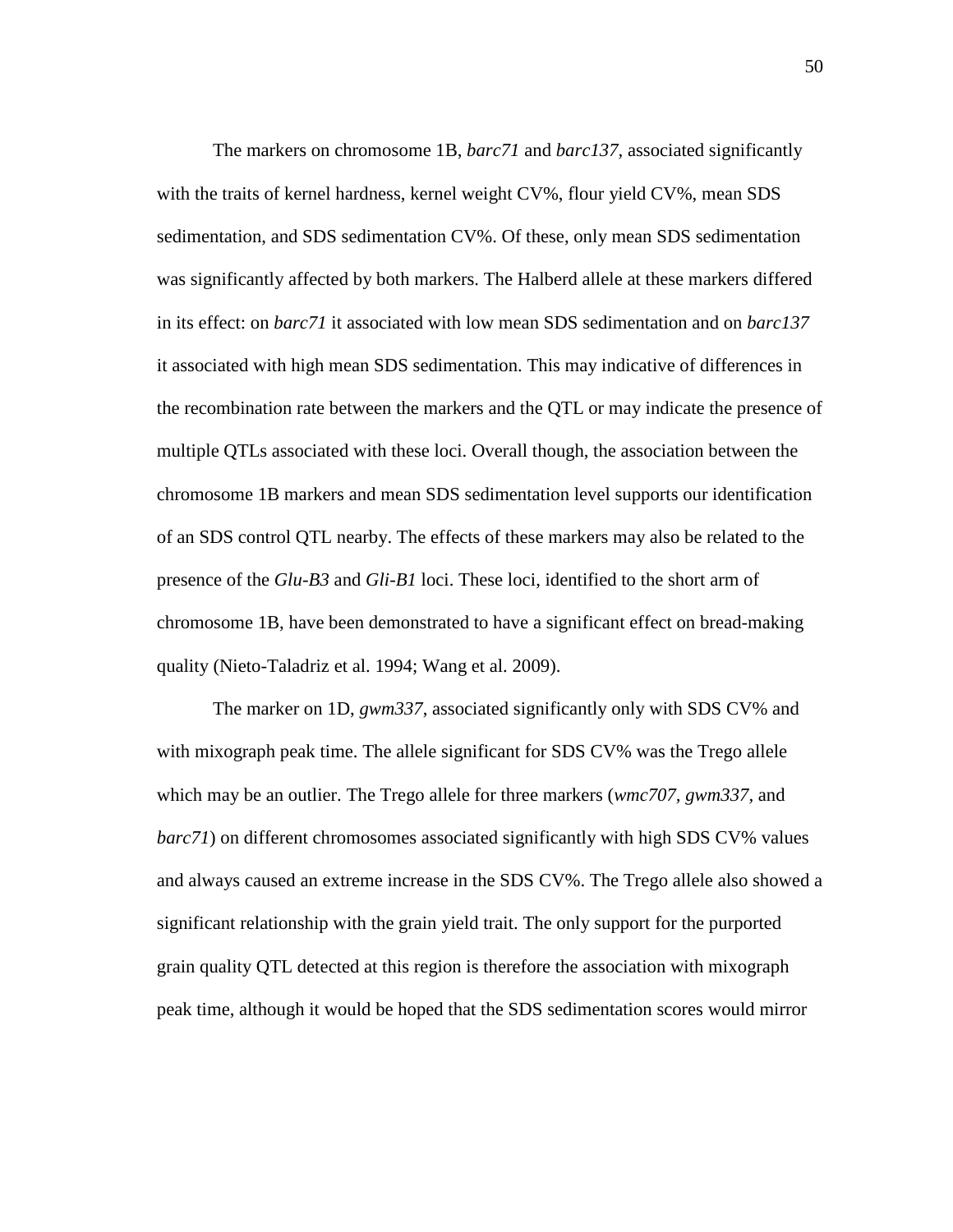this result. More markers need to be mapped on this chromosome to provide confirmation of its effects.

The Halberd allele of the *gwm337* marker on chromosome 1D was significantly associated with a smaller percent protein content CV% than the Cutter allele. However, the growing site data for this trait showed non-homogenous variances, casting doubt on the reliability of this analysis. Protein content has an effect on both SDS sedimentation level and yield, and has been shown to be affected by heat as well as other forms of abiotic stress (Dupont et al. 2006; Randall and Moss 1990). These stressors have an additional effect on protein quality, which affects SDS sedimentation score and other quality measures. Additionally, an inverse relationship has been found between protein quality and yield (Blanco et al. 2002). It is interesting to note that there was not a significant relationship between SDS sedimentation scores and the Halberd allele of this marker. It was however, significantly associated with MDT, albeit with a higher value than the Cutter allele (Table 3-4). Variations in protein production due to environmental stress may therefore not completely explain the detected statistical relationship. Further analysis would need to be carried out to determine the reliability of this marker since its detection relied on the combination of data from groups lacking homogeneity of variances.

Chromosome 7A, which houses the detected SDS percent change QTL was represented in this analysis by marker *barc108.* Allelic variation at this marker associated significantly with mean hardness, hardness CV%, mean weight, and mean SDS sedimentation value. Of these, only the association with hardness CV% indicates a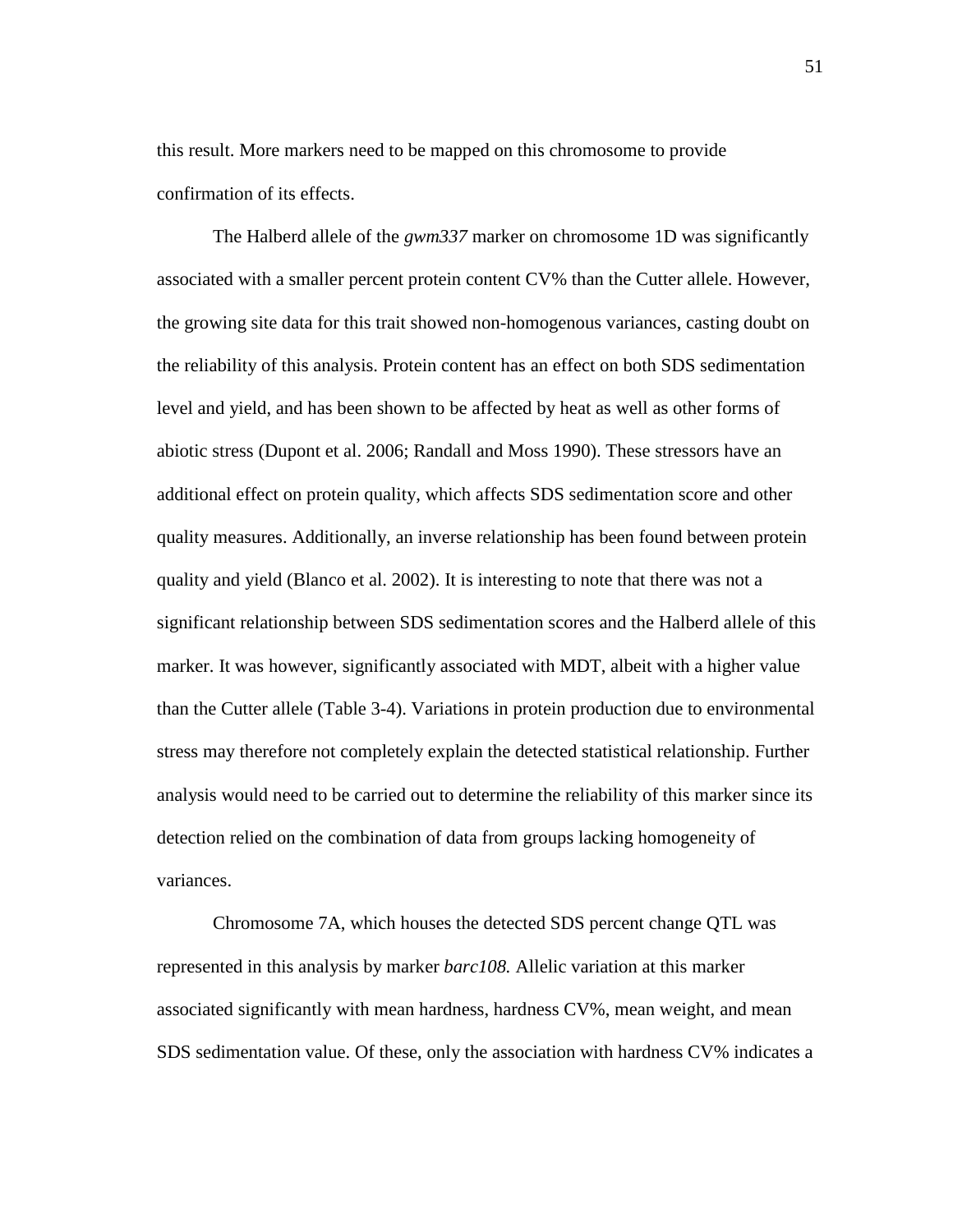possible relationship with the maintenance of quality traits. However, the other correlations indicate some relationship to quality parameters, but the high recombination rate between this marker and the QTL means that the QTL's effects may be poorly represented here. To confirm the presence of this QTL, it will be necessary to successfully genotype the other associated marker, *gwm60*, and/or to develop additional genetic markers in the same region.

The detected alleles with significant effects support the detected SDS sedimentation QTLs on chromosomes 1B, 1D, and 4A. Additionally, allelic variation on chromosome 4A may be associated with variations in kernel hardness, giving a possible pleiotropic effect of our detected QTL. The analysis of the chromosome 7A *barc108* marker showed a poor relationship with bread making characters and provided little support for the presence of the identified QTL. However, this marker is one of only two associated with the 7A quality maintenance QTL which is present in a large region lacking markers. The presence of several QTLs in this region (SDS percent change, flag leaf width, and yield maintenance (Mason et al, In review) implies that an effect may be found if more markers are established.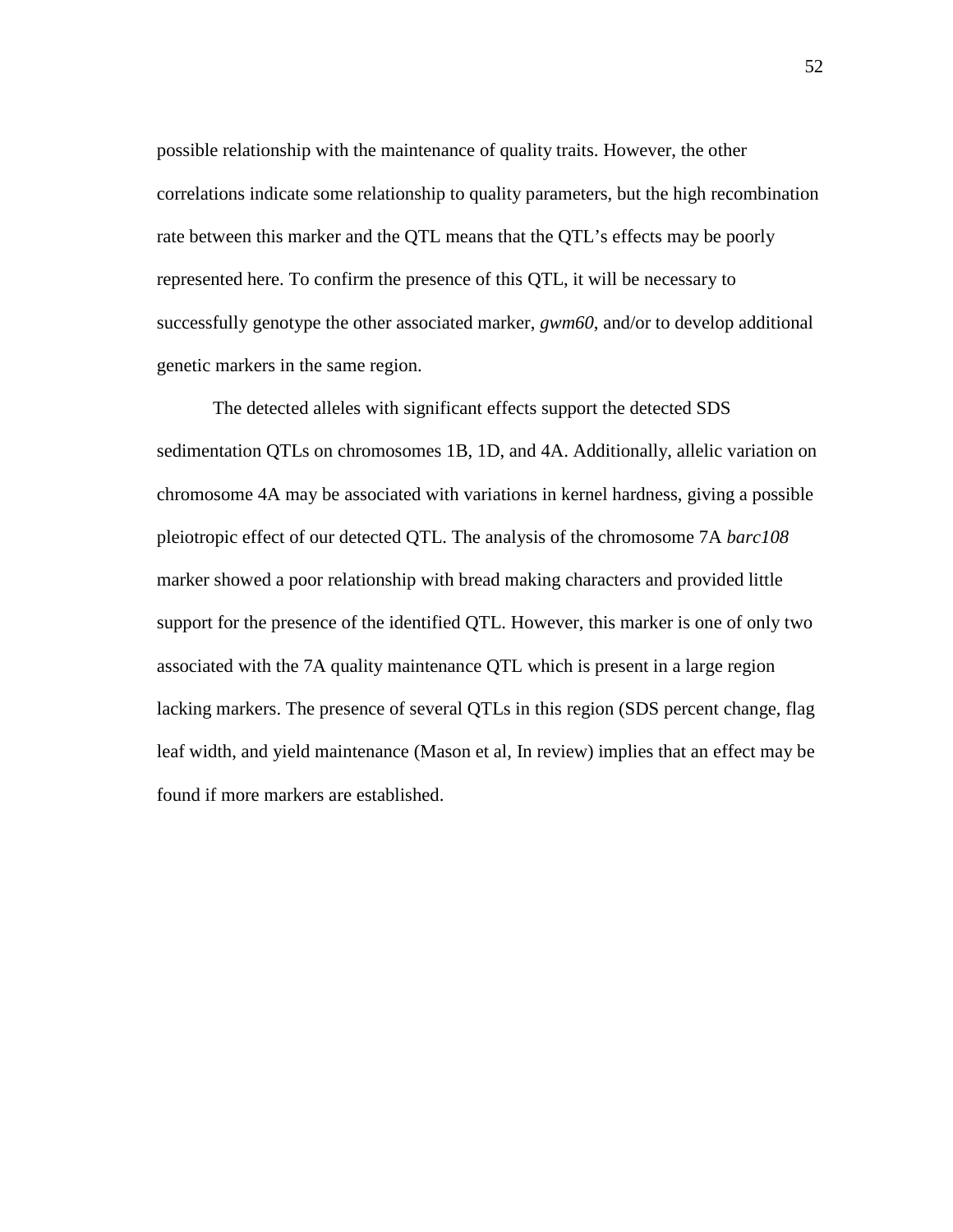#### CHAPTER IV

#### SUMMARY AND CONCLUSION

In this project, four QTLs associated with SDS sedimentation levels were identified in a population of *T. aestivum* RILs. The association of the QTLs with SDS sedimentation levels as well as with other quality traits was confirmed through comparison of allelic and trait variability in a population of advanced lines. In addition, two of the markers associated with these quality QTLs demonstrated a significant association with mean grain yield and one showed a significant relationship to grain yield maintenance. Such findings indicate a possible pleiotropic effect between yield and grain quality. The identified QTLs may be valuable in MAS, allowing the simulataneous development of lines possessing both traits. Furthermore, fine mapping based on the identified genetic regions may provide insight into genes important for both quality and for yield.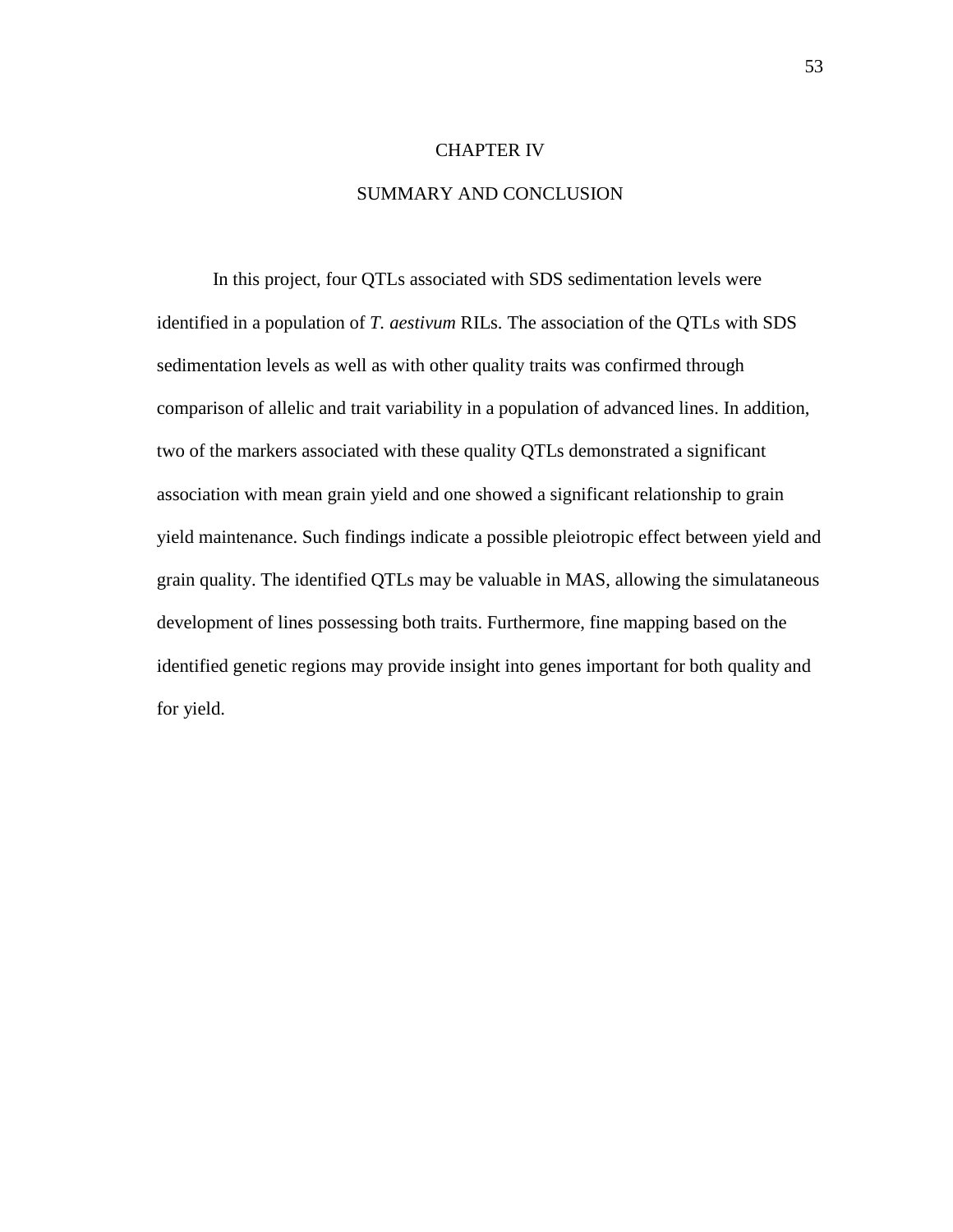#### REFERENCES

- Anjum FM, Khan RM, Din A, Saeed M, Pasha I, Arshad MU (2007) Wheat gluten: high molecular weight glutenin subunits-structure, genetics, and relation to dough elasticity. Journal of Food Science 72:56-63.
- Austin RB, Morgan CL, Ford MA, Bhagwat SG (1982) Flag leaf photosynthesis of *Triticum aestivum* and related diploid and tetraploid species. Annals of Botany 49:177-189.
- Banowetz GM, Ammar K, Chen DD (1999) Postanthesis temperatures influence cytokinin accumulation and kernel weight. Plant, Cell, and Environment. 22:309- 316.
- Barnabas B, Jager K, Feher A (2008) The effect of drought and heat stress on reproductive processes in cereals. Plant, Cell, and Environment. 31:11-38.
- Barnard AD, Labuschagne MT, van Niekerk HA (2002) Heritability estimates of bread wheat quality traits in the Western Cape provinces of South Africa. Euphytica 127:115-122.
- Beavis WD (1994) The power and deceit of QTL experiments: lessons from comparative QTL studies. 49th Annual Corn and Sorghum Research Conference Washington, DC 250-266
- Belton PS (1999) On the elasticity of wheat gluten. Journal of Cereal Science 29:103- 107.
- Blake NK, Lanning, SP, Martin, JM Sherman JD, Talbert LE (2007) Relationship of flag leaf characteristics to economically important traits in two spring wheat crosses. Crop Science 47:491-494.
- Blanco A, Pasqualone A, Troccoli A, Di Fonzo N, Simeone R et al (2002) Detection of grain protein content QTLs across environments in tetraploid wheats. Plant Molecular Biology 48:615-623.
- Blanco A, Bellomo MP, Lotti C, Maniglio T, Pasqualone A, Simeone R, Troccoli A, Di Fonzo N (1998) Genetic mapping of sedimentation volume across environments using recombinant inbred lines of Durham wheat. Plant Breeding 117:413-417.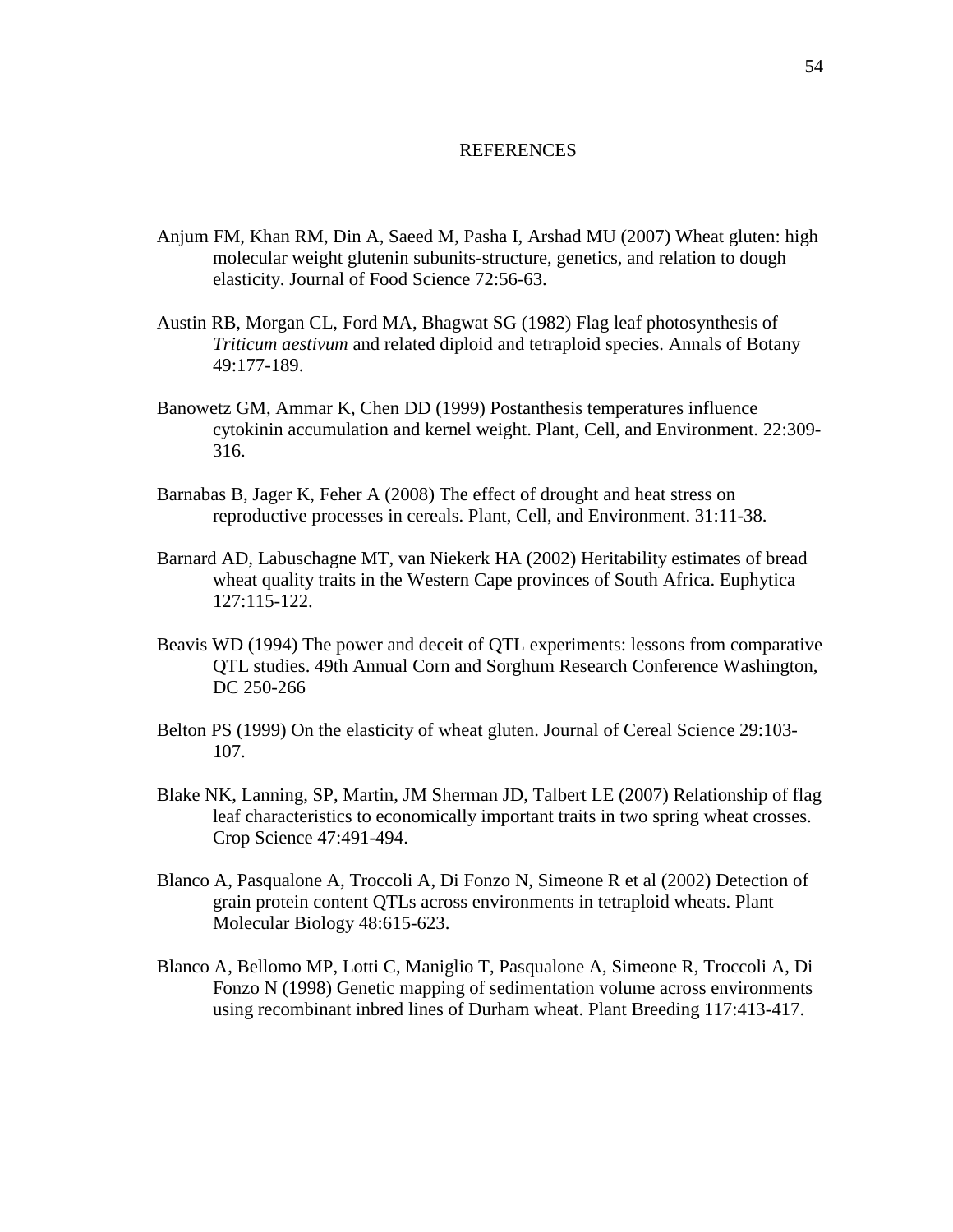- Blumenthal C, Batev IL, Wrigley CW, Barslow EWR (1990) Gliadin genes contain heatshock elements: possible relevance to heat-induced changes in grain quality. Journal of Cereal Science 11:185 - 187.
- Blumenthal C, Bekes F, Gras PW, Barlow EWL, Wrigley CW (1995) Identification of wheat genotypes tolerant to the effects of heat stress on grain quality. Cereal Science 72: 539-544.
- Bohn M, Utz HF, Melchinger AE (1999) Genetic similarities among winter wheat cultivars determined on the basis of RFLPs, AFLPs, and SSRs and their use for predicting progeny variance. Crop Science 39:228-237.
- Borner A, Schumann E, Furste A, Coster H, Leithold B, Roder MS, Weber, WE (2002) Mapping of quantitative trait loci determining agronomic important characters in hexaploid wheat *Triticum aestivum,* L.). Theoretical and Applied Genetics 105 : 921-936.
- Branlard G, Dardevet M, Saccomano R, Lagoutte F, Gourdon J (2001) Genetic diversity of wheat storage proteins and bread wheat quality. Euphytica 119:59-67.
- Bryan GJ, Collins AJ, Stephenson P, Orry A, Smith JB, Gale MD (1997) Isolation and characterization of microsatellites from hexaploid bread wheat. Theoretical and Applied Genetics 94:557-563.
- Carter BP, Morris CF, Anderson JA (1999) Optimizing the SDS sedimentation test for end-use quality selection in a soft white and club wheat breeding program. Cereal Chemistry 76 (6): 907-911.
- Castro M, Peterson CJ, Dalla Rizza M, Diaz Dellavalle P, Vazquez D, Ibanez V, Ross A (2007) Influence of heat stress on wheat grain characteristics and protein molecular weight distribution, p. 365-371, *In* H. T. Buck, et al. eds. Wheat production in stressed environments. Springer, Dordrecht.
- Chiran A, Drobota B, Gindu E (2008) Prospects on the world cereal market. Cercetari Agronomice in Moldova XLI:79-87.
- Ciaffi ML, Tozzi B, Borghi M, Corbellini M, Lafiandra D (1996) Effect of heat shock during grain filling on the gluten composition of bread wheat. Journal of Cereal Science 24:91-100.
- Clarke JM, Howes NK, McLeod JG, Depauw RM (1993) Selection for gluten strength in three durum wheat crosses. Crop Science 33: 956-958.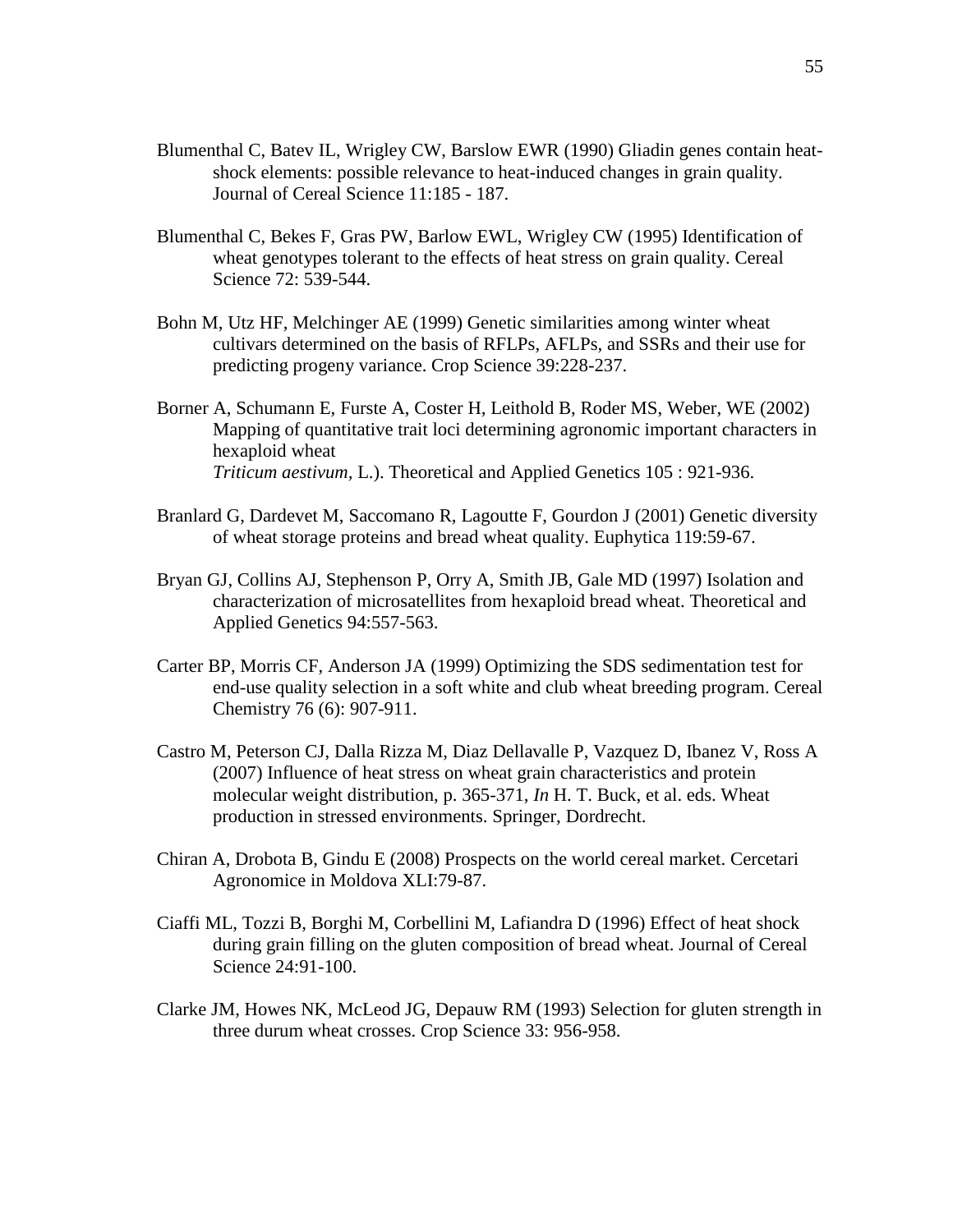- Clarke JM, Clarke FR, Ames NP, McCaig TN, Knox RE (2000) Evaluation of predictors of quality for use in early generation selection. Seminar on durum wheat improvement in the mediterranean region: New Challenges, Zaragoza, Spain. CIHEAM-IAMZ.
- Collard BCY, Jahufer MZZ, Brouwer JB, Pang ECK (2005) An introduction to markers, quantitative trait loci (QTL) mapping and marker-assisted selection for crop improvement: The basic concepts. Euphytica 142:169-196.
- Darvasi A, Weinreb A, Minke V, Weller JI, Soller M (1993) Detecting marker-QTL linkage and estimating QTL gene effect and map location using a saturated genetic map. Genetics 134:943-951.
- Denery-Papini S, Lauriere M, Branlard G, Morriset M, Pecquet C, Choudat D, Merlino M, Pineau F, Popineau Y, Boulenc E, Bouchez-Mahiout I, Bodinier M, Moneret-Vautrin D-A et al (2007) Influence of the allelic variants encoded at the *Gli-B1* locus, responsible for a major allergen of wheat, on IgE reactivity for patients suffering from food allergy to wheat. Journal of Agricultural and Food Chemistry 55:799-805.
- Don C, Lichtedonk W, Plijter JJ, Hamer RJ (2003) Glutenin macropolymer: a gel formed by glutenin particles. Journal of Cereal Science 37:1-7.
- Don C, Lookhart G, Naeem H, MacRitchie F, Hamer RJ (2005) Heat stress and genotype affect the glutenin particles of the glutenin macropolymer-gel fraction. Journal of Cereal Science 42:69-80.
- Dupont FM, Hurkman WJ, Vensel WH, Tanaka C, Kothari KM, Chung OK, Altenbach SB (2006) Protein accumulation and composition in wheat grains: Effects of mineral nutrients and high temperature European Journal of Agronomy 25:96- 107.
- FAO (2009) Crop Prospects and Food Situation No. 1, Global Information and Early Warning System on Food and Agriculture.
- Fido RJ, Bekes F, Gras PW, Tatham AS (1997) Effects of  $\alpha$ -,  $\beta$ -,  $\gamma$  and  $\omega$ -gliadins on the dough mixing properties of wheat flour. Journal of Cereal Science 26:271- 277.
- Fischer, RA, O'Brien L, Quail KJ (1989) Early generation selection in wheat: II. Grain quality. Australian Journal of Agricultural Research 40:1135-1142.
- Graybosch RA (2001) Mini Review: Uneasy unions: Quality effects of rye chromatin transfers to wheat. Journal of Cereal Science 33:3-16.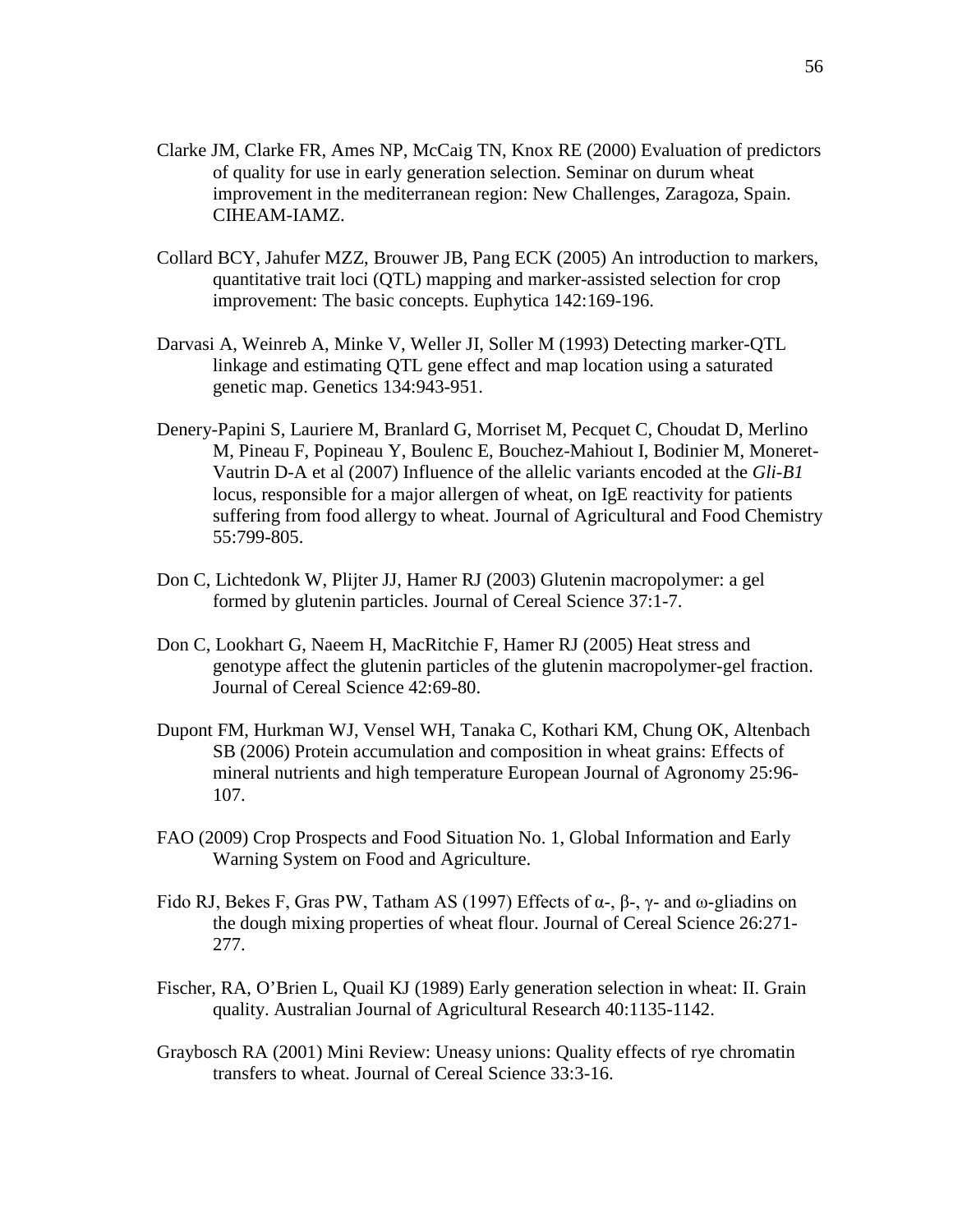- Groos C, Bervas E, Chanliaud E, Charmet G (2007) Genetic analysis of bread-making quality scores in bread wheat using a recombinant inbred line population. Theoretical and Applied Genetics 115:313-323.
- Gupta PK, Rustgi S, Sharma S, Singh R, Kumar N, Balyan HS (2003) Transferable EST-SSR markers for the study of polymorphism and genetic diversity in bread wheat. Molecular Genetics and Genomics 270:315-323.
- Hendershot KL, Weng J, Nguyen HT (1992) Induction temperature of heat-shock protein synthesis in wheat. Crop Science 32: 256-251.
- Huebner FRG, Gaines CS (1992) Relation between wheat kernel hardness, environment, and gliadin composition. Cereal Chemistry 69:148-151.
- Irmak S, Naeem HA, Lookhart GL, MacRitchie F (2008) Effect of heat stress on wheat proteins during kernel development in wheat near-isogenic lines differing at *Glu-D1*. Journal of Cereal Science 48:513-516.
- Jarvis CK, Sapirstein HD, Bullock PR, Naeem H, Angadi SV, Hussain A (2008) Models of growing season weather impacts on breadmaking quality of spring wheat from producer fields in western Canada. Journal of the Science of Food and Agriculture 88:2357-2370.
- Kolderup F (1975) Effects of temperature, photoperiod, and light quantity on protein production in wheat grains. Journal of the Science of Food and Agriculture 26:583-592.
- KOMUGI (2002) Komugi Database Composite Map [Online] (verified 5/22/09).
- Kosina P, Reynolds M, Dixon J, Joshi A (2007) Stakeholder perception of wheat production constraints, capacity building needs, and research partnerships in developing countries. Euphytica 157:457-483.
- Lander ES, Botstein D (1989) Mapping mendelian factors underlying quantitative traits using RFLP linkage maps. Genetics 121:185-199.
- Li QY, Yan YM, Wang AL, An XL, Zhang YZ, Hsam SLK, Zeller FJ (2006) Detection of HMW glutenin subunit variations among 205 cultivated emmer accessions (*Triticum turgidum* ssp. *dicoccum*). Plant Breeding 125:120-140.
- Li Y, Song Y, Zhou R, Branlard G, Jia J (2009) Detection of QTLs for bread-making quality in wheat using a recombinant inbred line population Plant Breeding 128: 235-243.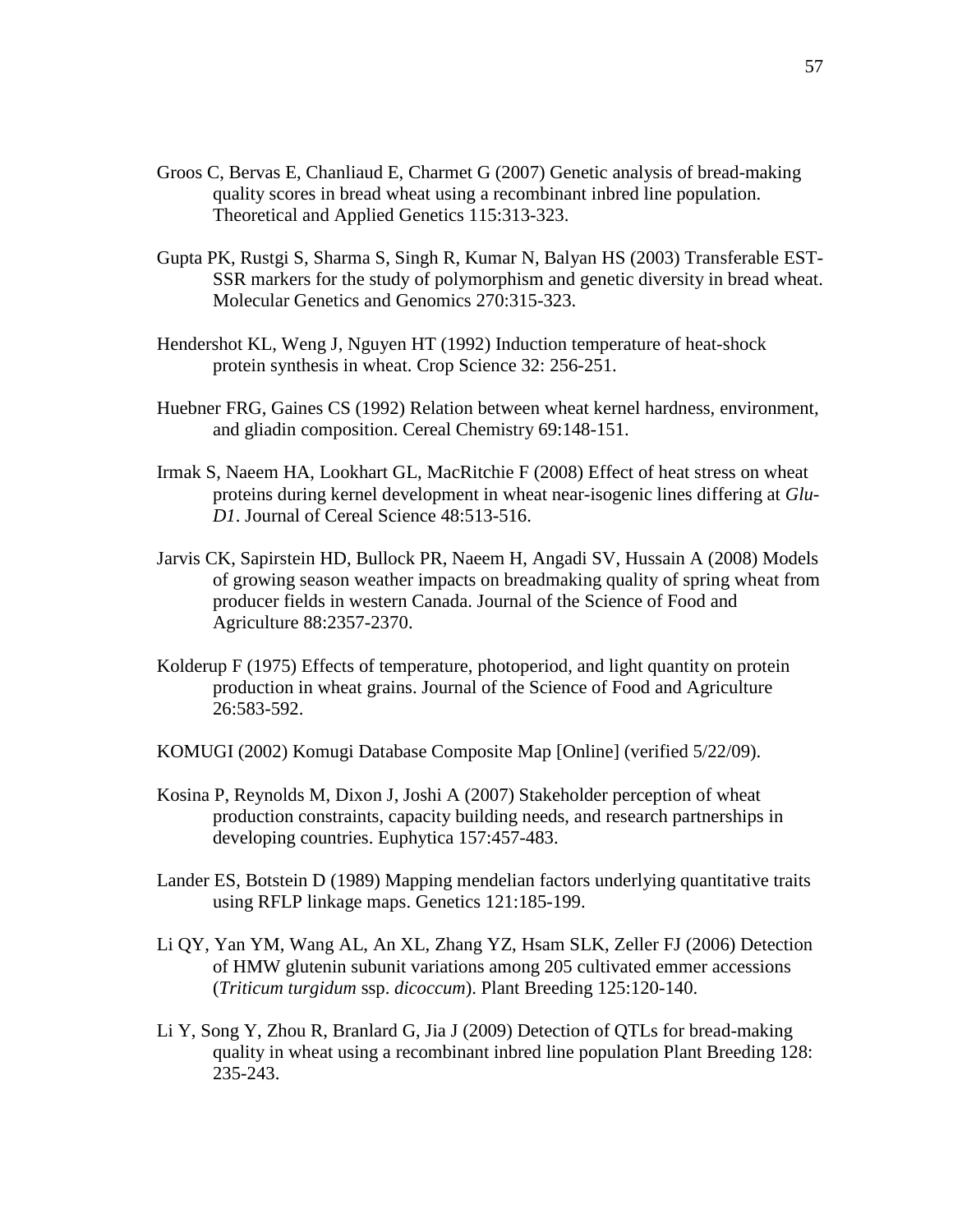- Luo C, Griffin WB, Branlard G, McNeil DL (2001) Comparison of low- and high molecular-weight wheat glutenin allele effects on flour quality. Theoretical and Applied Genetics 102:1088-1098.
- MacRitchie F, Lafiandra D (2001) Use of near-isogenic wheat lines to determine protein composition-functionality relationships. Cereal Chemistry 5:501 - 506.
- Majoul T, Bancel E, Triboi E, Hamida JB, Branlard G (2004) Proteomic analysis of the effect of heat stress on hexaploid wheat grain: characterization of heat-responsive proteins from non-prolamins fraction. Proteomics 4:505-513.
- Mansur LM, Qualset CO, Kasarda DD, Morris R (1990) Effects of 'Cheyenne' chromosomes on milling and baking quality in 'Chinese Spring' wheat in relation to glutenin and gliadin storage proteins. Crop Science 30:593-602.
- Melchinger AE, Utz HF, Schon CC (1998) Quantitative trait locus (QTL) mapping using different testers and independent population samples in maize reveals low power of QTL detection and large bias in estimates of QTL effects. Genetics 149:383- 403.
- Michelmore RW, Paran I, Kesseli RV (1991) Identification of markers linked to diseaseresistance genes by bulked segregant analysis: a rapid method to detect markers in specific genomic regions by using segregating populations. Proceedings of the National Academy of Sciences of the United States of America 88:9828-9832.
- Moonen JHE, Scheepstra A, Graveland A (1982) Use of the SDS-sedimentation test and SDS-polyacrylamide gel electrophoresis for screening breeder's samples of wheat for bread making quality. Euphytica 31:677-690.
- Narasimhamoorthy B, Gill BS, Fritz AK, Nelson JC, Brown-Guedira GL (2006) Advanced backcross QTL analysis of a hard winter wheat X synthetic wheat population. Theoretical and Applied Genetics 112:787-796.
- Nieto-Taladriz MT, Perretant MR, Rousset M (1994) Effect of gliadins and HMW and LMW subunits of glutenin on dough properties in the F6 recombinant inbred lines from a bread wheat cross. Theoretical and Applied Genetics 88:1432-2242.
- O'Brien L, Ronalds JA (1987) Heritabilities of small-scale and standard measures of wheat quality for early generation selection. Australian Journal of Agricultural Research 38:801-808.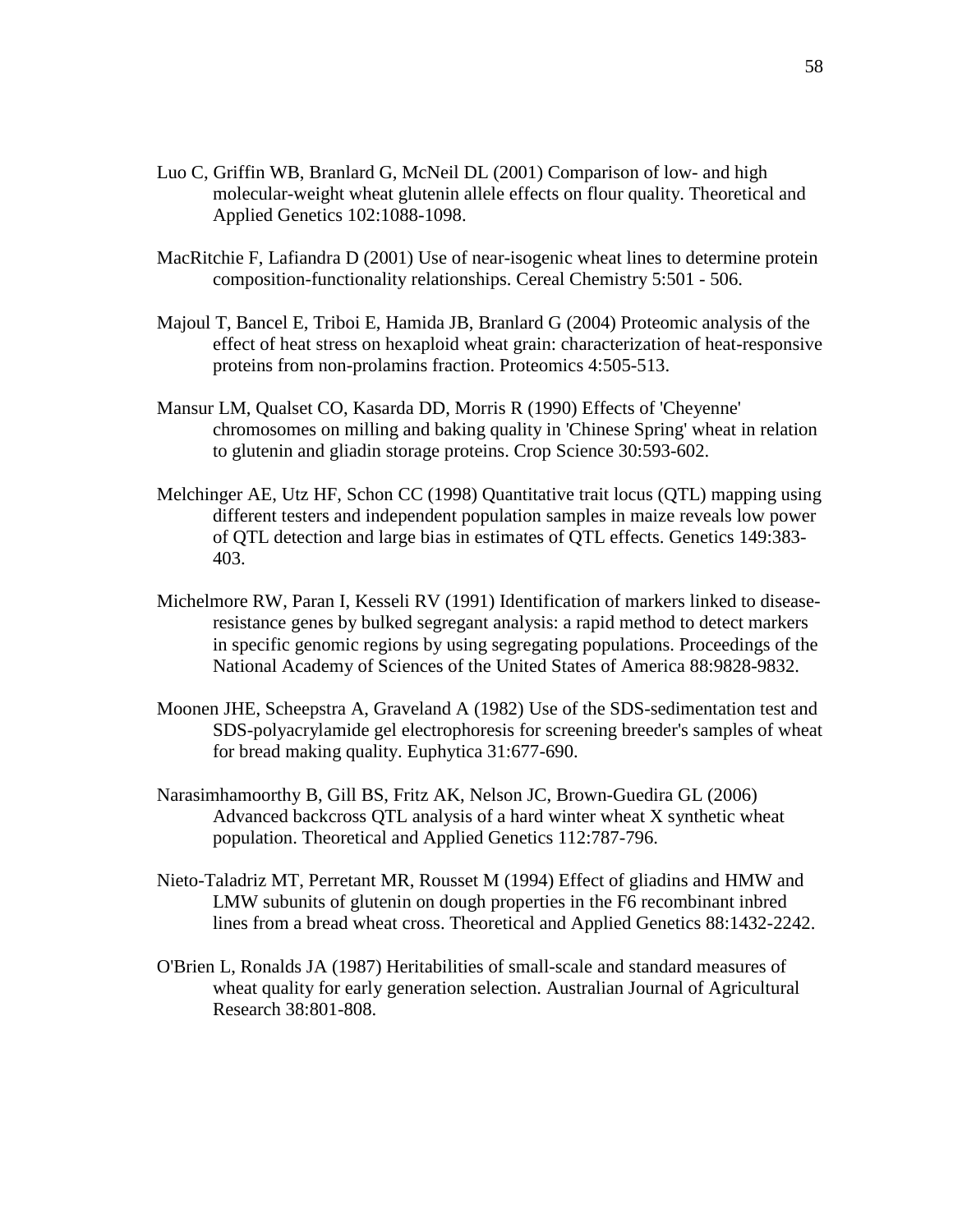- Pallotta MA, Siaoman C, Daryl S (2003) Marker assisted wheat breeding in the southern region of Australia. 10th International Wheat Genetics Symposium, Paestum, Italy.
- Payne PI, Holt LM, Lawrence GJ, Law CN (1982) The genetics of gliadin and glutenin, the major storage proteins of the wheat endosperm. Plant Foods for Human Nutrition 31:229-241.
- Payne PI, Nightingale MA, Krattiger AF, Holt LM (1987) The relationship between HMW glutenin subunit composition and the bread-making quality of Britishgrown wheat varieties. Journal of the Science of Food and Agriculture 40:51-65.
- Powell W, Morgante M, Andre C, Hanafey M, Vogel J, Tingey S, Rafalski A (1996) The comparison of RFLP, RAPD, AFLP, and SSR (microsatellite) markers for germplasm analysis. Molecular Breeding 2:225-238.
- Rafalski JA, Tingey SV (1993) Genetic diagnostics in plant breeding: RAPDs, microsatellites, and machines. Trends in Genetics 9:275-280.
- Randall PJ, Moss HJ (1990) Some effects of temperature regime during grain filling on wheat quality. Australian Journal of Agricultural Research 41:603-617.
- Rane J, Pannu RK, Sohu VS, Saini RS, Mishra B, Shoran J, Crossa J, Vargas M, Joshi AK (2007) Performance of yield and stability of advanced wheat genotypes under heat stress environments of the indo-gangetic plains. Crop Science 47:1561-1573.
- Roder MS, Plaschke J, Konig SU, Borner A, Sorrells ME, Tanksley SD, Ganal MW (1995) Abundance, variability and chromosomal location of microsatellites in wheat. Molecular & general genetics 246:327-333.
- Rousset M, Brabant P, Kota RS, Dubcovsky J, Dvorak J (2001) Use of recombinant substitution lines for gene mapping and QTL analysis of bread making quality in wheat. Euphytica 119:81-87.
- Russel JR, Fuller JD, Macaulay M, Hatz BG, Jahoor A, Powell W, Waugh R (1997) Direct comparison of levels of genetic variation among barley accessions detected by RFLPs, AFLPs, SSRs, and RAPDs. Theoretical and Applied Genetics 95:714-722.
- Sarrafi A, Ecochard R, Grignac P (1989) Genetic variability for some grain quality characters in tetraploid wheats. Plant Varieties and Seeds 2:163-169.

Sears ER (1969) Wheat Cytogenetics. Annual Review of Genetics 3:451-468.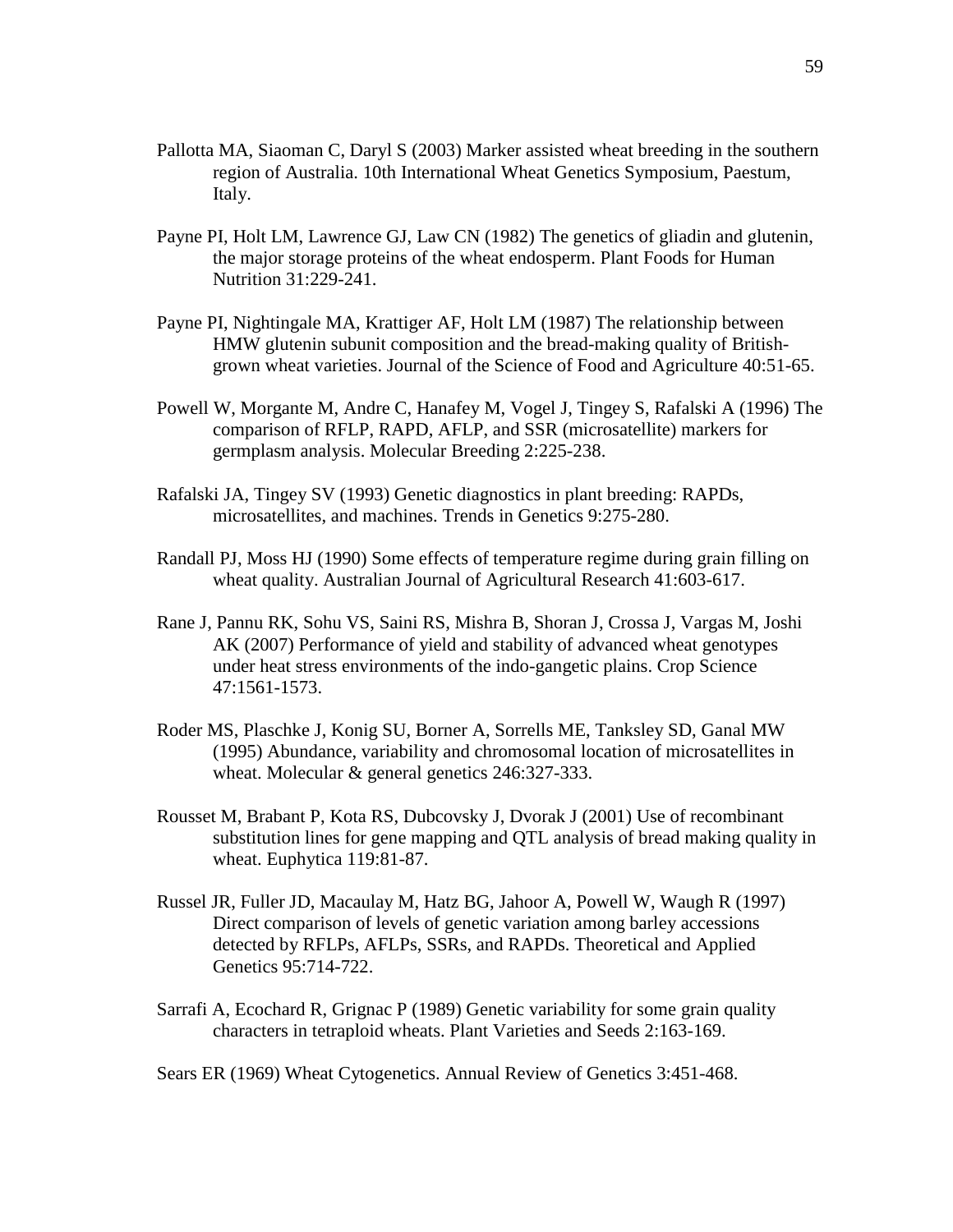- Soller M, Brody T, Genizi A (1976) On the power of experimental designs for the detection of linkage between marker loci and quantitative loci in crosses between inbred lines. Theoretical and Applied Genetics 47:35-39.
- Somers DJ, Isaac P, Edwards K (2004) A high-density microsatellite consensus map for bread wheat (*Triticum aestivum)*. Theoretical and Applied Genetics 109:1105- 1114.
- Spiertz JHJ, Hamer RJ, Xu H, Primo-Martin C, Don C, van der Putten PEL (2006) Heat stress in wheat (*Triticum aestivum* L.): effects on grain growth and quality traits. European Journal of Agronomy 25:89-95.
- Stone PJ, Nicolas ME (1998a) The effect of duration of heat stress during grain filling on two wheat varieties differing in heat tolerance: grain growth and fractional protein accumulation. Functional Plant Biology 25:13-20.
- Stone PJ, Nicolas ME (1998b) Comparison of sudden heat stress with gradual exposure to high temperature during grain filling in two wheat varieties differing in heat tolerance. II. Fractional protein accumulation. Functional Plant Biology 25:1-11.
- Tahir ISA, Nakata N, Ali AM, Saad AS, Tsuji W (2009) Evaluation of conventional and prolonged-swelling sodium dodecyl sulfate sedimentation tests for the prediction of bread wheat quality under heat stress conditions. Experimental Agriculture 45:165-175.
- Tahir ISA, Nakata N, Ali AM, Mustafa HM, Saad AS, Takata K, Ishikawa N, Abdalla OS (2006) Genotypic and temperature effects on wheat grain yield and quality in a hot irrigated environment. Plant Breeding 125:323-330.
- Tautz D, Trick M, Dover GA (1986) Cryptic simplicity in DNA is a major source of genetic variation. Nature 322:652 - 1986.
- Tingey SV, de Tufo JP (1993) Genetic analysis with random amplified polymorphic DNA markers. Plant Physiology 101:349-352.
- Uthayakumaran S, Gras PW, Stoddard FL, Bekes F (1999) Effect of varying protein content and glutenin-to-gliadin ratio on the functional properties of wheat dough. Cereal Chemistry 76:389-394.
- Viswanathan C, Khanna-Chopra R (2008) Effect of heat stress on grain growth, starch synthesis and protein synthesis in grains of wheat (*Triticum aestivum* L.). Journal of Agronomy and Crop Science 186:1-7.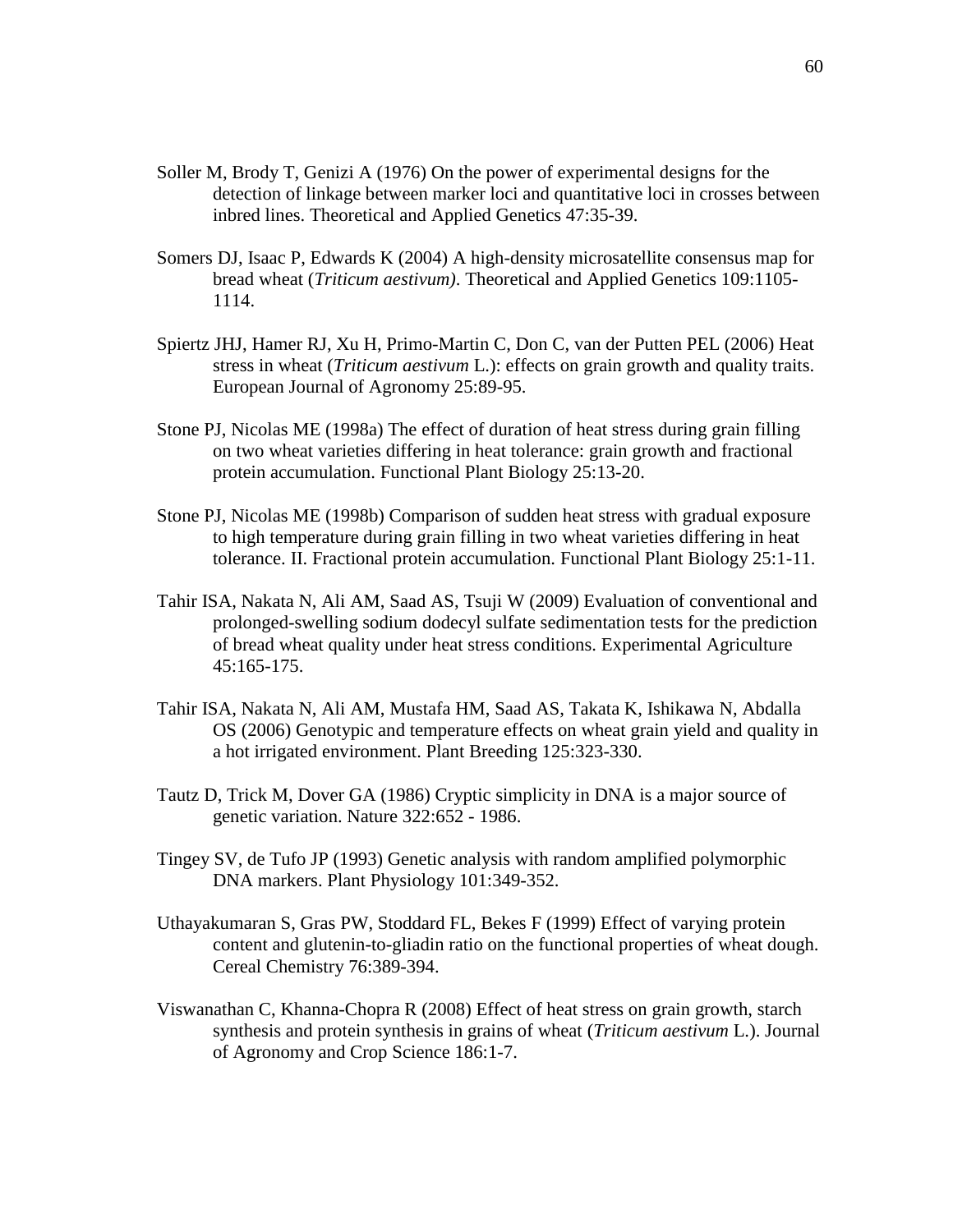- Vos P, Hogers R, Bleeker M, Reijans M, van de Lee T, Hornes M, Frijters A, Pot J, Peleman J, Kuiper M, Zabeau M (1995) AFLP: a new technique for DNA fingerprinting. Nucleic Acids Research 23:4407-4414.
- Wang A, Gao L, Li X, Zhang Y, He Z, Xia X, Zhang Y, Yan Y (2008) Characterization of two 1D-encoded ω-gliadin subunits closely related to dough strength and pan bread-making quality in common wheat (*Triticum aestivum* L.). Journal of Cereal Science 47:528-535.
- Wang LH, Zhao XL, He ZH, Ma R, Appels R, Pena RJ, Xia XC (2009) Characterization of low-molecular-weight glutenin subunit *Glu-B3* genes and development of STS markers in common wheat (*Triticum aestivum*). Theoretical and Applied Genetics 118:525-539.
- Weegels PL, van de Pijpekamp AM,Graveland A, Hamer RJ, Schofield JD (1996) Depolymerisation and re-polymerisation of wheat glutenin during dough processing. I. Relationships between glutenin macropolymer content and quality parameters. Journal of Cereal Science 23:103-111.
- Wieser H (2007) Chemistry of gluten proteins. Food Microbiology 24:115-119.
- Zeng Z-B (1994) Precision mapping of quantitative trait loci. Genetics 136:1457-1468.